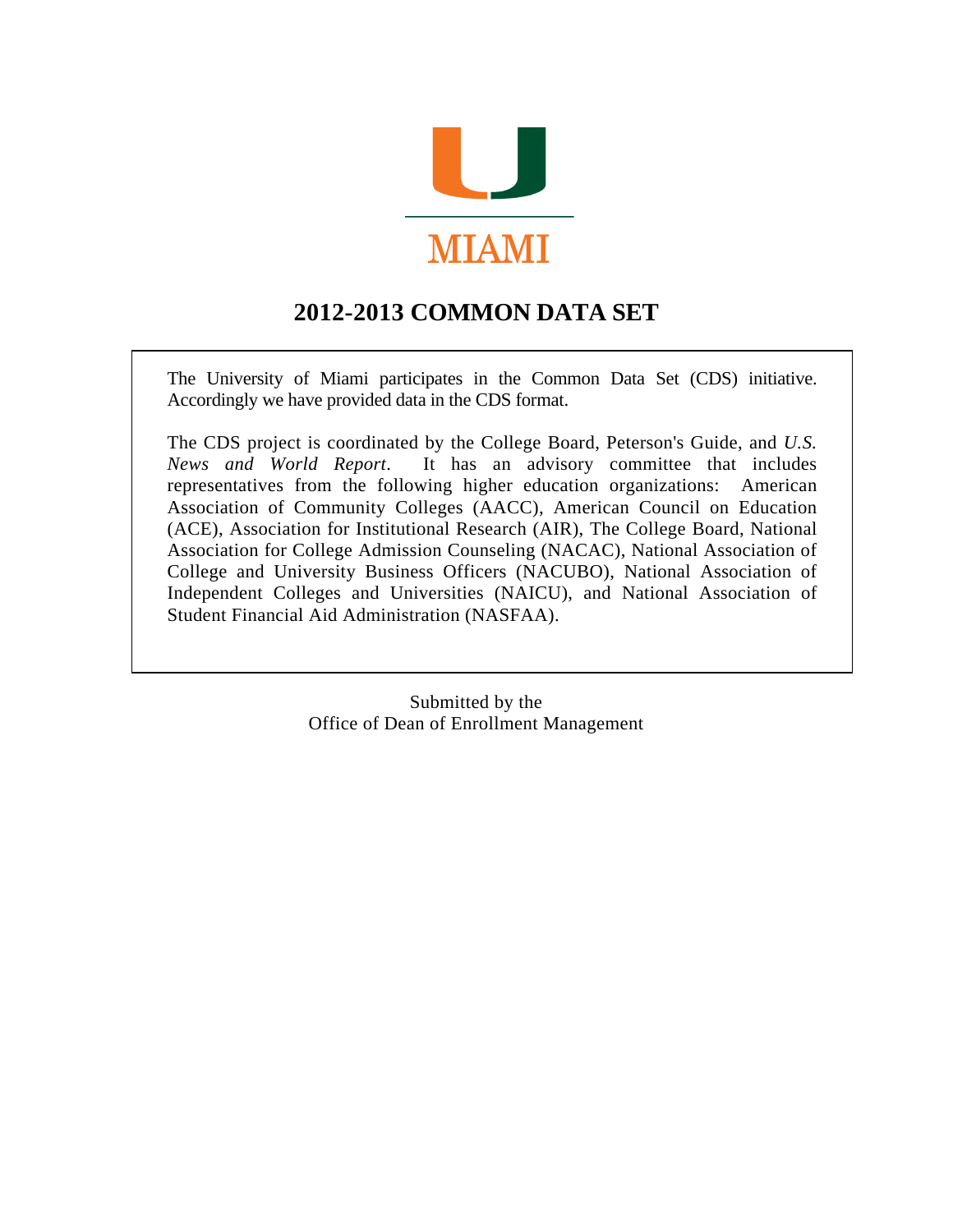# **TABLE OF CONTENTS**

| A. General Information                             | 1      |
|----------------------------------------------------|--------|
| <b>B.</b> Enrollment and Persistence               | 3      |
| C. First-Time, First-Year (New Freshman) Admission | $\tau$ |
| D. Transfer Admission                              | 14     |
| E. Academic Offerings and Policies                 | 16     |
| F. Student Life                                    | 17     |
| G. Annual Expenses                                 | 19     |
| H. Financial Aid                                   | 21     |
| I. Instructional Faculty and Class Size            | 27     |
| J. Degrees Conferred                               | 29     |
| Change to the CDS for 2012-2013                    | 30     |
| <b>Common Data Set Definitions</b>                 | 31     |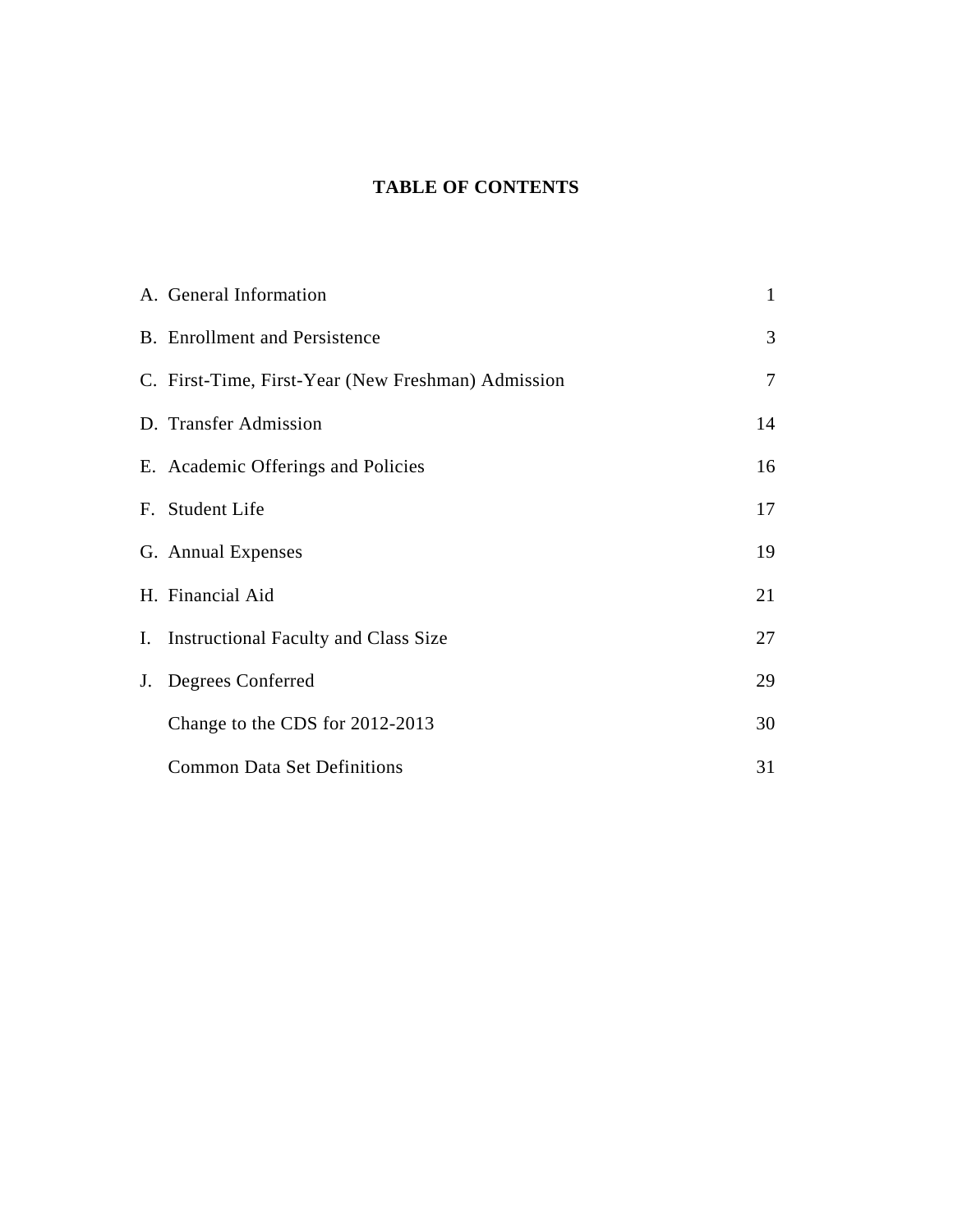# **A. General Information**

#### **A0 Respondent Information (Not for Publication)**

| Name:                                                                              | <b>Edward Gillis</b>                           |  |     |
|------------------------------------------------------------------------------------|------------------------------------------------|--|-----|
| Title:                                                                             | <b>Dean of Enrollment Management</b>           |  |     |
| Office:                                                                            | <b>Office of Dean of Enrollment Management</b> |  |     |
|                                                                                    | 132 Ashe Administration Building,              |  |     |
| Mailing Address:                                                                   | <b>1252 Memorial Drive,</b>                    |  |     |
| City/State/Zip/Country:                                                            | Coral Gables, FL 33146, U.S.A.                 |  |     |
| Phone:                                                                             | (305) 284-4323                                 |  |     |
| Fax:                                                                               | $(305)$ 284-6605                               |  |     |
| E-mail Address:                                                                    | egillis@miami.edu                              |  |     |
| Are your responses to the CDS posted for reference on your institution's Web site? |                                                |  | No. |
|                                                                                    |                                                |  |     |
| If yes, please provide the URL of the corresponding Web page:                      |                                                |  |     |
| http://www.miami.edu/index.php/Common_Data_Set                                     |                                                |  |     |

**A0A** We invite you to indicate if there are items on the CDS for which you cannot use the requested analytic convention, cannot provide data for the cohort requested, whose methodology is unclear, or about which you have questions or comments in general. This information will not be published but will help the publishers further refine CDS items.

#### **A1 Address Information**

| Name of College/University:               | <b>University of Miami</b>         |
|-------------------------------------------|------------------------------------|
| Mailing Address:                          | P.O. Box 248025                    |
| City/State/Zip/Country:                   | <b>Coral Gables, FL 33124</b>      |
| Street Address (if different):            |                                    |
| City/State/Zip/Country:                   |                                    |
| Main Phone Number:                        | (305) 284-2211                     |
| <b>WWW Home Page Address:</b>             | www.miami.edu                      |
| <b>Admissions Phone Number:</b>           | (305) 284-4323                     |
| Admissions Toll-Free Phone Number:        | n.a.                               |
| <b>Admissions Office Mailing Address:</b> | P.O. Box 248025                    |
| City/State/Zip/Country:                   | <b>Coral Gables, FL 33124-4616</b> |
| <b>Admissions Fax Number:</b>             | (305) 284-6605                     |
| <b>Admissions E-mail Address:</b>         | admission@miami.edu                |
| If there is a separate URL for your       | www.miami.edu/apply                |
| school's online application, please       |                                    |
| specify:                                  |                                    |
|                                           | P.O. Box 249117                    |
| If you have a mailing address other       | <b>Coral Gables, FL 33124-5226</b> |
| than the above to which applications      |                                    |
| should be sent, please provide:           |                                    |

**A2 Source of institutional control** (Check only one)**:**

#### **A3 Classify your undergraduate institution:**

| Coeducational college |  |
|-----------------------|--|
| Men's college         |  |
| Women's college       |  |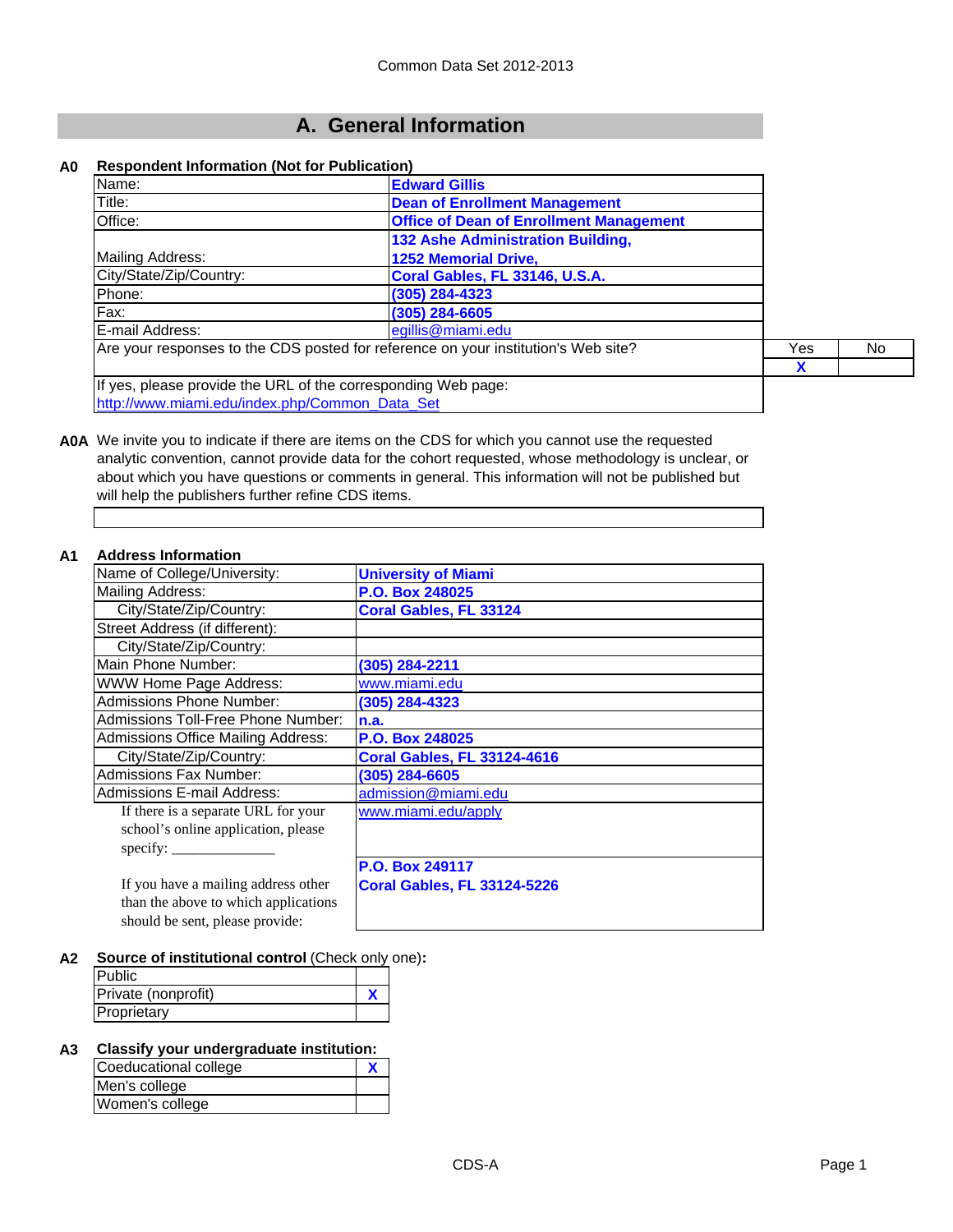### **A4 Academic year calendar:**

| Semester                       | ₩ |
|--------------------------------|---|
| Quarter                        |   |
| Trimester                      |   |
| 4-1-4                          |   |
| Continuous                     |   |
| Differs by program (describe): |   |
|                                |   |
| Other (describe):              |   |
|                                |   |

#### **A5 Degrees offered by your institution:**

| Certificate                |   |
|----------------------------|---|
| Diploma                    |   |
| Associate                  |   |
| <b>Transfer Associate</b>  |   |
| <b>Terminal Associate</b>  |   |
| Bachelor's                 | x |
| Postbachelor's certificate | X |
| Master's                   | X |
| Post-master's certificate  | X |
| Doctoral degree            |   |
| research/scholarship       |   |
| Doctoral degree -          |   |
| professional practice      |   |
| Doctoral degree -- other   |   |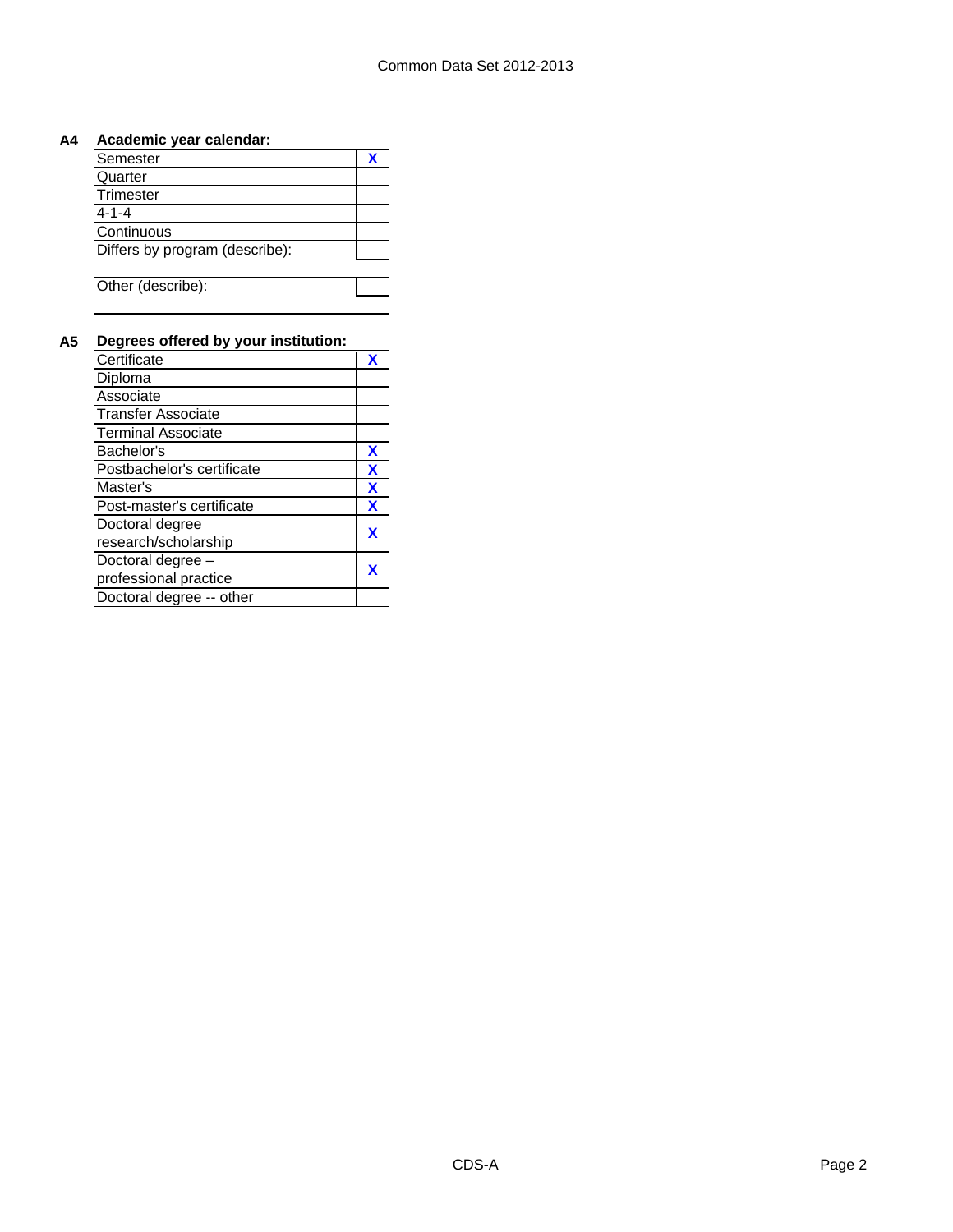# **B. ENROLLMENT AND PERSISTENCE**

**B1 Institutional Enrollment - Men and Women Provide numbers of students for each of the following categories as of the institution's official fall reporting date or as of October 15, 2012. Note: Report students formerly designated as "first professional" in the graduate cells.**

|                                   | <b>FULL-TIME</b> |       | <b>PART-TIME</b> |        |
|-----------------------------------|------------------|-------|------------------|--------|
|                                   | Men              | Women | Men              | Women  |
| <b>Undergraduates</b>             |                  |       |                  |        |
| Degree-seeking, first-time        |                  |       |                  |        |
| freshmen                          | 1,008            | 979   | 12               | 13     |
| Other first-year, degree-seeking  | 272              | 210   | 9                | 24     |
| All other degree-seeking          | 3,512            | 3,778 | 181              | 239    |
| Total degree-seeking              | 4,792            | 4,967 | 202              | 276    |
| All other undergraduates enrolled |                  |       |                  |        |
| in credit courses                 | 94               | 126   | 54               | 79     |
| Total undergraduates              | 4,886            | 5,093 | 256              | 355    |
| Graduate                          |                  |       |                  |        |
| Degree-seeking, first-time        | 851              | 790   | 58               | 96     |
| All other degree-seeking          | 1,746            | 1,598 | 110              | 229    |
| All other graduates enrolled in   |                  |       |                  |        |
| credit courses                    | 12               | 11    | 25               | 56     |
| Total graduate                    | 2609             | 2399  | 193              | 381    |
| Total all undergraduates          |                  |       |                  | 10,590 |
| Total all graduate                |                  |       |                  | 5,582  |
| <b>GRAND TOTAL ALL STUDENTS</b>   |                  |       |                  | 16,172 |

**B2 Enrollment by Racial/Ethnic Category. Provide numbers of undergraduate students for each of the following categories as of the institution's official fall reporting date or as of October 15, 2012. Include international students only in the category "Nonresident aliens." Complete the "Total Undergraduates" column only if you cannot provide data for the first two columns. Report as your institution reports to IPEDS: persons who are Hispanic should be reported only on the Hispanic line, not under any race, and persons who are non-Hispanic multi-racial should be reported only under "Two or more races."** 

|                                                 | Degree-Seeking<br>First-Time<br><b>First Year</b> | Degree-Seeking<br>Undergraduates<br>(include first-time<br>first-year) | Total<br>Undergraduates<br>(both degree- and<br>non-degree-<br>seeking) |
|-------------------------------------------------|---------------------------------------------------|------------------------------------------------------------------------|-------------------------------------------------------------------------|
| Nonresident aliens                              | 277                                               | 1,257                                                                  |                                                                         |
| Hispanic                                        | 327                                               | 2,395                                                                  |                                                                         |
| Black or African American, non-Hispanic         | 179                                               | 700                                                                    |                                                                         |
| White, non-Hispanic                             | 926                                               | 4,485                                                                  |                                                                         |
| American Indian or Alaska Native, non-Hispanic  |                                                   | 16                                                                     |                                                                         |
| Asian, non-Hispanic                             | 144                                               | 570                                                                    |                                                                         |
| Native Hawaiian or other Pacific Islander, non- |                                                   |                                                                        |                                                                         |
| Hispanic                                        |                                                   | 14                                                                     |                                                                         |
| Two or more races, non-Hispanic                 | 56                                                | 240                                                                    |                                                                         |
| Race and/or ethnicity unknown                   | 100                                               | 560                                                                    |                                                                         |
| <b>TOTAL</b>                                    | 2,012                                             | 10,237                                                                 |                                                                         |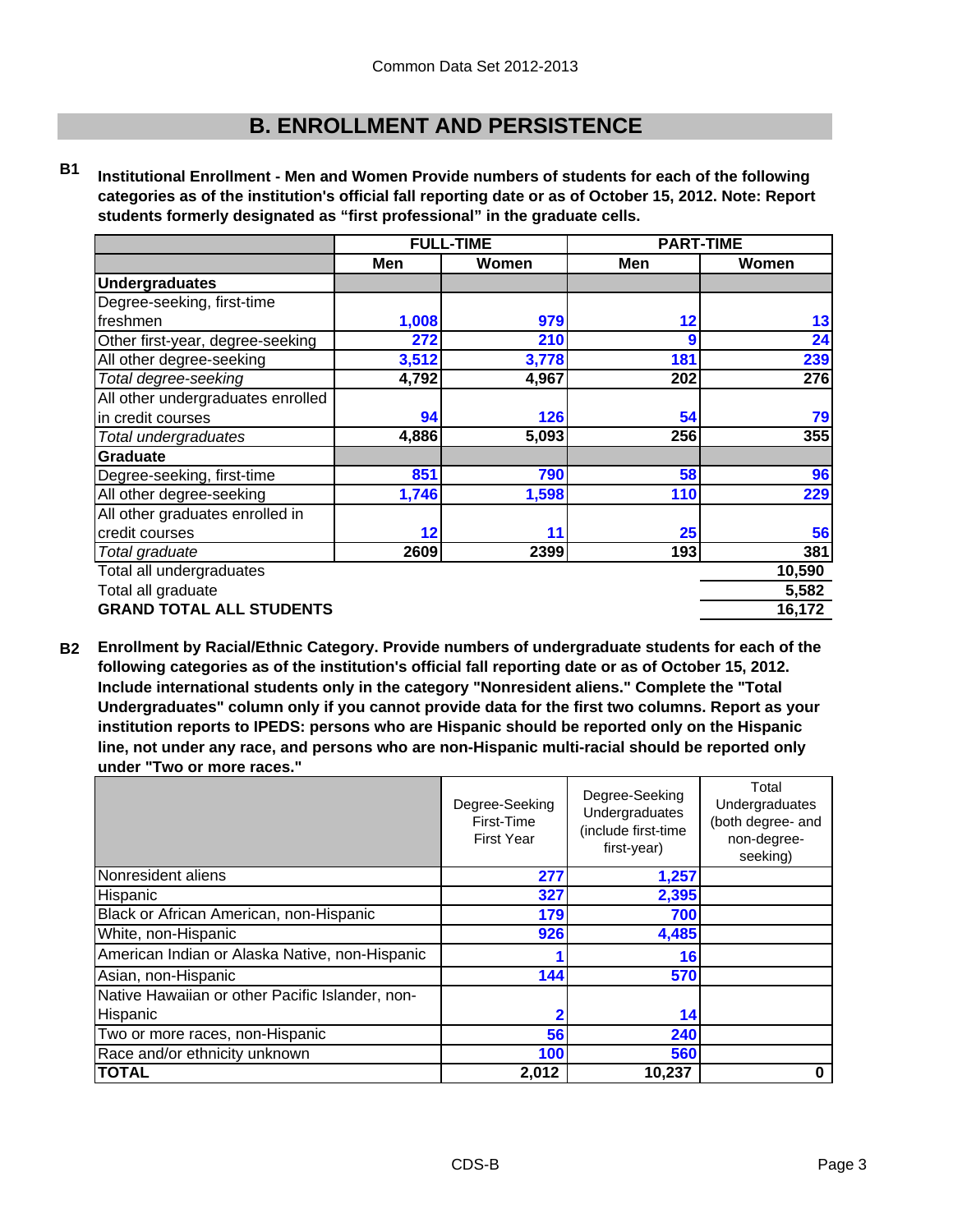# **Persistence**

# **B3 Number of degrees awarded from July 1, 2011 to June 30, 2012**

| Certificate/diploma             |       |
|---------------------------------|-------|
| Associate degrees               |       |
| Bachelor's degrees              | 2,429 |
| Postbachelor's certificates     | 35    |
| Master's degrees                | 979   |
| Post-Master's certificates      |       |
| Doctoral degrees -              |       |
| research/scholarship            | 18    |
| Doctoral degrees - professional |       |
| practice                        | 73    |
| Doctoral degrees - other        |       |

# **Graduation Rates**

The items in this section correspond to data elements collected by the IPEDS Web-based Data Collection System's Graduation Rate Survey (GRS). For complete instructions and definitions of data elements, see the IPEDS GRS instructions and glossary on the 2012 Web-based survey.

# **For Bachelor's or Equivalent Programs**

Please provide data for the Fall 2006 cohort if available. If Fall 2006 cohort data are not available, provide data for the Fall 2005 cohort.

# *Fall 2006 Cohort*

Report for the cohort of full-time first-time bachelor's (or equivalent) degree-seeking undergraduate students who entered in Fall 2006. Include in the cohort those who entered your institution during the summer term preceding Fall 2006.

| <b>B4</b> | Initial 2006 cohort of first-time, full-time bachelor's (or equivalent) degree-seeking<br>undergraduate students; total all students:                                                                                                                                           | 2.047 |
|-----------|---------------------------------------------------------------------------------------------------------------------------------------------------------------------------------------------------------------------------------------------------------------------------------|-------|
| <b>B5</b> | Of the initial 2006 cohort, how many did not persist and did not graduate for the<br>following reasons: death, permanent disability, service in the armed forces, foreign aid<br>service of the federal government, or official church missions; total allowable<br>exclusions: |       |
| <b>B6</b> | Final 2006 cohort, after adjusting for allowable exclusions: (subtract question B5 from<br>question B4)                                                                                                                                                                         | 2,046 |
| <b>B7</b> | Of the initial 2006 cohort, how many completed the program in four years or less (by<br>August 31, 2010):                                                                                                                                                                       | 1,421 |
| <b>B8</b> | Of the initial 2006 cohort, how many completed the program in more than four years<br>but in five years or less (after August 31, 2010 and by August 31, 2011):                                                                                                                 | 202   |
| <b>B9</b> | Of the initial 2006 cohort, how many completed the program in more than five years but<br>in six years or less (after August 31, 2011 and by August 31, 2012):                                                                                                                  | 25    |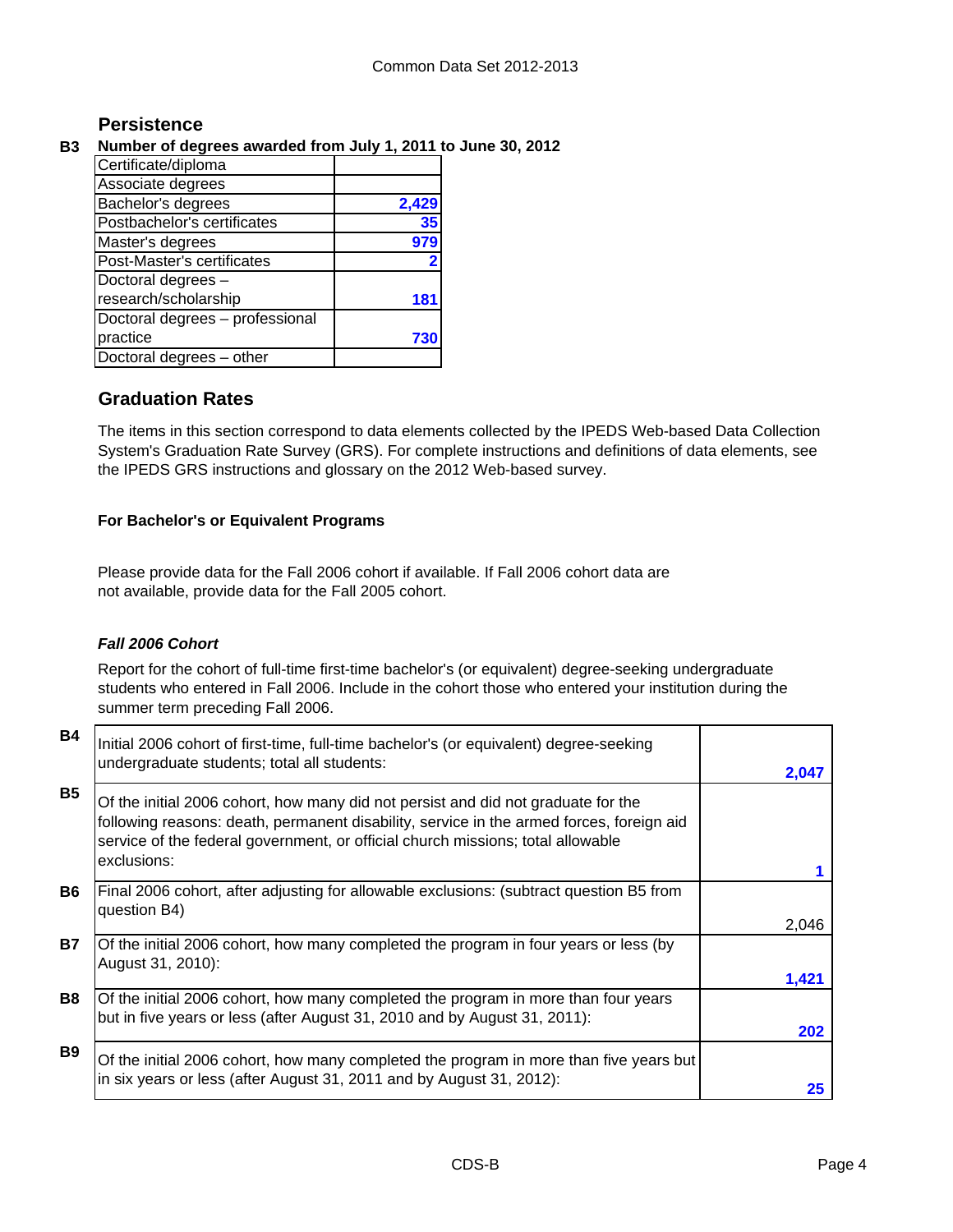**B10** Total graduating within six years (sum of questions B7, B8, and B9): 1,648 **B11** 81% Six-year graduation rate for 2006 cohort (question B10 divided by question B6):

# *Fall 2005 Cohort*

Report for the cohort of full-time first-time bachelor's (or equivalent) degree-seeking undergraduate students who entered in Fall 2005. Include in the cohort those who entered your institution during the summer term preceding Fall 2005.

| <b>B4</b>  | Initial 2005 cohort of first-time, full-time bachelor's (or equivalent) degree-seeking<br>undergraduate students; total all students:                                                                                                                                           |         |
|------------|---------------------------------------------------------------------------------------------------------------------------------------------------------------------------------------------------------------------------------------------------------------------------------|---------|
| <b>B5</b>  | Of the initial 2005 cohort, how many did not persist and did not graduate for the<br>following reasons: death, permanent disability, service in the armed forces, foreign aid<br>service of the federal government, or official church missions; total allowable<br>exclusions: |         |
| <b>B6</b>  | Final 2005 cohort, after adjusting for allowable exclusions: (subtract question B5 from<br>question B4)                                                                                                                                                                         | 0       |
| <b>B7</b>  | Of the initial 2005 cohort, how many completed the program in four years or less (by<br>August 31, 2009):                                                                                                                                                                       |         |
| <b>B8</b>  | Of the initial 2005 cohort, how many completed the program in more than four years<br>but in five years or less (after August 31, 2009 and by August 31, 2010):                                                                                                                 |         |
| <b>B9</b>  | Of the initial 2005 cohort, how many completed the program in more than five years but<br>in six years or less (after August 31, 2010 and by August 31, 2011):                                                                                                                  |         |
| <b>B10</b> | Total graduating within six years (sum of questions B7, B8, and B9):                                                                                                                                                                                                            | 0       |
| <b>B11</b> | Six-year graduation rate for 2005 cohort (question B10 divided by question B6):                                                                                                                                                                                                 | #DIV/0! |

### **For Two-Year Institutions**

Please provide data for the 2009 cohort if available. If 2009 cohort data are not available, provide data for the 2008 cohort.

### *2009 Cohort*

| <b>B12</b> Initial 2009 cohort, total of first-time, full-time degree/certificate-seeking students:                                                                                                                                                                                        |  |
|--------------------------------------------------------------------------------------------------------------------------------------------------------------------------------------------------------------------------------------------------------------------------------------------|--|
| <b>B13</b> Of the initial 2009 cohort, how many did not persist and did not graduate for the<br>following reasons: death, permanent disability, service in the armed forces, foreign aid<br>service of the federal government, or official church missions; total allowable<br>exclusions: |  |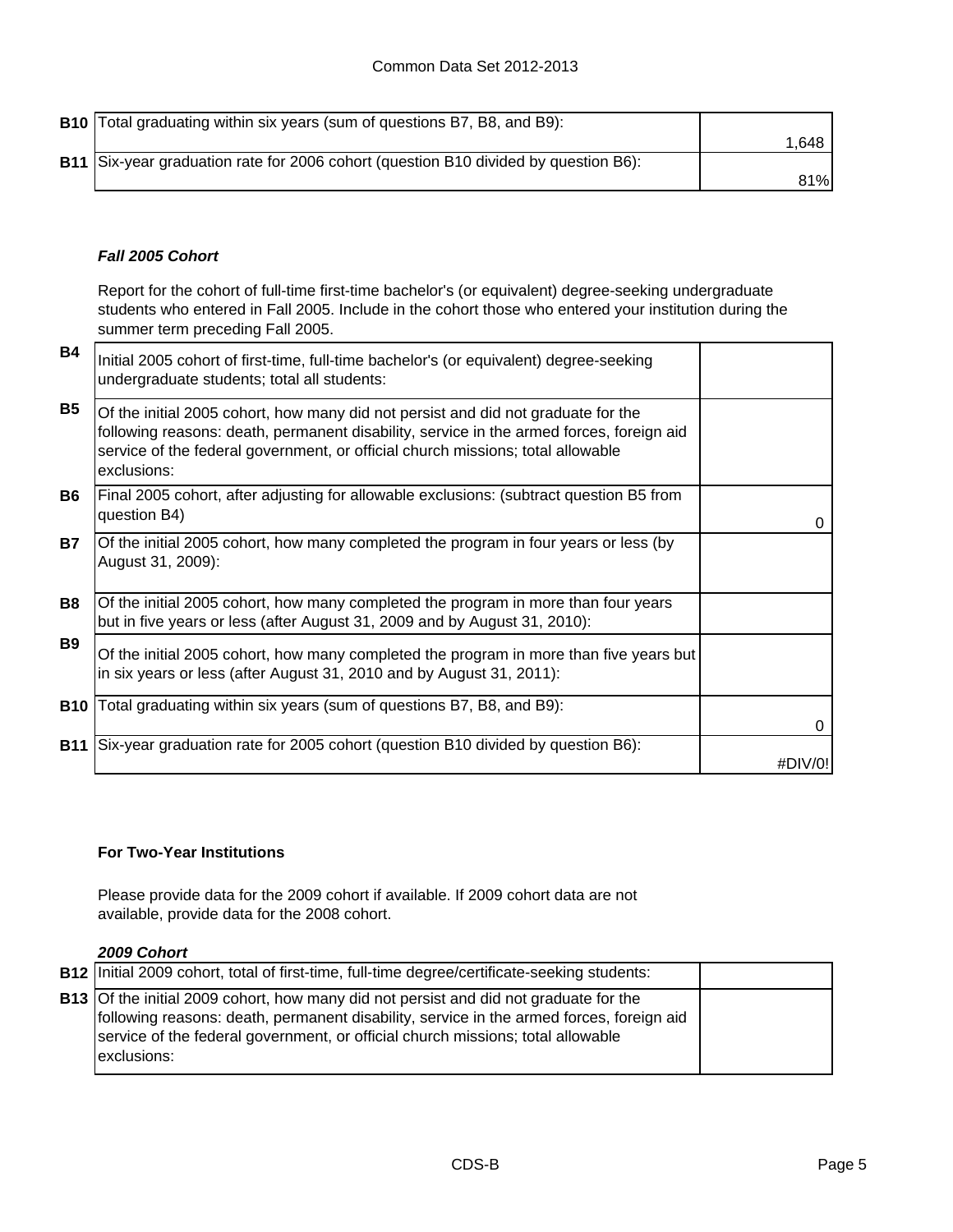|            | <b>B14</b> Final 2009 cohort, after adjusting for allowable exclusions (Subtract question B13 from<br>question B12): | 0 |
|------------|----------------------------------------------------------------------------------------------------------------------|---|
| <b>B15</b> | Completers of programs of less than two years duration (total):                                                      |   |
| <b>B16</b> | Completers of programs of less than two years within 150 percent of normal time:                                     |   |
| <b>B17</b> | Completers of programs of at least two but less than four years (total):                                             |   |
| <b>B18</b> | Completers of programs of at least two but less than four-years within 150 percent of<br>normal time:                |   |
| <b>B19</b> | Total transfers-out (within three years) to other institutions:                                                      |   |
| <b>B20</b> | Total transfers to two-year institutions:                                                                            |   |
| <b>B21</b> | Total transfers to four-year institutions:                                                                           |   |

### *2008 Cohort*

|            | B12   Initial 2008 cohort, total of first-time, full-time degree/certificate-seeking students:                                                                                                                                                                                      |  |
|------------|-------------------------------------------------------------------------------------------------------------------------------------------------------------------------------------------------------------------------------------------------------------------------------------|--|
|            | B13 Of the initial 2008 cohort, how many did not persist and did not graduate for the<br>following reasons: death, permanent disability, service in the armed forces, foreign aid<br>service of the federal government, or official church missions; total allowable<br>exclusions: |  |
|            | <b>B14</b> Final 2008 cohort, after adjusting for allowable exclusions (Subtract question B13 from<br>question B12):                                                                                                                                                                |  |
|            | <b>B15</b> Completers of programs of less than two years duration (total):                                                                                                                                                                                                          |  |
| <b>B16</b> | Completers of programs of less than two years within 150 percent of normal time:                                                                                                                                                                                                    |  |
|            | <b>B17</b> Completers of programs of at least two but less than four years (total):                                                                                                                                                                                                 |  |
|            | <b>B18</b> Completers of programs of at least two but less than four-years within 150 percent of                                                                                                                                                                                    |  |
|            | normal time:                                                                                                                                                                                                                                                                        |  |
| <b>B19</b> | Total transfers-out (within three years) to other institutions:                                                                                                                                                                                                                     |  |
| <b>B20</b> | Total transfers to two-year institutions:                                                                                                                                                                                                                                           |  |
| <b>B21</b> | Total transfers to four-year institutions:                                                                                                                                                                                                                                          |  |

### **Retention Rates**

Report for the cohort of all full-time, first-time bachelor's (or equivalent) degree-seeking undergraduate students who entered in Fall 2011 (or the preceding summer term). The initial cohort may be adjusted for students who departed for the following reasons: death, permanent disability, service in the armed forces, foreign aid service of the federal government or official church missions. No other adjustments to the initial cohort should be made.

| B22 For the cohort of all full-time bachelor's (or equivalent) degree-seeking undergraduate |     |
|---------------------------------------------------------------------------------------------|-----|
|                                                                                             |     |
| students who entered your institution as freshmen in Fall 2011 (or the preceding            |     |
| summer term), what percentage was enrolled at your institution as of the date your          |     |
| linstitution calculates its official enrollment in Fall 2012?                               |     |
|                                                                                             | 91% |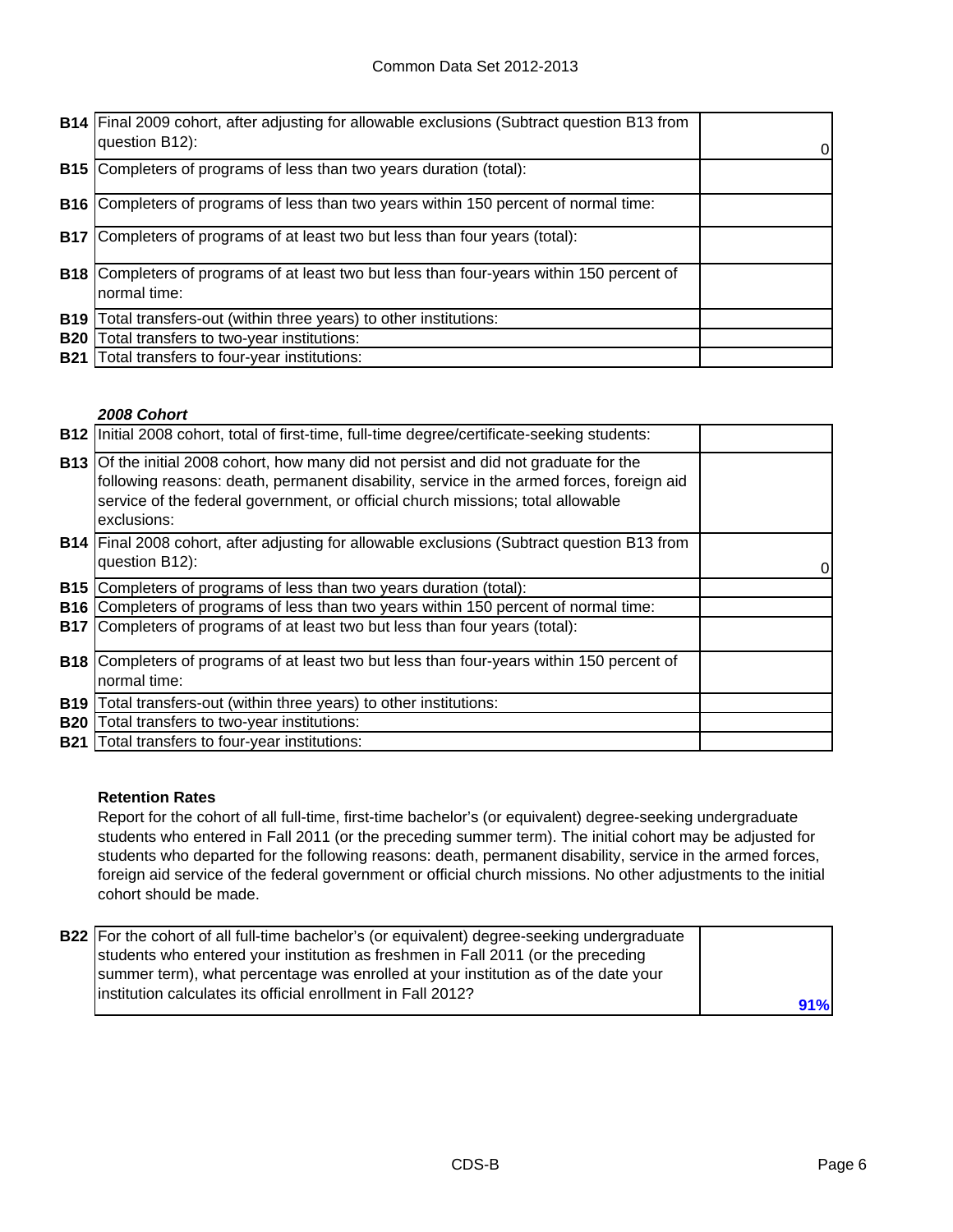# **C. FIRST-TIME, FIRST-YEAR (FRESHMAN) ADMISSION**

# **Applications**

**C1 First-time, first-year, (freshmen) students: Provide the number of degree-seeking, first-time, firstyear students who applied, were admitted, and enrolled (full- or part-time) in Fall 2012. Include early decision, early action, and students who began studies during summer in this cohort. Applicants should include only those students who fulfilled the requirements for consideration for admission (i.e., who completed actionable applications) and who have been notified of one of the following actions: admission, nonadmission, placement on waiting list, or application withdrawn (by applicant or institution). Admitted applicants should include wait-listed students who were** 

| Total first-time, first-year (freshman) men who applied               | 12,889 |
|-----------------------------------------------------------------------|--------|
| Total first-time, first-year (freshman) women who applied             | 14,868 |
|                                                                       |        |
| Total first-time, first-year (freshman) men who were admitted         | 5,224  |
| Total first-time, first-year (freshman) women who were admitted       | 5,796  |
|                                                                       |        |
| Total full-time, first-time, first-year (freshman) men who enrolled   | 1,008  |
| Total part-time, first-time, first-year (freshman) men who enrolled   | 12     |
|                                                                       |        |
| Total full-time, first-time, first-year (freshman) women who enrolled | 979    |
| Total part-time, first-time, first-year (freshman) women who enrolled | 13     |

### **C2 Freshman wait-listed students (students who met admission requirements but whose final admission was contingent on space availability)**

|                                                                     | Yes  | No |
|---------------------------------------------------------------------|------|----|
| Do you have a policy of placing students on a waiting list?         |      |    |
| If yes, please answer the questions below for Fall 2012 admissions: |      |    |
| Number of qualified applicants offered a placed on waiting list     | n.a. |    |
| Number accepting a place on the waiting list                        | n.a. |    |
| Number of wait-listed students admitted                             | n.a. |    |
| Nο<br>Is your waiting list ranked?                                  |      |    |

If yes, do you release that information to students?

Do you release that information to school counselors?

# **Admission Requirements**

## **C3 High school completion requirement**

| High school diploma is required and GED is<br>accepted | Yes |
|--------------------------------------------------------|-----|
| High school diploma is required and GED is not         |     |
| accepted                                               |     |
| High school diploma or equivalent is not required      |     |

#### **C4 Does your institution require or recommend a general college-preparatory program for degreeseeking students?**

| Require                       |  |
|-------------------------------|--|
| Recommend                     |  |
| Neither require nor recommend |  |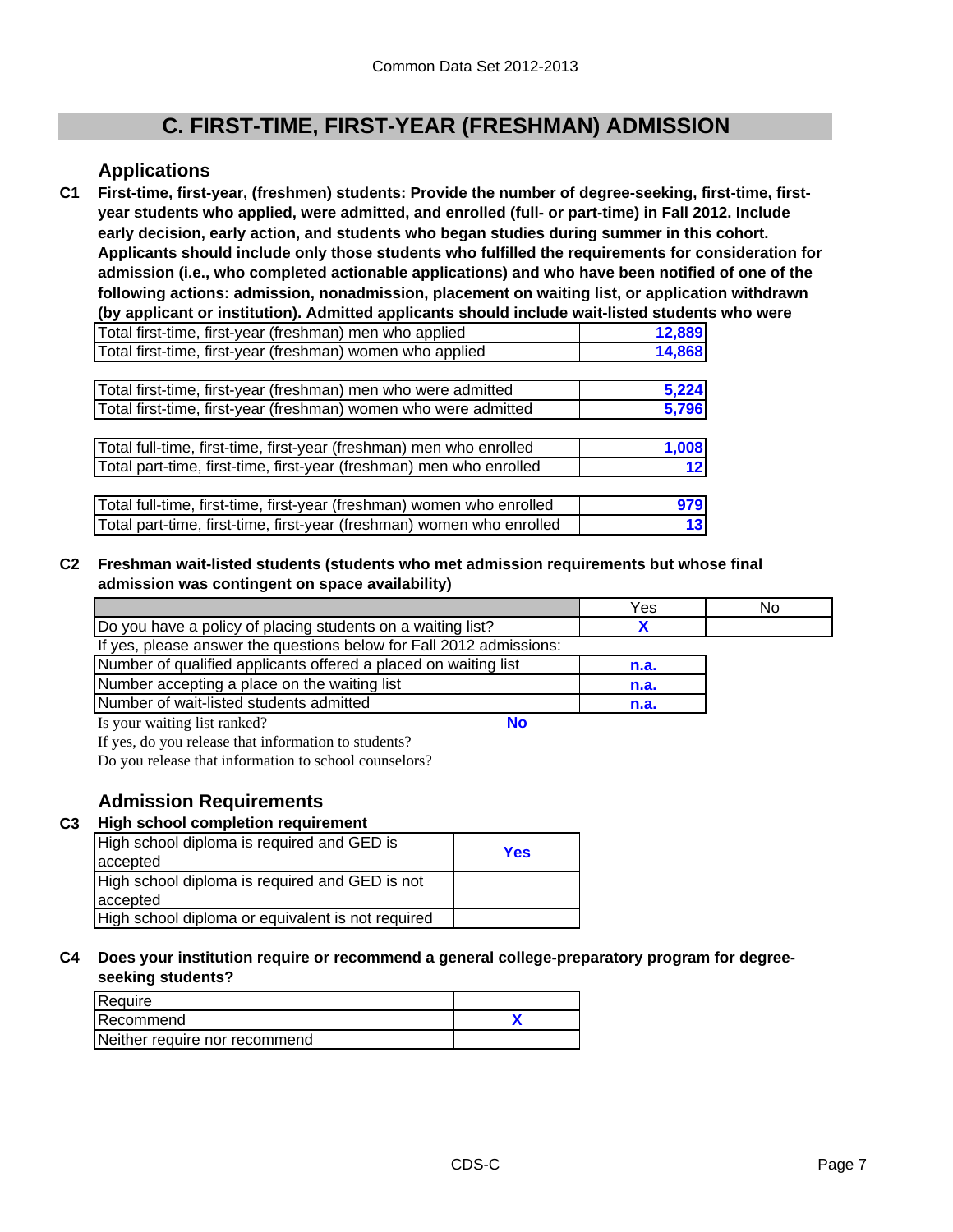**C5 Distribution of high school units required and/or recommended.** Specify the distribution of academic high school course units required and/or recommended of all or most degree-seeking students using Carnegie units (one unit equals one year of study or its equivalent). If you use a different system for calculating units, please convert.

|                               | <b>Units</b>    | <b>Units</b> |
|-------------------------------|-----------------|--------------|
|                               | <b>Required</b> | Recommended  |
| Total academic units          |                 | 20           |
| English                       |                 |              |
| <b>Mathematics</b>            |                 |              |
| Science                       |                 | 3            |
| Of these, units that must be  |                 | 2            |
| lab                           |                 |              |
| Foreign language              |                 | 2            |
| Social studies                |                 | 3            |
| History                       |                 | 2            |
| Academic electives            |                 |              |
| <b>Computer Science</b>       |                 |              |
| <b>Visual/Performing Arts</b> |                 |              |
| Other (specify)               |                 |              |

# **Basis for Selection**

**C6** Do you have an open admission policy, under which virtually all secondary school graduates or students with GED equivalency diplomas are admitted without regard to academic record, test scores, or other qualifications? If so, check which applies: **No**

| Open admission policy as described above for all students         | n.a. |
|-------------------------------------------------------------------|------|
| Open admission policy as described above for most students, but-- |      |
| selective admission for out-of-state students                     | n.a. |
| selective admission to some programs                              | n.a. |
| other (explain)                                                   |      |
|                                                                   |      |

**C7 Relative importance of each of the following academic and nonacademic factors in first-time, firstyear, degree-seeking (freshman) admission decisions.**

|                                   | <b>Very Important</b> | Important | <b>Considered</b> | <b>Not Considered</b> |
|-----------------------------------|-----------------------|-----------|-------------------|-----------------------|
| <b>Academic</b>                   |                       |           |                   |                       |
| Rigor of secondary school         |                       |           |                   |                       |
| record                            | X                     |           |                   |                       |
| Class rank                        | X                     |           |                   |                       |
| Academic GPA                      | X                     |           |                   |                       |
| Standardized test scores          | X                     |           |                   |                       |
| <b>Application Essay</b>          | χ                     |           |                   |                       |
| Recommendation(s)                 | X                     |           |                   |                       |
| <b>Nonacademic</b>                |                       |           |                   |                       |
| Interview                         |                       |           |                   | X                     |
| <b>Extracurricular activities</b> | X                     |           |                   |                       |
| Talent/ability                    |                       |           | X                 |                       |
| Character/personal qualities      | X                     |           |                   |                       |
| First generation                  |                       |           | X                 |                       |
| Alumni/ae relation                |                       |           | X                 |                       |
| Geographical residence            |                       |           | χ                 |                       |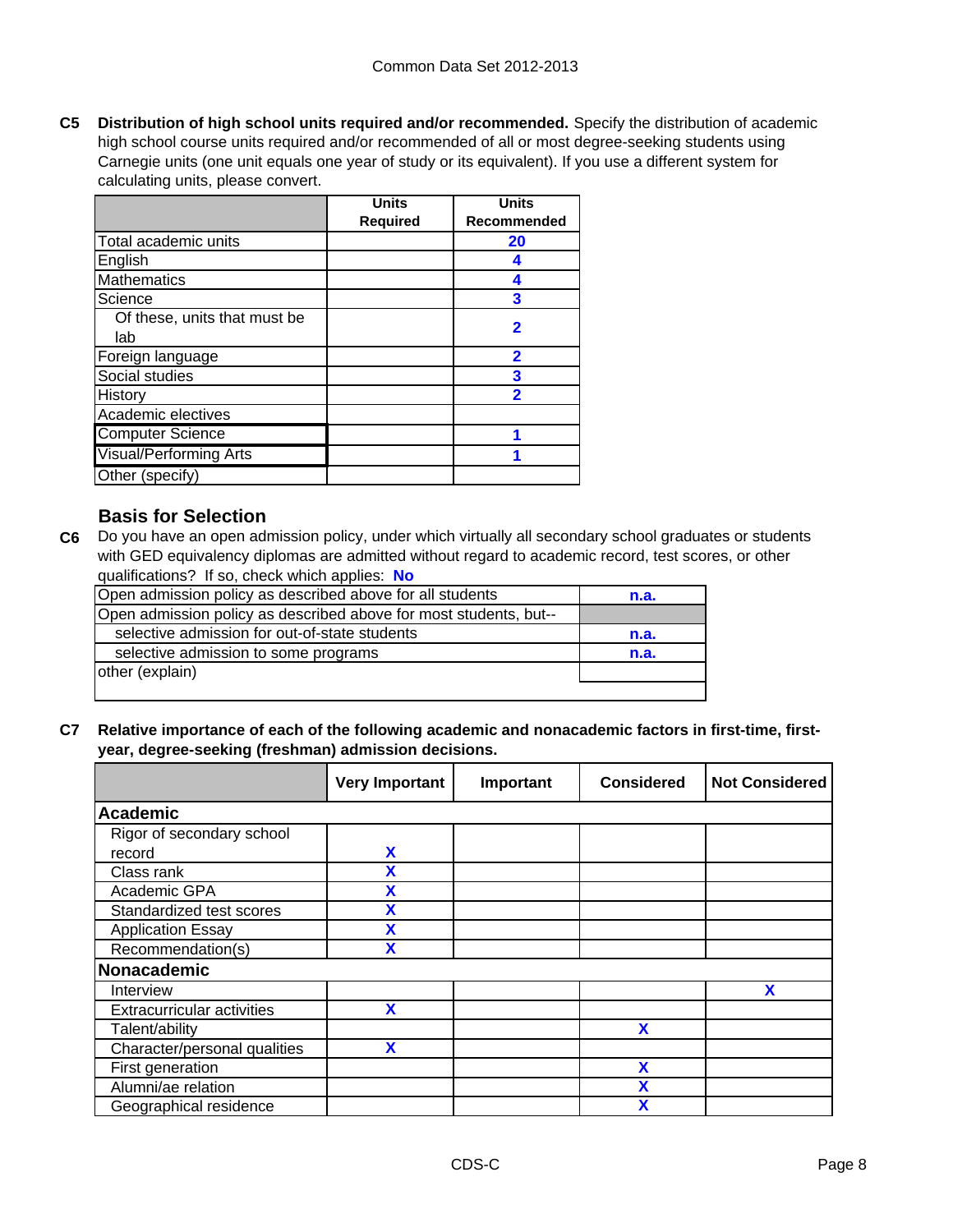| State residency               |  |  |
|-------------------------------|--|--|
| Religious                     |  |  |
| affiliation/commitment        |  |  |
| Racial/ethnic status          |  |  |
| Volunteer work                |  |  |
| Work experience               |  |  |
| Level of applicant's interest |  |  |
|                               |  |  |

# **SAT and ACT Policies**

## **C8 Entrance exams**

|                                                                            | Yes | No |
|----------------------------------------------------------------------------|-----|----|
| <b>C8A Does your institution make use of SAT, ACT, or SAT Subject Test</b> |     |    |
| scores in admission decisions for first-time, first-year, degree-seeking   |     |    |
| applicants?                                                                |     |    |

If yes, place check marks in the appropriate boxes below to reflect your institution's policies for use in admission for Fall 2014.

|                                            | <b>ADMISSION</b> |                  |                         |                                        |                           |
|--------------------------------------------|------------------|------------------|-------------------------|----------------------------------------|---------------------------|
|                                            | <b>Require</b>   | <b>Recommend</b> | <b>Require for Some</b> | <b>Consider if</b><br><b>Submitted</b> | <b>Not</b><br><b>Used</b> |
| <b>SAT or ACT</b>                          |                  |                  |                         |                                        |                           |
| <b>ACT only</b>                            |                  |                  |                         |                                        |                           |
| <b>SAT only</b>                            |                  |                  |                         |                                        |                           |
| SAT and SAT Subject Tests or<br><b>ACT</b> |                  |                  |                         |                                        |                           |
| <b>SAT Subject Tests only</b>              |                  |                  |                         |                                        |                           |

**C8B** If your institution will make use of the ACT in admission decisions for first-time, first-year, degree-seeking applicants for Fall 2014, please indicate which ONE of the following applies: (regardless of whether the writing score will be used in the admissions process):

ACT with Writing Component required

ACT with Writing component recommended ACT with or without Writing component accepted

|  | $\overline{\mathbf{X}}$ |  |
|--|-------------------------|--|

**C8C** Please indicate how your institution will use the SAT or ACT writing component; check all that apply:

For admission For placement For advising In place of an application essay

As a validity check on the application essay

No college policy as of now Not using essay component

| Jiliponeni, check all that apply. |                  |  |  |
|-----------------------------------|------------------|--|--|
| <b>SAT</b> essay                  | <b>ACT</b> essay |  |  |
|                                   |                  |  |  |
|                                   |                  |  |  |
|                                   |                  |  |  |
|                                   |                  |  |  |
|                                   |                  |  |  |
|                                   |                  |  |  |
|                                   |                  |  |  |
|                                   |                  |  |  |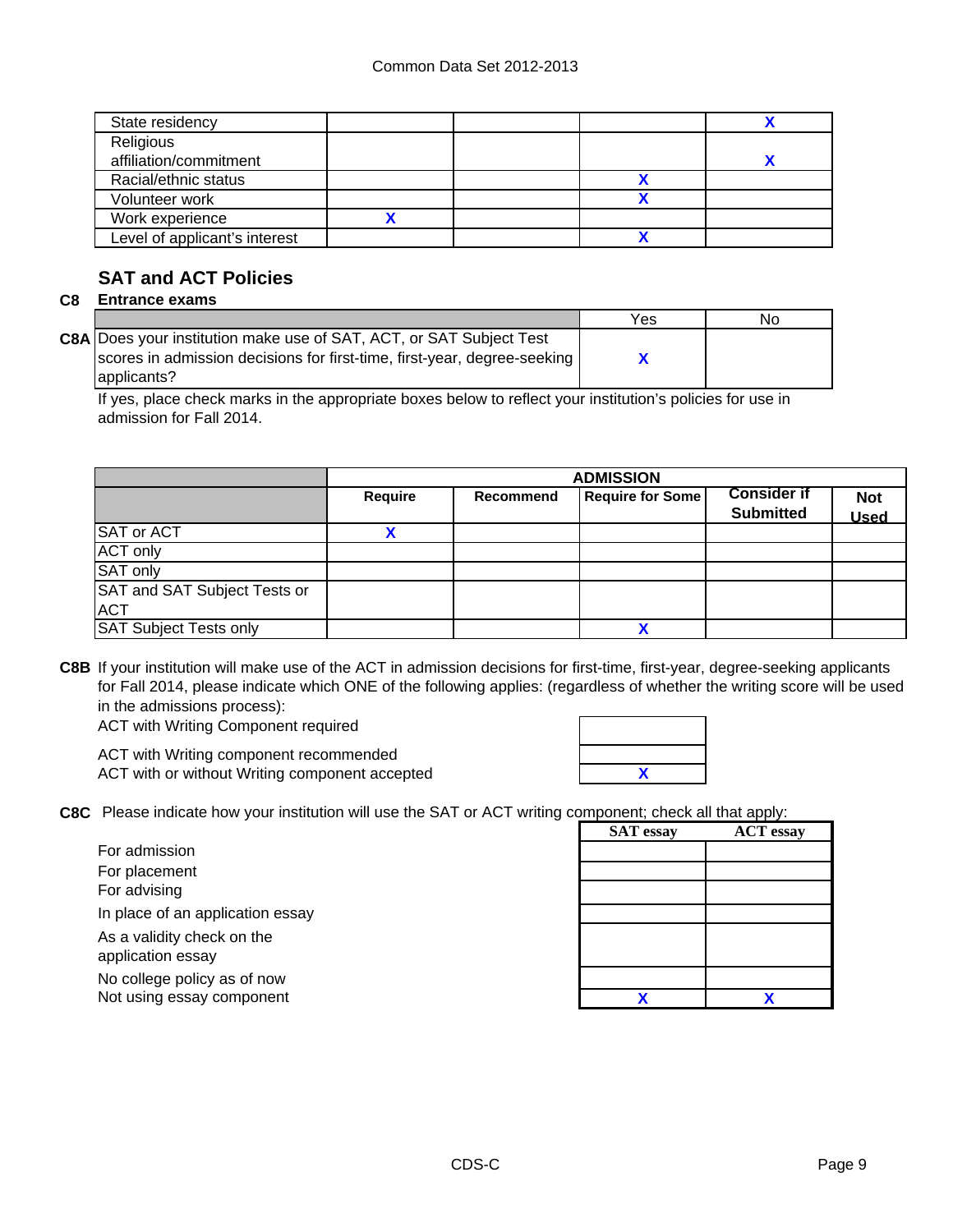**C8D In addition**, does your institution use applicants' test scores for academic advising?

| 'es |  |
|-----|--|
|     |  |

| <b>C8E</b> Latest date by which SAT or ACT scores must be received for fall- | Jan 1            |  |
|------------------------------------------------------------------------------|------------------|--|
| Latest date by which SAT Subject Test scores must be received for            |                  |  |
| Ifall-term admission                                                         | Nov <sub>1</sub> |  |

**C8F** If necessary, use this space to clarify your test policies (e.g., if tests are recommended for some students, **SAT subject exams in Math and one Science exam for Dual-Degree Honors Programs in Medicine and in Biochemistry & Molecular Biology**

**C8G** Please indicate which tests your institution uses for placement (e.g., state tests):

| <b>SAT</b>               |  |  |
|--------------------------|--|--|
| <b>ACT</b>               |  |  |
| <b>SAT Subject Tests</b> |  |  |
| AP                       |  |  |
| <b>CLEP</b>              |  |  |
| Institutional Exam       |  |  |
| State Exam (specify):    |  |  |

# **Freshman Profile**

Provide percentages for ALL enrolled, degree-seeking, full-time and part-time, first-time, first-year (freshman) students enrolled in Fall 2012, including students who began studies during summer, international students/nonresident aliens, and students admitted under special arrangements.

**C9 Percent and number of first-time, first-year (freshman) students enrolled in Fall 2012 who submitted national standardized (SAT/ACT) test scores. Include information for ALL enrolled, degree-seeking, first-time, first-year (freshman) students who submitted test scores. Do not include partial test scores (e.g., mathematics scores but not critical reading for a category of students) or combine other standardized test results (such as TOEFL) in this item. Do not convert SAT scores to ACT scores and vice versa. The 25th percentile is the score that 25 percent scored at or below; the 75th percentile score is the one that 25 percent scored at or above.**

| Percent submitting SAT scores | 52% Number submitting SAT scores        | ,055 |
|-------------------------------|-----------------------------------------|------|
| Percent submitting ACT scores | <b>38%</b> Number submitting ACT scores | 764  |

|                             | 25th Percentile | 75th Percentile |
|-----------------------------|-----------------|-----------------|
| <b>SAT Critical Reading</b> | 600             | 700             |
| <b>SAT Math</b>             | 630             | 720             |
| <b>SAT Writing</b>          | 590             | 690             |
| <b>SAT Essay</b>            | 8               | 10              |
| <b>ACT Composite</b>        | 28              | 32              |
| <b>ACT Math</b>             | 27              | 32              |
| <b>ACT English</b>          | 28              | 34              |
| <b>ACT Writing</b>          | n.a.            | n.a.            |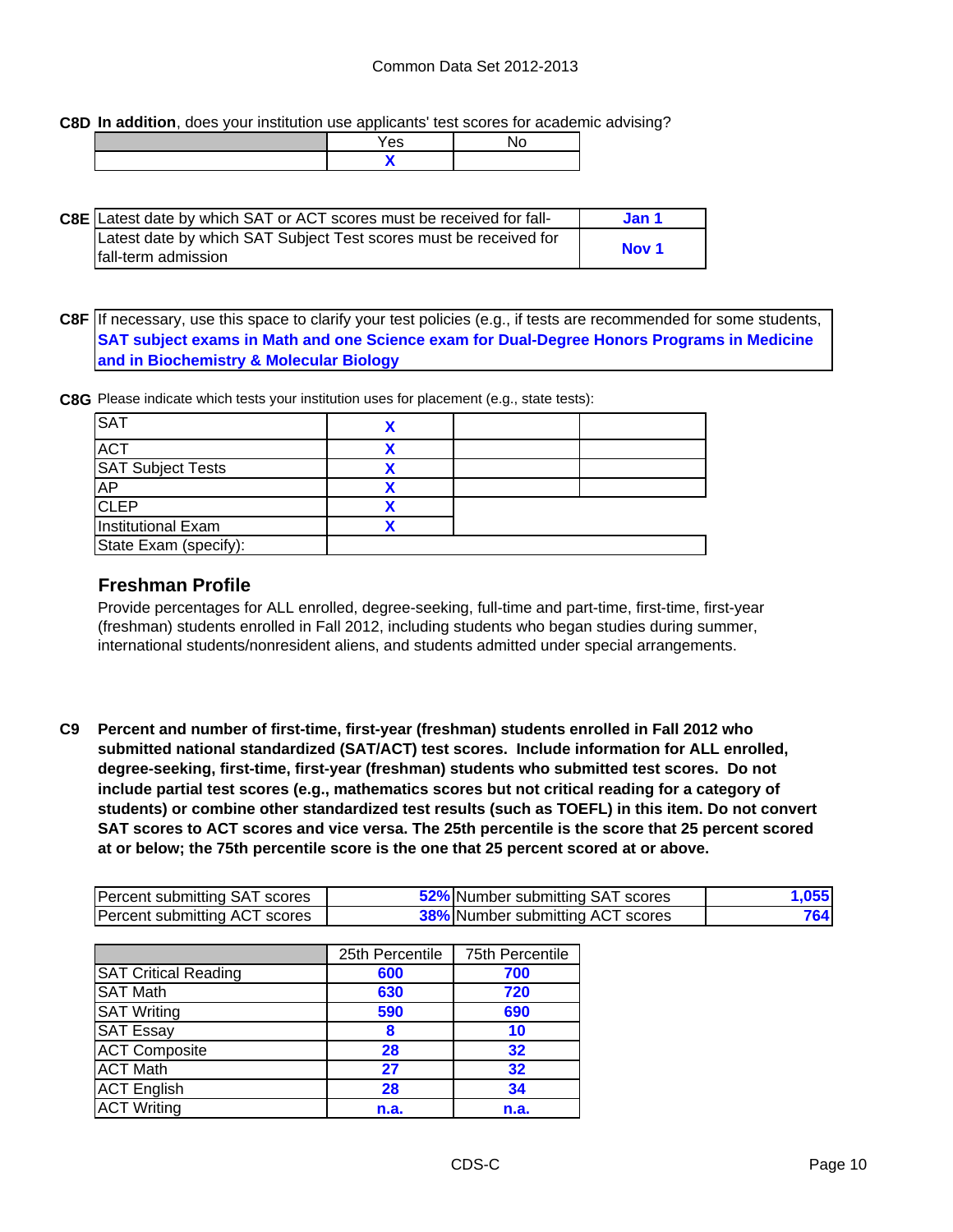|                         | <b>SAT Critical</b>  |                    |                    |
|-------------------------|----------------------|--------------------|--------------------|
|                         | Reading              | <b>SAT Math</b>    | <b>SAT Writing</b> |
| 700-800                 | 26%                  | 40%                | 23%                |
| 600-699                 | 50%                  | 47%                | 50%                |
| 500-599                 | 20%                  | <b>11%</b>         | 23%                |
| 400-499                 | 4%                   | 2%                 | 4%                 |
| 300-399                 | 0%                   | 0%                 | 0%                 |
| 200-299                 | 0%                   | 0%                 | 0%                 |
| Totals should = $100\%$ | 100%                 | 100%               | 100%               |
|                         | <b>ACT Composite</b> | <b>ACT English</b> | <b>ACT Math</b>    |
| 30-36                   | 69%                  | 66%                | 48%                |
| 24-29                   | 28%                  | 29%                | 47%                |
| 18-23                   | 2%                   | 4%                 | 5%                 |
| $12 - 17$               | 2%                   | 1%                 | 1%                 |
| $6 - 11$                | 0%                   | 0%                 | 0%                 |
| Below <sub>6</sub>      | $0\%$                | 0%                 | 0%                 |
| Totals should = $100\%$ | 100%                 | 100%               | 100%               |

Percent of first-time, first-year (freshman) students with scores in each range:

**C10** Percent of all degree-seeking, first-time, first-year (freshman) students who had high school class rank within each of the following ranges (report information for those students from whom you collected high school rank information).

| Percent in top tenth of high school graduating class                                  | <b>69%</b> |                       |
|---------------------------------------------------------------------------------------|------------|-----------------------|
| Percent in top quarter of high school graduating class                                | 90%        |                       |
| Percent in top half of high school graduating class                                   | 96%        | Top half +            |
| Percent in bottom half of high school graduating class                                | 4%         | bottom half = $100\%$ |
| Percent in bottom quarter of high school graduating class                             | 1%         |                       |
| Percent of total first-time, first-year (freshmen) students who submitted high school | 32%        |                       |
| class rank:                                                                           |            |                       |

**C11** Percentage of all enrolled, degree-seeking, first-time, first-year (freshman) students who had high school grade-point averages within each of the following ranges (using 4.0 scale). Report information only for those students from whom you collected high school GPA.

| alooo olaabiilo iroin miloni yoa oollooloa man oorlool Or 7 li |       |  |  |
|----------------------------------------------------------------|-------|--|--|
| Percent who had GPA of 3.75 and higher                         | 77%   |  |  |
| Percent who had GPA between 3.50 and 3.74                      | 12%   |  |  |
| Percent who had GPA between 3.25 and 3.49                      | 6%    |  |  |
| Percent who had GPA between 3.00 and 3.24                      | 3%    |  |  |
| Percent who had GPA between 2.50 and 2.99                      | $1\%$ |  |  |
| Percent who had GPA between 2.0 and 2.49                       | 0%    |  |  |
| Percent who had GPA between 1.0 and 1.99                       | 0%    |  |  |
| Percent who had GPA below 1.0                                  | 0%    |  |  |
| Totals should = 100%                                           | 100%  |  |  |

| C12 Average high school GPA of all degree-seeking, first-time, first-year<br>(freshman) students who submitted GPA: | 4.2        |
|---------------------------------------------------------------------------------------------------------------------|------------|
| Percent of total first-time, first-year (freshman) students who<br>submitted high school GPA:                       | <b>75%</b> |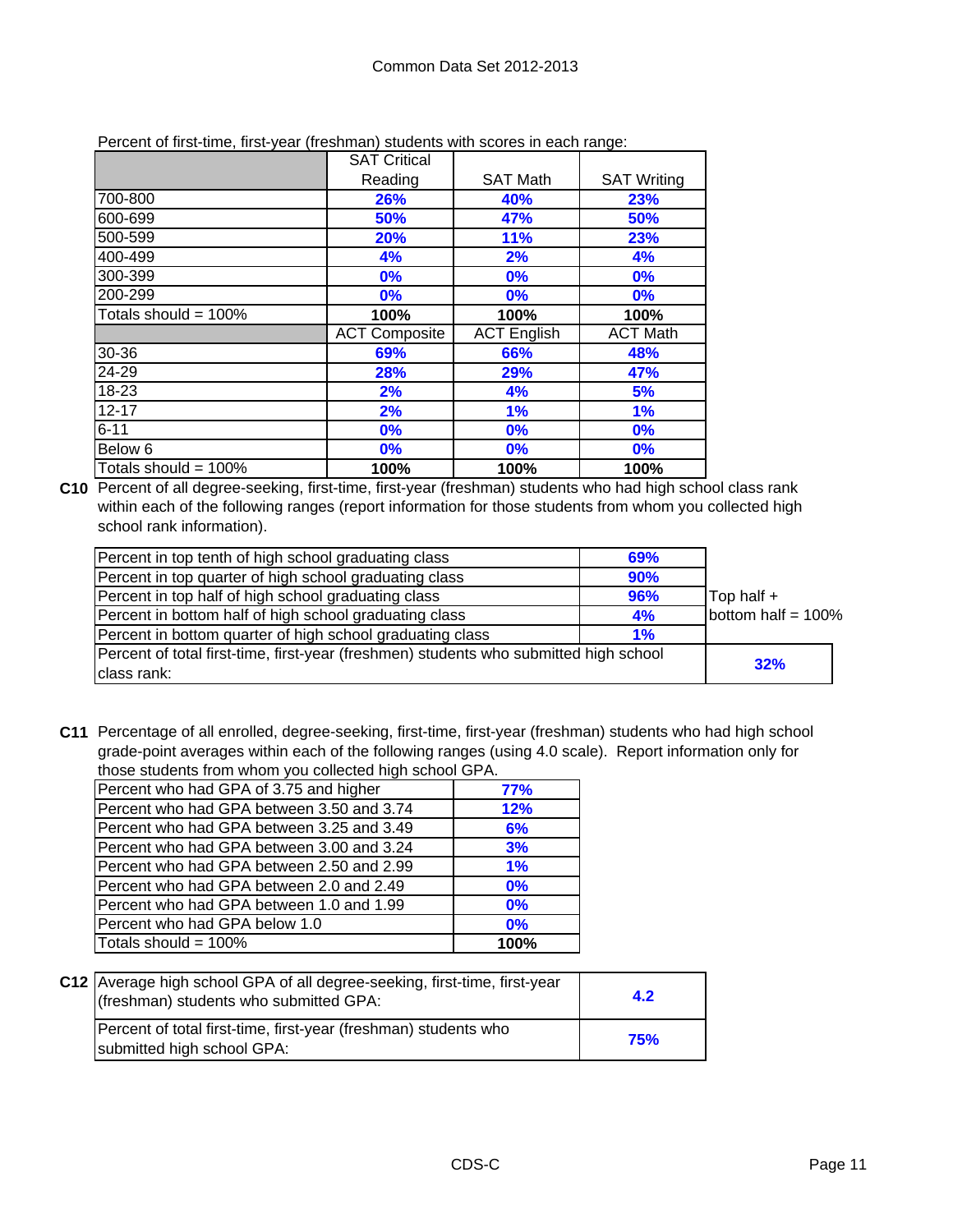# **Admission Policies**

# **C13 Application Fee**

|                                                         | Yes  | Nο |
|---------------------------------------------------------|------|----|
| Does your institution have an<br>application fee?       |      |    |
| Amount of application fee:                              | \$70 |    |
|                                                         | Yes  | N٥ |
| Can it be waived for applicants<br>with financial need? |      |    |

If you have an application fee and an on-line application option,

| Same fee: |  |
|-----------|--|
| Free:     |  |
| Reduced:  |  |

|                                                              | Yes | No. |
|--------------------------------------------------------------|-----|-----|
| Can on-line application fee be<br>waived for applicants with |     |     |
| financial need?                                              |     |     |

### **C14 Application closing date**

|                                                            | Yes       | N٥ |
|------------------------------------------------------------|-----------|----|
| Does your institution have an<br>application closing date? |           |    |
| Application closing date (fall):                           | January 1 |    |
| Priority date:                                             |           |    |

| C <sub>15</sub> |                                                                   | 53 | Nο |
|-----------------|-------------------------------------------------------------------|----|----|
|                 | Are first-time, first-year students accepted for terms other than |    |    |

#### **C16 Notification to applicants of admission decision sent** *(fill in one only)*

| On a rolling basis beginning |                 |
|------------------------------|-----------------|
| $(data)$ :                   |                 |
| By (date):                   | <b>April 15</b> |
| Other:                       |                 |
|                              |                 |

### **C17 Reply policy for admitted applicants** *(fill in one only)*

| Must reply by (date):                  | Mav 1   |       |
|----------------------------------------|---------|-------|
| No set date:                           |         |       |
| Must reply by May 1 or within          |         |       |
| weeks if notified                      | 2 weeks |       |
| thereafter                             |         |       |
| Other:                                 |         |       |
|                                        |         |       |
| Deadline for housing deposit (MM/DD):  |         | May 1 |
| Amount of housing deposit:             |         | \$250 |
| Refundable if student does not enroll? |         |       |
| Yes, in full                           |         |       |
| Yes, in part                           |         |       |
| No                                     |         |       |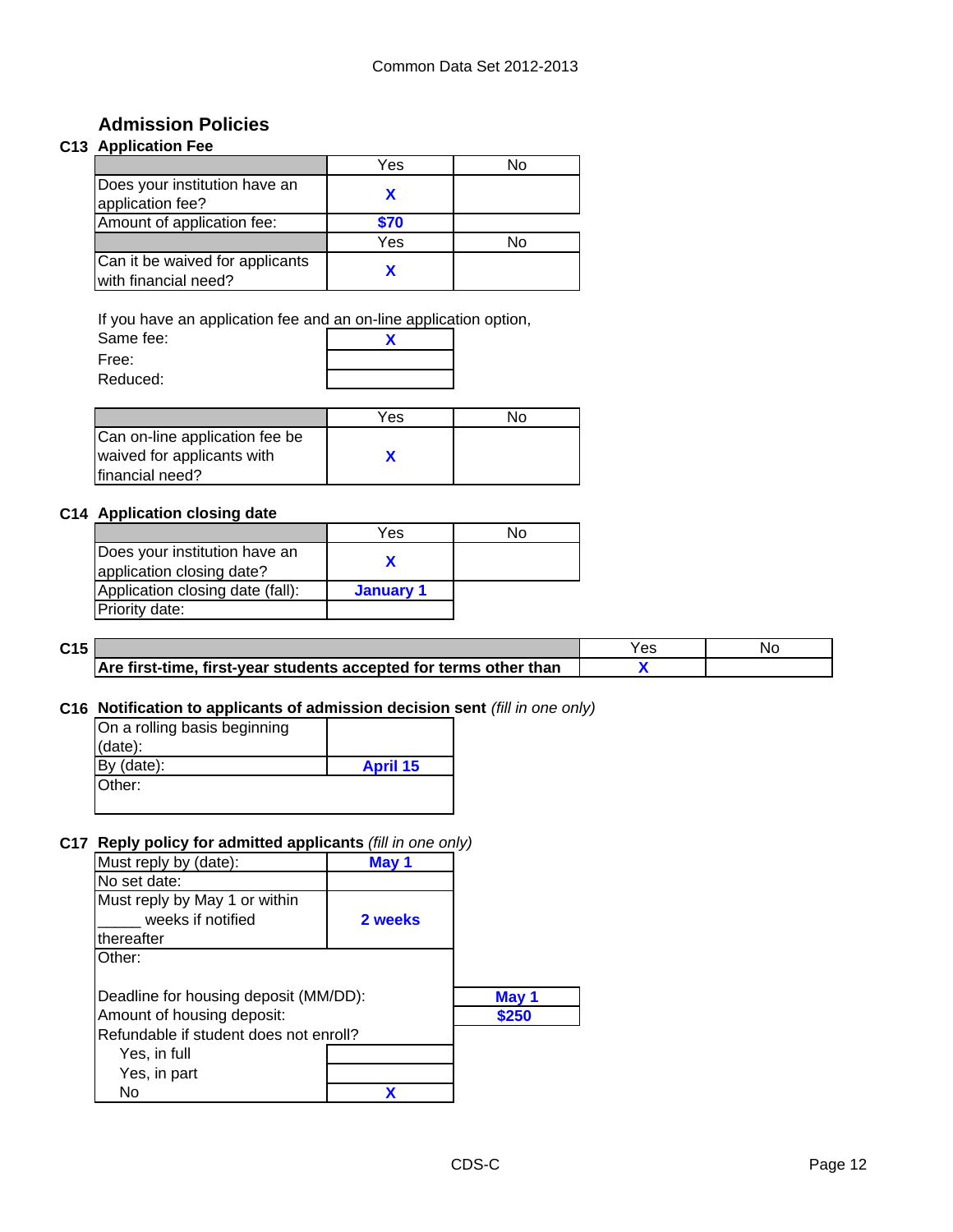### **C18 Deferred admission**

|                                                                                  |      | Yes | Nο |
|----------------------------------------------------------------------------------|------|-----|----|
| Does your institution allow students to postpone enrollment after<br>ladmission? |      |     |    |
| If yes, maximum period of postponement:                                          | vear |     |    |

#### **C19 Early admission of high school students**

|                                                                          | Yes | No |
|--------------------------------------------------------------------------|-----|----|
| Does your institution allow high school students to enroll as full-time, |     |    |
| first-time, first-year (freshman) students one year or more before high  |     |    |
| school graduation?                                                       |     |    |
|                                                                          |     |    |

**C20 Common Application Question removed from CDS.** (Initiated during 2006-2007 cycle)

# **Early Decision and Early Action Plans**

### **C21 Early Decision**

|                                                                                                                                                                                                                                                                                                                                             | Yes               | No |
|---------------------------------------------------------------------------------------------------------------------------------------------------------------------------------------------------------------------------------------------------------------------------------------------------------------------------------------------|-------------------|----|
| Does your institution offer an early decision plan (an admission plan<br>that permits students to apply and be notified of an admission<br>decision well in advance of the regular notification date and that asks<br>students to commit to attending if accepted) for first-time, first-year<br>(freshman) applicants for fall enrollment? | X                 |    |
| If "yes," please complete the following:                                                                                                                                                                                                                                                                                                    |                   |    |
| First or only early decision plan closing date                                                                                                                                                                                                                                                                                              | <b>November 1</b> |    |
| First or only early decision plan notification date                                                                                                                                                                                                                                                                                         | December 15       |    |
| Other early decision plan closing date                                                                                                                                                                                                                                                                                                      |                   |    |
| Other early decision plan notification date                                                                                                                                                                                                                                                                                                 |                   |    |
| For the Fall 2012 entering class:                                                                                                                                                                                                                                                                                                           |                   |    |
| Number of early decision applications received by your institution                                                                                                                                                                                                                                                                          | 681               |    |
| Number of applicants admitted under early decision plan                                                                                                                                                                                                                                                                                     | 181               |    |
| Please provide significant details about your early decision plan:                                                                                                                                                                                                                                                                          |                   |    |

#### **C22 Early action**

|                                                                                                                                                                                                               | Yes | Nο |
|---------------------------------------------------------------------------------------------------------------------------------------------------------------------------------------------------------------|-----|----|
| Do you have a nonbinding early action plan whereby students are<br>notified of an admission decision well in advance of the regular<br>notification date but do not have to commit to attending your college? |     |    |

| <u>II yes, piease complete the following.</u> |                 |
|-----------------------------------------------|-----------------|
| Early action closing date                     | November 1      |
| Early action notification date                | <b>February</b> |

Is your early action plan a "restrictive" plan under which you limit students from applying to other early plans?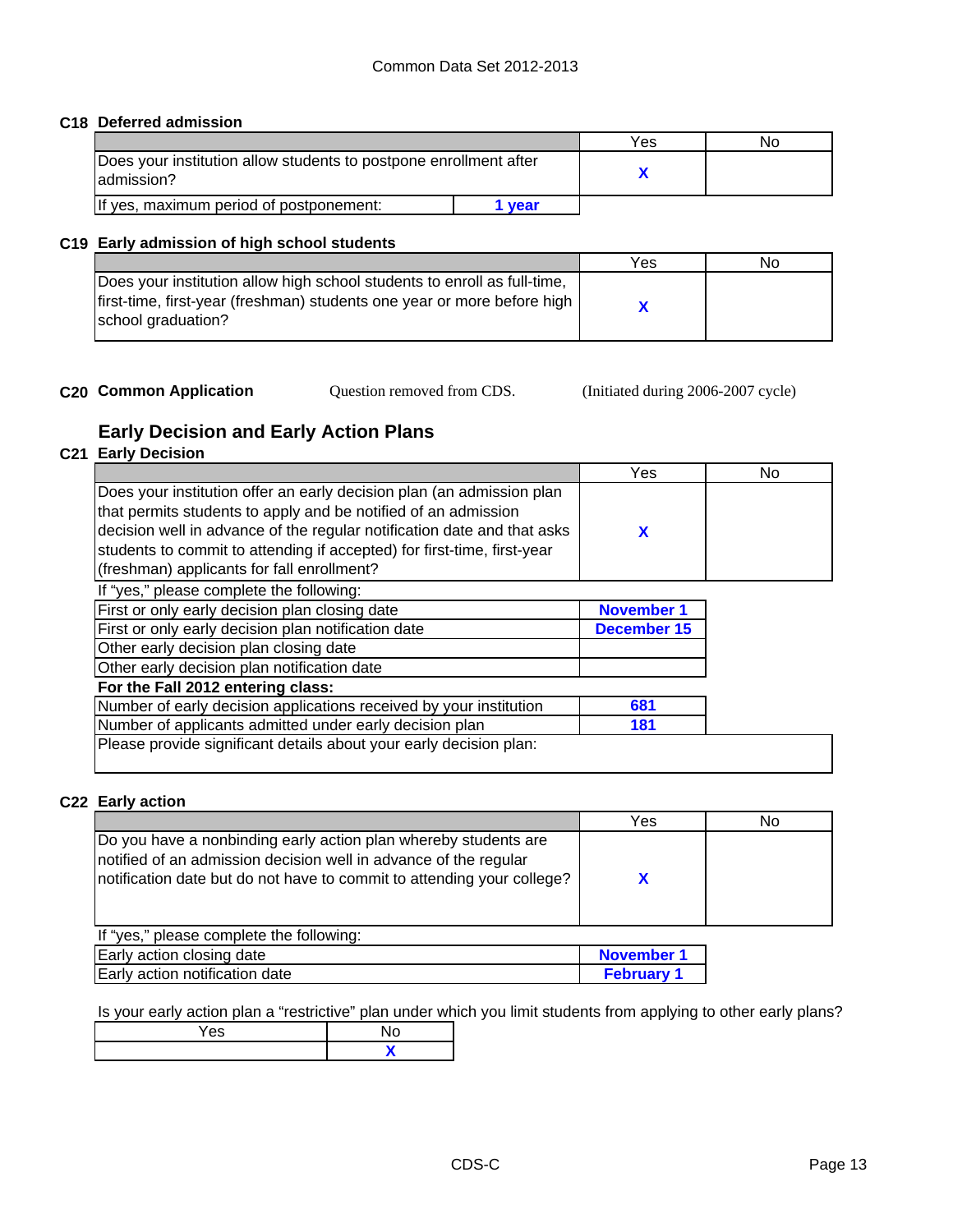# **D. TRANSFER ADMISSION**

# **Fall Applicants**

| D1 |                                                                                                                                                             | Yes | No |
|----|-------------------------------------------------------------------------------------------------------------------------------------------------------------|-----|----|
|    | Does your institution enroll transfer students? (If no,<br>please skip to Section E)                                                                        |     |    |
|    | If yes, may transfer students earn advanced standing credit<br>by transferring credits earned from course work completed<br>at other colleges/universities? |     |    |

**D2** Provide the number of students who applied, were admitted, and enrolled as degree-seeking transfer students in Fall 2012.

|       | Applicants | Admitted   | Enrolled   |
|-------|------------|------------|------------|
|       |            | Applicants | Applicants |
| Men   | 1.234      | 726        | 283        |
| Women | 1,411      | 832        | 280        |
| Total | 2,645      | 1,558      | 563        |

# **Application for Admission**

**D3** Indicate terms for which transfers may enroll:

| Fall   |  |
|--------|--|
| Winter |  |
| Spring |  |
| Summer |  |

| D4 |                                                                                                                         | Yes | N٥ |
|----|-------------------------------------------------------------------------------------------------------------------------|-----|----|
|    | Must a transfer applicant have a minimum number of<br>credits completed or else must apply as an entering<br>lfreshman? |     |    |
|    | If yes, what is the minimum number of credits and the unit<br>of measure?                                               |     |    |

**D5** Indicate all items required of transfer students to apply for admission:

|                                                         | Required of All | Recommended<br>of All | Recommended<br>of Some | Required of Some | Not Required |
|---------------------------------------------------------|-----------------|-----------------------|------------------------|------------------|--------------|
| High school transcript                                  |                 |                       |                        | Х                |              |
| College transcript(s)                                   |                 |                       |                        |                  |              |
| Essay or personal<br>statement                          |                 |                       |                        |                  |              |
| Interview                                               |                 |                       |                        |                  |              |
| Standardized test scores                                |                 |                       |                        | v                |              |
| Statement of good standing<br>from prior institution(s) |                 |                       |                        |                  |              |

**D6 n.a.** If a minimum high school grade point average is required of transfer applicants, specify (on a 4.0 scale):

| D7 | If a minimum college grade point average is required of |      |
|----|---------------------------------------------------------|------|
|    | transfer applicants, specify (on a 4.0 scale):          | n.a. |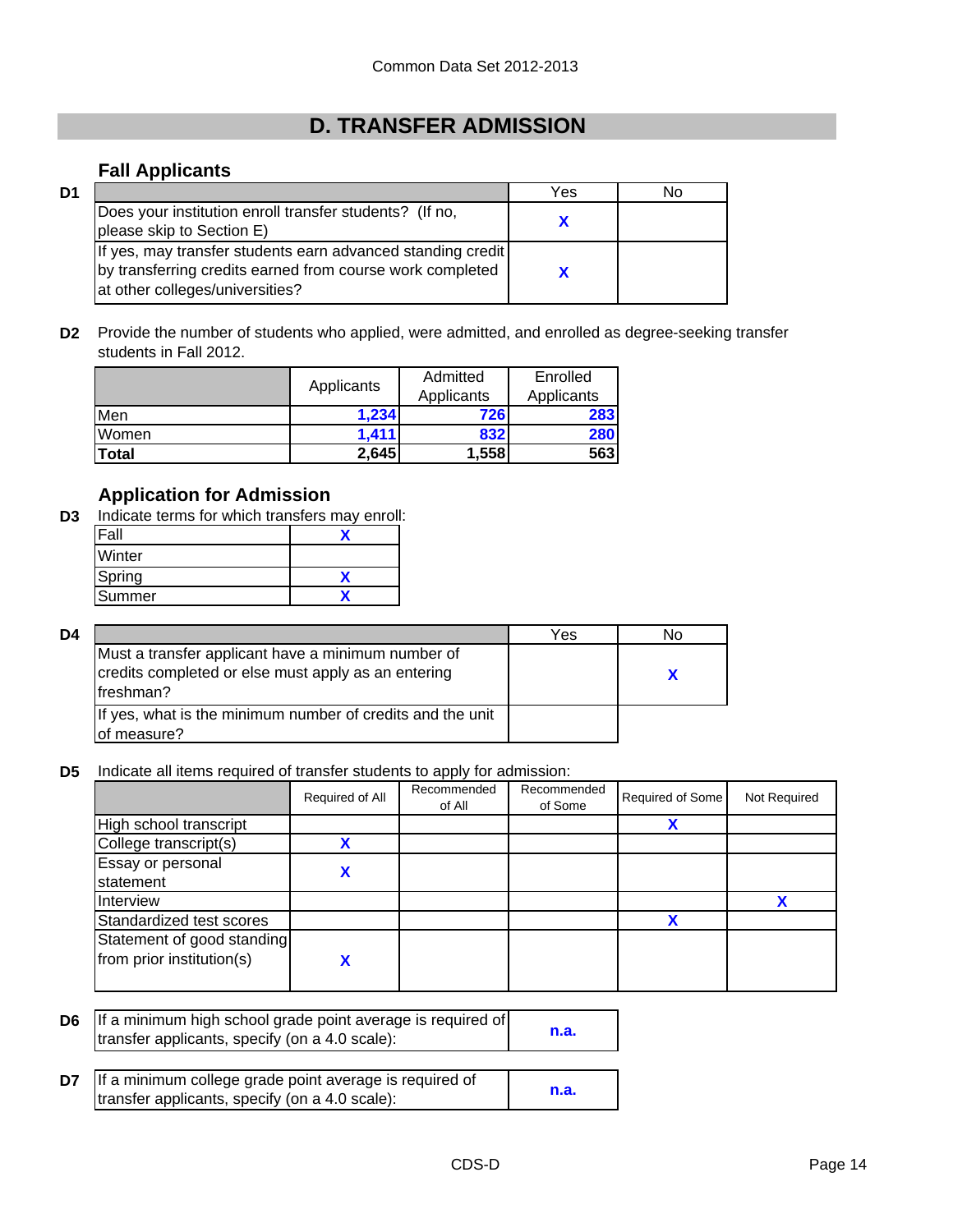- **D8** List any other application requirements specific to transfer applicants:
- **D9** List application priority, closing, notification, and candidate reply dates for transfer students. If applications are reviewed on a continuous or rolling basis, place a check mark in the "Rolling admission" column.

|        | <b>Priority Date</b> | <b>Closing Date</b> | <b>Notification Date</b> | <b>Reply Date</b> | <b>Rolling</b><br><b>Admission</b> |
|--------|----------------------|---------------------|--------------------------|-------------------|------------------------------------|
| Fall   | <b>March 1</b>       |                     | <b>March 1</b>           | May 1             |                                    |
| Winter |                      |                     |                          |                   |                                    |
| Spring | <b>November 1</b>    |                     | <b>November 1</b>        | December 15       |                                    |
| Summer |                      |                     |                          |                   |                                    |

| D <sub>10</sub> |                                                      | Yes | No |
|-----------------|------------------------------------------------------|-----|----|
|                 | Does an open admission policy, if reported, apply to |     |    |
|                 | Itransfer students?                                  |     |    |

**D11** Describe additional requirements for transfer admission, if applicable:

# **Transfer Credit Policies**

| <b>D12</b> Report the lowest grade earned for any course that may be | 2.0 |
|----------------------------------------------------------------------|-----|
| transferred for credit:                                              |     |

| D <sub>13</sub> |                                                  | Number | Unit Tvpe |
|-----------------|--------------------------------------------------|--------|-----------|
|                 | Maximum number of credits or courses that may be |        |           |
|                 | transferred from a two-year institution:         | n.a.   | n.a.      |

| D <sub>14</sub> |                                                  | Number | Unit Type |
|-----------------|--------------------------------------------------|--------|-----------|
|                 | Maximum number of credits or courses that may be |        |           |
|                 | transferred from a four-year institution:        | n.a.   |           |

| <b>D15</b> Minimum number of credits that transfers must complete at<br>your institution to earn an associate degree: | n.a. |
|-----------------------------------------------------------------------------------------------------------------------|------|
| D16 Minimum number of credits that transfers must complete at<br>your institution to earn a bachelor's degree:        | 45   |

**D17** Describe other transfer credit policies: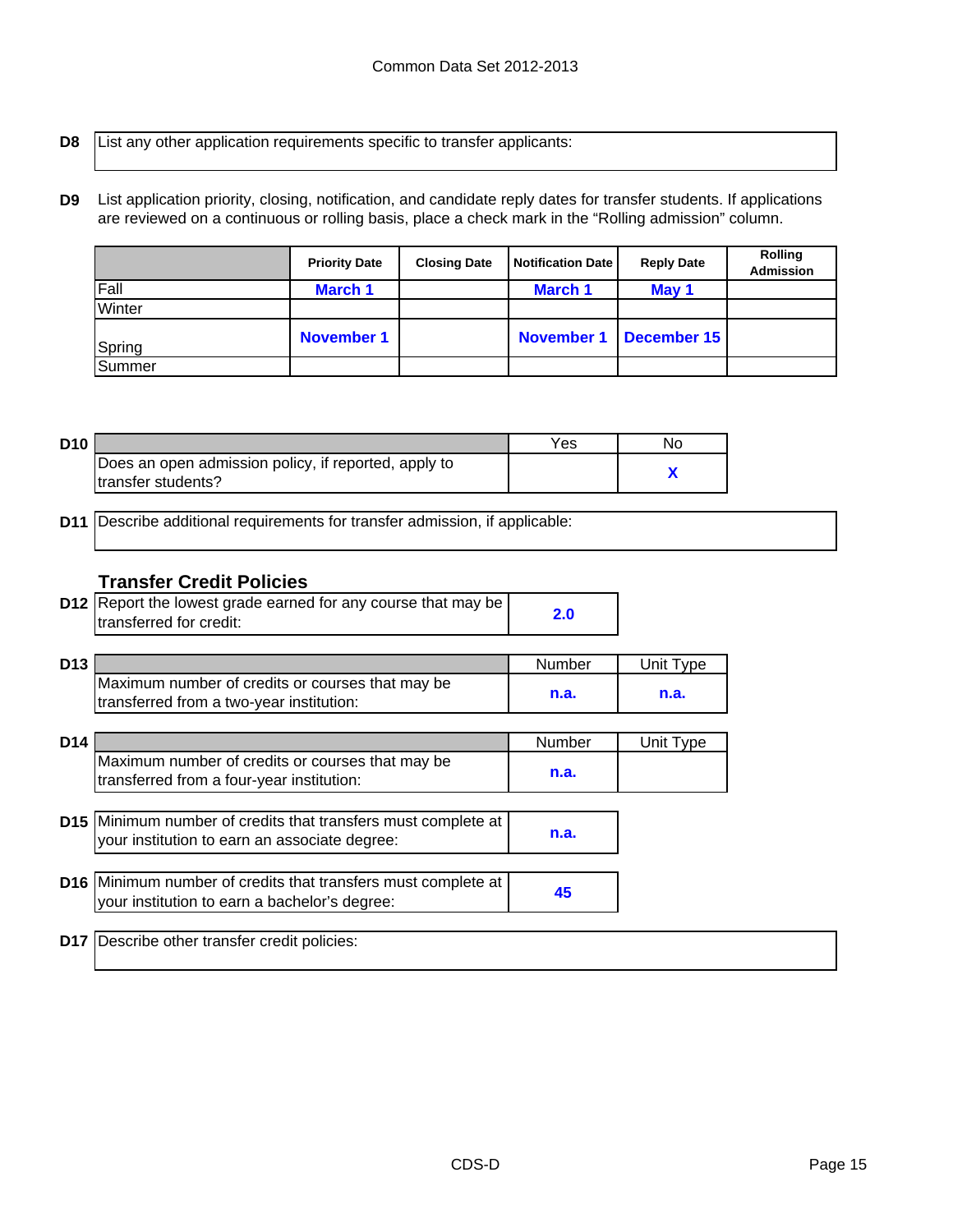# **E. ACADEMIC OFFERINGS AND POLICIES**

#### **E1 Special study options:** Identify those programs available at your institution. Refer to the glossary for definitions.

| Accelerated program                 | X |
|-------------------------------------|---|
| Cooperative education program       |   |
| Cross-registration                  |   |
| Distance learning                   | X |
| Double major                        | X |
| Dual enrollment                     | X |
| English as a Second Language (ESL)  | x |
| Exchange student program (domestic) |   |
| External degree program             |   |
| Honors Program                      | X |
| Independent study                   | X |
| Internships                         | X |
| Liberal arts/career combination     | X |
| Student-designed major              | X |
| Study abroad                        | X |
| Teacher certification program       | X |
| Weekend college                     |   |
| Other (specify):                    |   |
|                                     |   |

#### **E2 This question has been removed from the Common Data Set.**

#### **E3 Areas in which all or most students are required to complete some course**

**work prior to graduation:**

| <b>WOLN DITOL TO GLAUGHOLL</b>    |   |
|-----------------------------------|---|
| Arts/fine arts                    |   |
| <b>Computer literacy</b>          |   |
| English (including composition)   | χ |
| Foreign languages                 |   |
| History                           |   |
| Humanities                        | χ |
| <b>Mathematics</b>                |   |
| Philosophy                        |   |
| Sciences (biological or physical) |   |
| Social science                    | v |
| Other (describe):                 |   |
|                                   |   |

**Library Collections: The CDS Publishers will collect library data again when a new Academic Libraries Survey is in place.**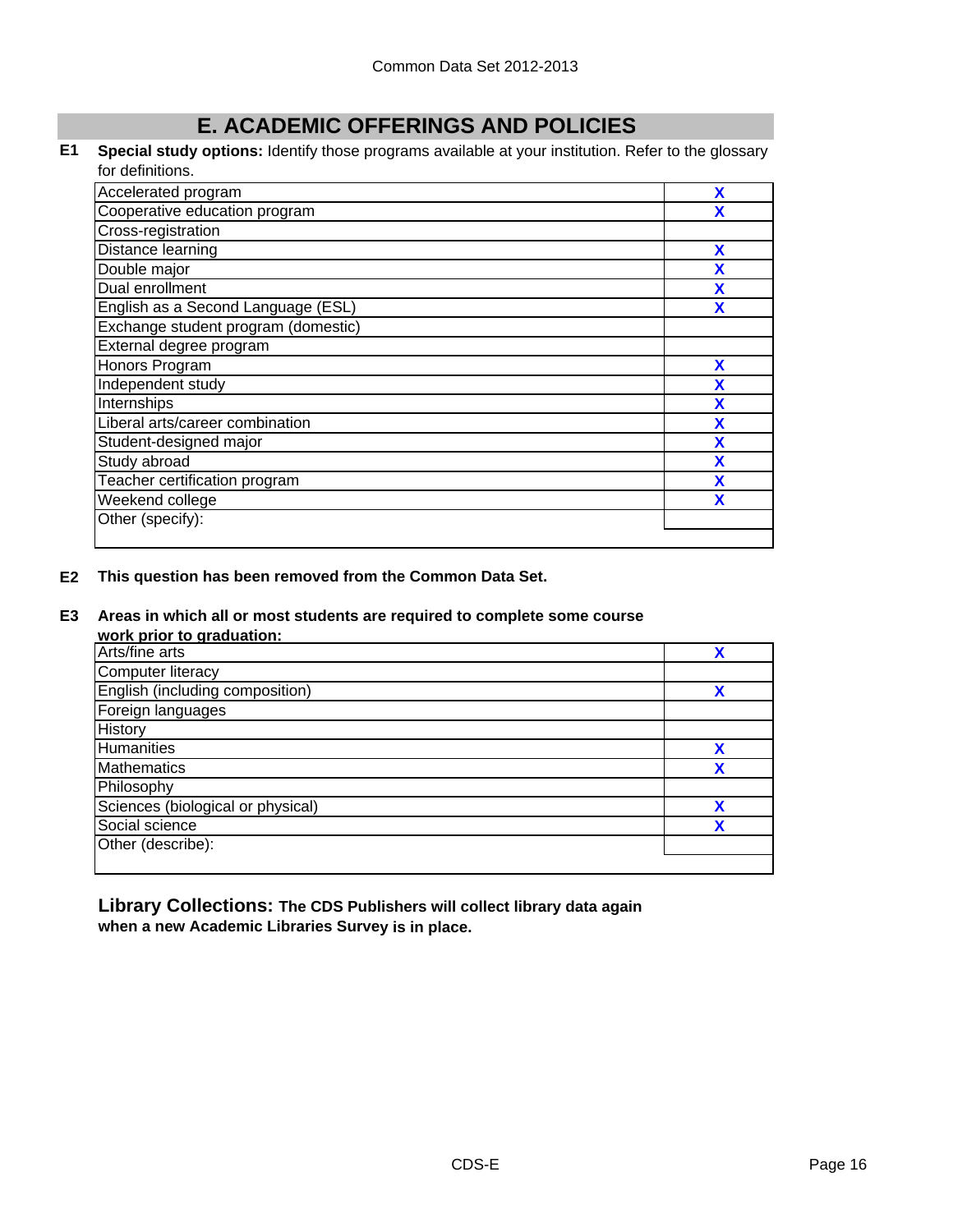# **F. STUDENT LIFE**

**F1** Percentages of first-time, first-year (freshman) degree-seeking students and degree-seeking undergraduates enrolled in Fall 2012 who fit the following categories:

|                                                                                                                       | First-time, first-year<br>(freshman)<br>students | Undergraduates |
|-----------------------------------------------------------------------------------------------------------------------|--------------------------------------------------|----------------|
| Percent who are from out of state (exclude<br>international/nonresident aliens from the numerator<br>and denominator) | <b>58%</b>                                       | 52%            |
| Percent of men who join fraternities                                                                                  | n.a.                                             | <b>16%</b>     |
| Percent of women who join sororities                                                                                  | n.a.                                             | 16%            |
| Percent who live in college-owned, -operated, or -<br>affiliated housing                                              | 86%                                              | 39%            |
| Percent who live off campus or commute                                                                                | 14%                                              | 61%            |
| Percent of students age 25 and older                                                                                  | $0\%$                                            | 5%             |
| Average age of full-time students                                                                                     | 18.1                                             | 20.1           |
| Average age of all students (full- and part-time)                                                                     | 18.1                                             | 20.6           |

**F2 Activities offered** Identify those programs available at your institution.

| <b>Campus Ministries</b>     | X                         |
|------------------------------|---------------------------|
| Choral groups                | $\mathbf x$               |
| Concert band                 | X                         |
| Dance                        | $\overline{\mathbf{X}}$   |
| Drama/theater                | $\overline{\mathbf{X}}$   |
| <b>International Student</b> | X                         |
| Organization                 |                           |
| Jazz band                    | X                         |
| Literary magazine            | $\boldsymbol{\mathsf{X}}$ |
| Marching band                | $\overline{\mathbf{X}}$   |
| Model UN                     | $\overline{\mathbf{X}}$   |
| Music ensembles              | $\overline{\mathbf{X}}$   |
| Musical theater              | $\overline{\mathbf{X}}$   |
| Opera                        | $\overline{\mathbf{X}}$   |
| Pep band                     | X                         |
| Radio station                | $\overline{\mathbf{X}}$   |
| Student government           | $\overline{\mathbf{X}}$   |
| Student newspaper            | X                         |
| Student-run film society     | X                         |
| Symphony orchestra           | $\overline{\mathbf{X}}$   |
| <b>Television station</b>    | $\overline{\mathbf{X}}$   |
| Yearbook                     | χ                         |

### **F3 ROTC** (program offered in cooperation with Reserve Officers' Training Corps)

|                            | On Campus | At Cooperating<br>Institution | Name of Cooperating<br>Institution |
|----------------------------|-----------|-------------------------------|------------------------------------|
| Army ROTC is offered:      |           |                               | <b>Florida International Univ.</b> |
| Naval ROTC is offered:     |           |                               |                                    |
| Air Force ROTC is offered: |           |                               |                                    |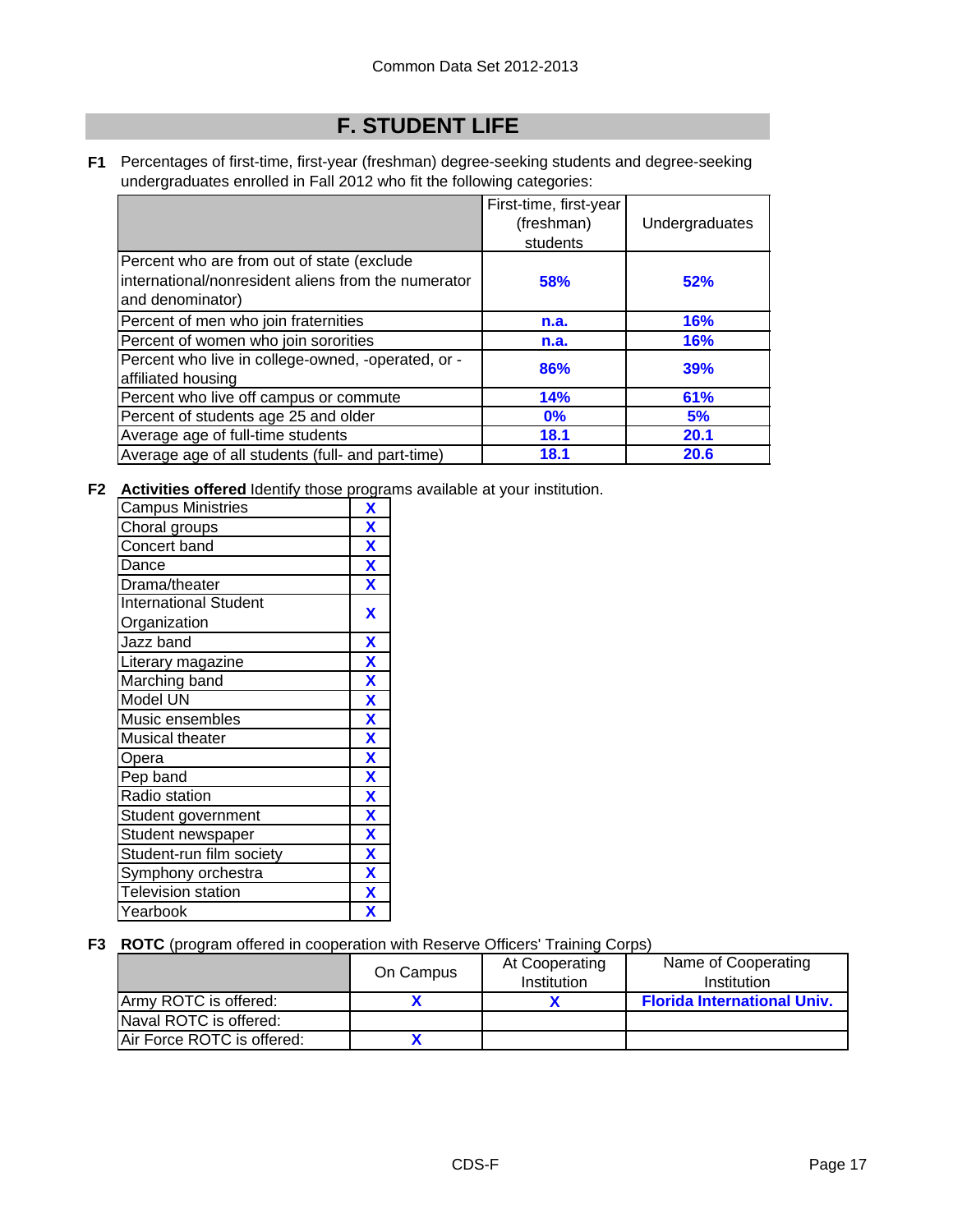**F4 Housing:** Check all types of college-owned, -operated, or -affiliated housing available for undergraduates at your institution.

| undergraduates at your institution.           |   |
|-----------------------------------------------|---|
| Coed dorms                                    | x |
| Men's dorms                                   |   |
| Women's dorms                                 |   |
| Apartments for married students               |   |
| Apartments for single students                | x |
| Special housing for disabled<br>students      | x |
| Special housing for international<br>students |   |
| Fraternity/sorority housing                   | X |
| Cooperative housing                           |   |
| Theme housing                                 | X |
| Wellness housing                              |   |
| Other housing options (specify):              |   |
|                                               |   |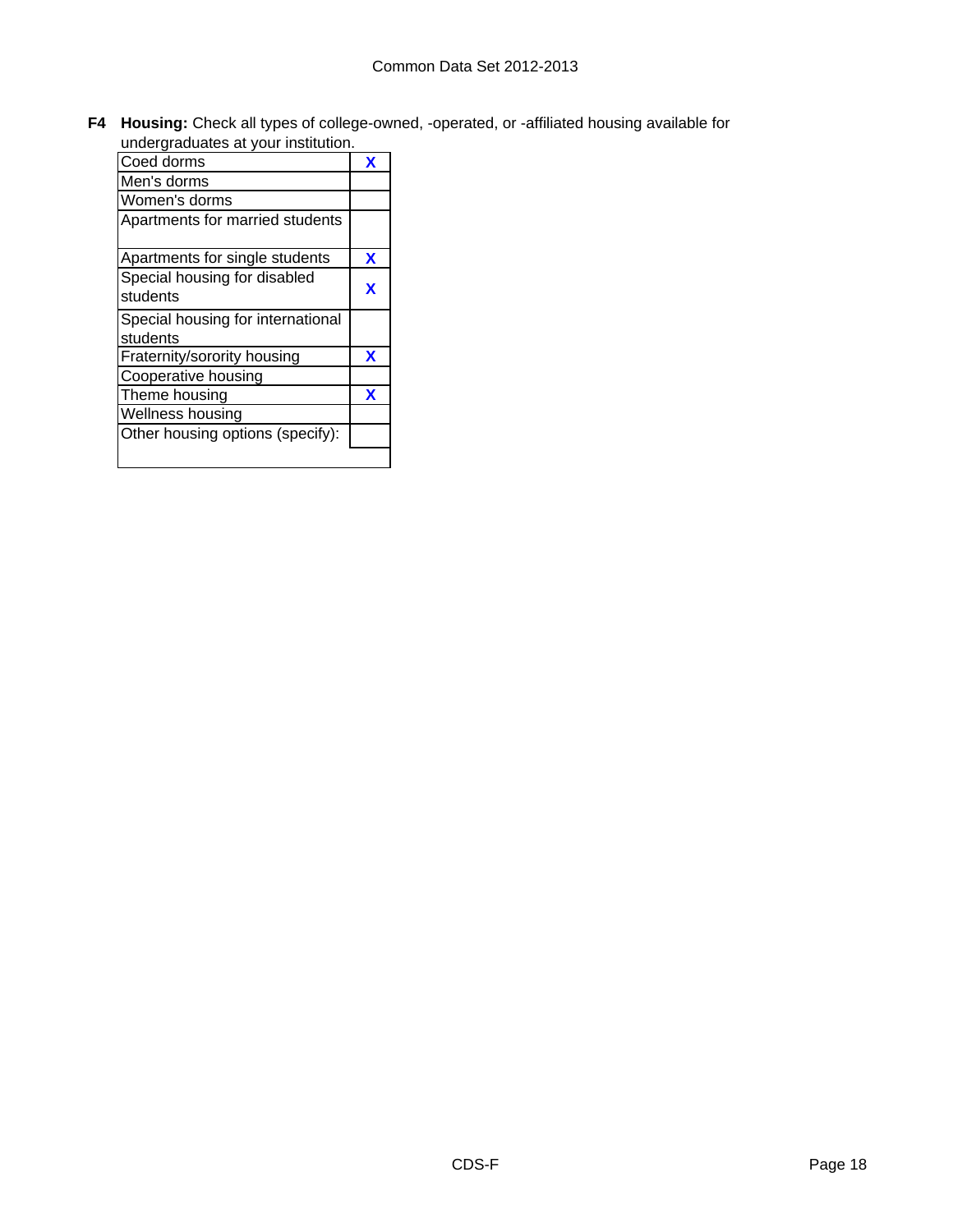# **G. ANNUAL EXPENSES**

**G0** Please provide the URL of your institution's net price calculator: http://public.cgcent.miami.edu/AttendanceCalculator/ **Provide 2013-2014 academic year costs of attendance for the following categories that are applicable to your institution.**

Check here if your institution's 2013-2014 academic year costs of attendance are not available at this time and provide an approximate date (i.e., month/day) when your institution's final 2013-2014 academic year costs of attendance will be available:

**G1 Undergraduate full-time tuition, required fees, room and board List the typical tuition, required fees, and room and board for a full-time undergraduate student for the FULL 2013-2014 academic year (30 semester or 45 quarter hours for institutions that derive annual tuition by multiplying credit hour cost by number of credits). A full academic year refers to the period of time generally extending from September to June; usually equated to two semesters, two trimesters, three quarters, or the period covered by a four-one-four plan. Room and board is defined as double occupancy and 19 meals per week or the maximum meal plan. Required fees include only charges that all full-time students must pay that are not included in tuition (e.g., registration, health, or activity fees.) Do not include optional fees (e.g., parking, laboratory use).**

| \$41,580 | \$41,580 |
|----------|----------|
|          |          |
|          |          |
|          |          |
|          |          |
|          |          |
|          |          |
|          |          |
|          |          |
| \$41,580 | \$41,580 |
|          | \$1,272  |
|          |          |
|          |          |
| \$12,314 | \$12,314 |
|          |          |
| \$7,122  | \$7,122  |
|          |          |
| \$5,192  | \$5,192  |
|          | \$1,272  |

| Comprehensive tuition and room and board fee (if your |  |
|-------------------------------------------------------|--|
| college cannot provide separate tuition and room and  |  |
| board fees):                                          |  |

Other: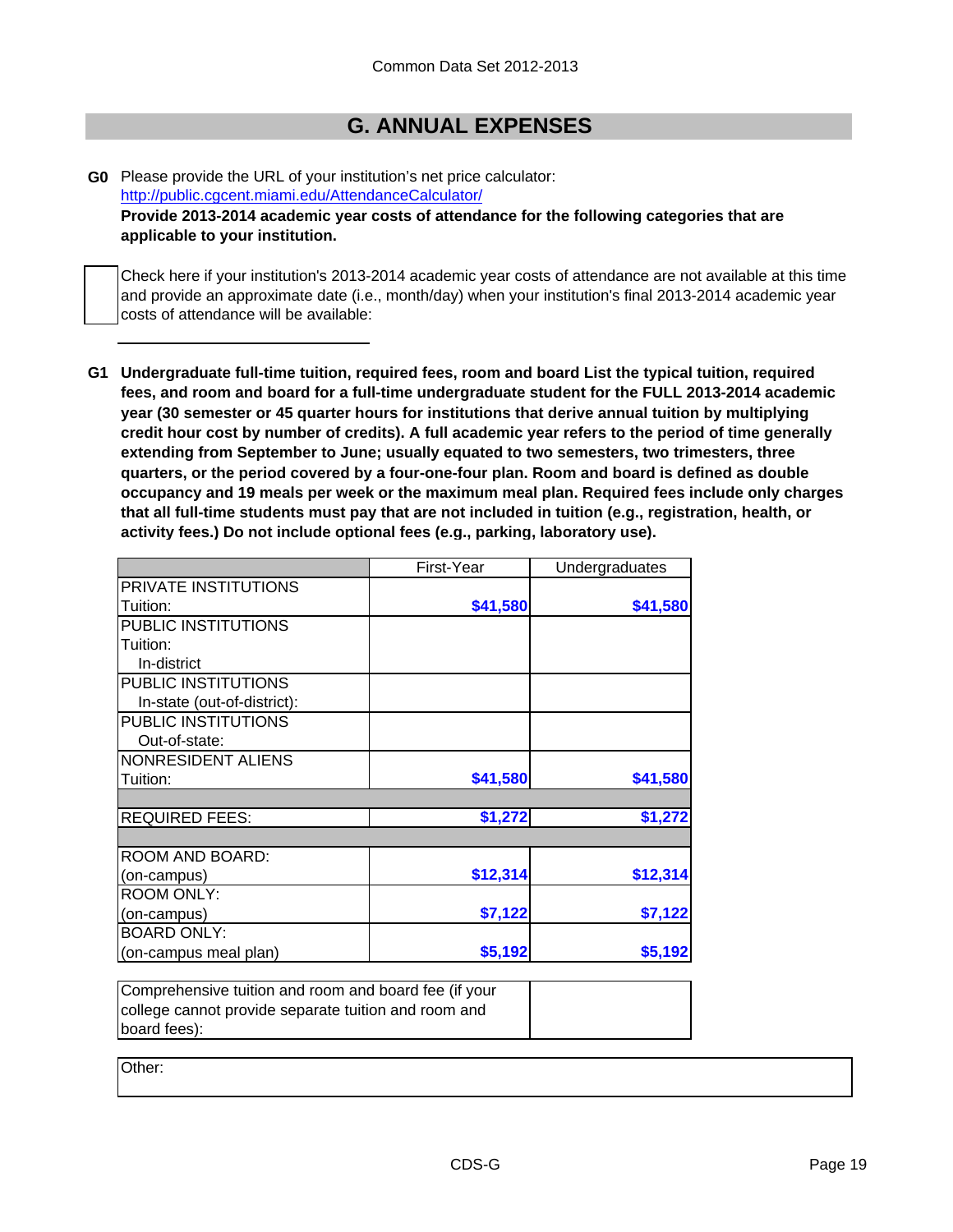| G <sub>2</sub> |                                                                                                           | Minimum           | Maximum |
|----------------|-----------------------------------------------------------------------------------------------------------|-------------------|---------|
|                | Number of credits per term a student can take for the<br>stated full-time tuition                         | $12 \ \mathsf{ }$ | 20      |
| G <sub>3</sub> |                                                                                                           | Yes               | No.     |
|                | Do tuition and fees vary by year of study (e.g., sophomore,<br>junior, senior)?                           |                   | X       |
| G <sub>4</sub> |                                                                                                           | Yes               | No.     |
|                | Do tuition and fees vary by undergraduate instructional<br>program?                                       |                   | X       |
|                |                                                                                                           | $\%$              |         |
|                | If yes, what percentage of full-time undergraduates pay<br>more than the tuition and fees reported in G1? |                   |         |

**G5** Provide the estimated expenses for a typical full-time undergraduate student:

|                                 | <b>Residents</b> | Commuters        | Commuters            |
|---------------------------------|------------------|------------------|----------------------|
|                                 |                  | (living at home) | (not living at home) |
| Books and supplies              | \$910            | \$910            | \$910                |
| Room only                       |                  |                  | n.a.                 |
| Board only                      |                  | \$6,240          | n.a.                 |
| Room and board total (if your   |                  |                  |                      |
| college cannot provide separate |                  |                  |                      |
| room and board figures for      |                  |                  |                      |
| commuters not living at home):  |                  |                  | \$10,500             |
| Transportation                  | \$1,270          | \$2,100          | \$2,700              |
| Other expenses                  | \$3,560          | \$3,780          | \$4,240              |

**G6** Undergraduate per-credit-hour charges (tuition only)

| IPRIVATE INSTITUTIONS:      |         |
|-----------------------------|---------|
|                             | \$1,730 |
| <b>PUBLIC INSTITUTIONS</b>  |         |
| In-district:                |         |
| <b>PUBLIC INSTITUTIONS</b>  |         |
| In-state (out-of-district): |         |
| <b>PUBLIC INSTITUTIONS</b>  |         |
| Out-of-state:               |         |
| <b>NONRESIDENT ALIENS:</b>  |         |
|                             |         |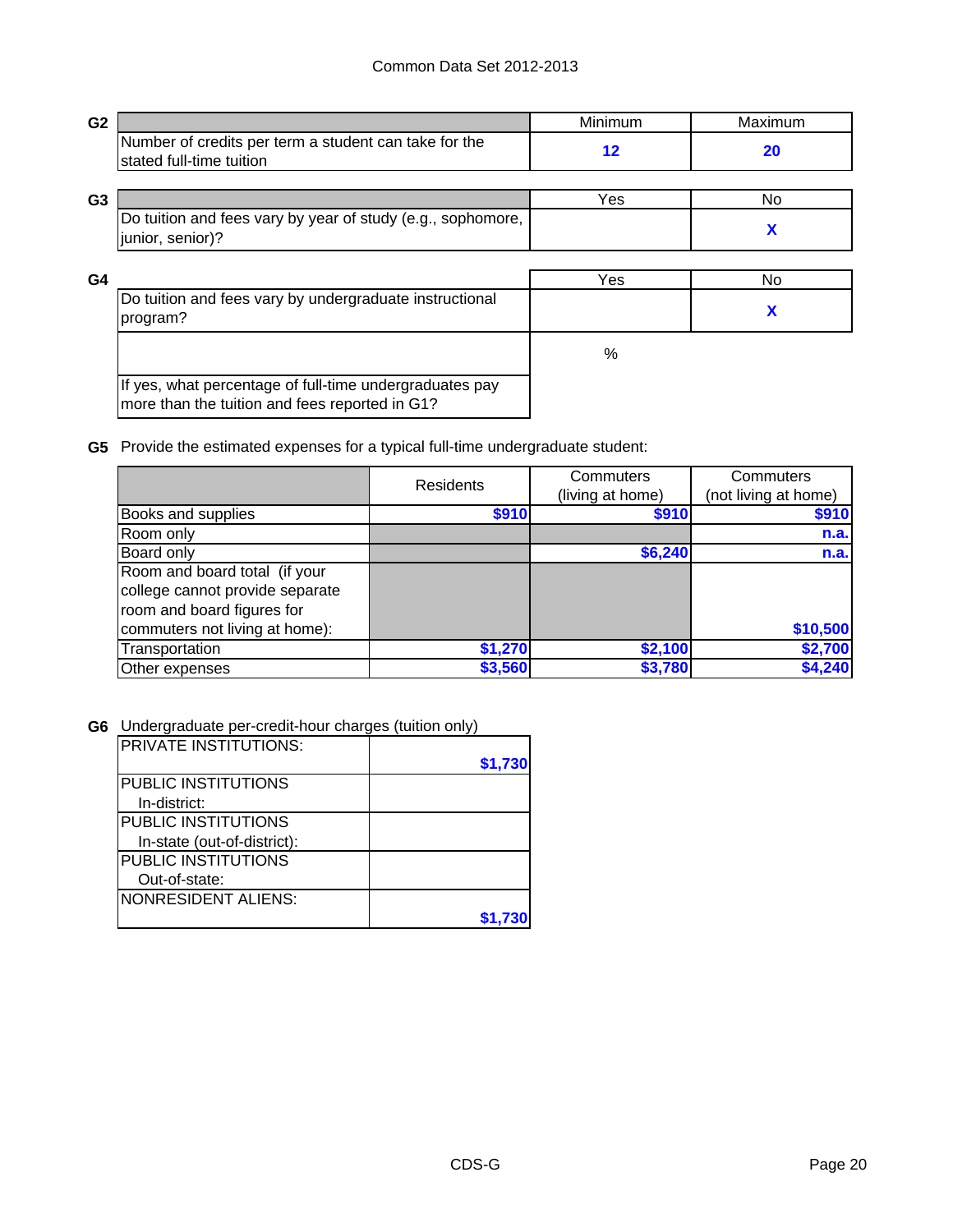# **H. FINANCIAL AID**

# **Aid Awarded to Enrolled Undergraduates**

Enter total dollar amounts awarded to enrolled full-time and less than full-time degree-seeking undergraduates (using the same cohort reported in CDS Question B1, "total degree-seeking" undergraduates) in the following categories. (Note: If the data being reported are final figures for the 2011- 2012 academic year (see the next item below), use the 2011-2012 academic year's CDS Question B1 cohort.) Include aid awarded to international students (i.e., those not qualifying for federal aid). Aid that is non-need-based but that was used to meet need should be reported in the need-based aid columns. (For a suggested order of precedence in assigning categories of aid to cover need, see the entry for "non-needbased scholarship or grant aid" on the last page of the definitions section.)

| H1 |                                                                                                 | 2012-2013<br>estimated | 2011-2012<br>final |
|----|-------------------------------------------------------------------------------------------------|------------------------|--------------------|
|    | Indicate the academic year for which data are reported for items H1,<br>IH2. H2A. and H6 below: |                        |                    |

**H3** Which needs-analysis methodology does your institution use in awarding institutional aid?

| Federal methodology (FM)       |  |
|--------------------------------|--|
| Institutional methodology (IM) |  |
| <b>IBoth FM and IM</b>         |  |

|                                                                                                                                                                                   | Need-based \$<br>(Include non-need-<br>based aid used to<br>meet need.) | Non-need-<br>based \$<br>(Exclude non-need-<br>based aid used to<br>meet need.) |
|-----------------------------------------------------------------------------------------------------------------------------------------------------------------------------------|-------------------------------------------------------------------------|---------------------------------------------------------------------------------|
| <b>Scholarships/Grants</b>                                                                                                                                                        |                                                                         |                                                                                 |
| Federal                                                                                                                                                                           | \$10,617,504                                                            | \$21,150                                                                        |
| State (i.e., all states, not only the state in which your institution is<br>located)                                                                                              | \$8,885,642                                                             | \$8,608,679                                                                     |
| Institutional: Endowed scholarships, annual gifts and tuition funded<br>grants, awarded by the college, excluding athletic aid and tuition<br>waivers (which are reported below). | \$75,439,684                                                            | \$47,475,989                                                                    |
| Scholarships/grants from external sources (e.g., Kiwanis, National<br>Merit) not awarded by the college                                                                           | \$1,973,860                                                             | \$1,510,736                                                                     |
| <b>Total Scholarships/Grants</b>                                                                                                                                                  | \$96,916,690                                                            | \$57,616,554                                                                    |
| <b>Self-Help</b>                                                                                                                                                                  |                                                                         |                                                                                 |
| Student loans from all sources (excluding parent loans)                                                                                                                           | \$36,427,911                                                            | \$18,833,561                                                                    |
| <b>Federal Work-Study</b>                                                                                                                                                         | \$3,384,602                                                             |                                                                                 |
| State and other (e.g., institutional) work-study/employment (Note:                                                                                                                |                                                                         |                                                                                 |
| Excludes Federal Work-Study captured above.)                                                                                                                                      | \$1,903,744                                                             | \$905,638                                                                       |
| <b>Total Self-Help</b>                                                                                                                                                            | \$41,716,257                                                            | \$19,739,198                                                                    |
| <b>Other</b>                                                                                                                                                                      |                                                                         |                                                                                 |
| Parent Loans                                                                                                                                                                      | \$6,861,501                                                             | \$10,619,876                                                                    |
| Tuition Waivers<br>Reporting is optional. Report tuition waivers in this row if you choose to report them. Do<br>not report tuition waivers elsewhere.                            | \$9,837,546                                                             | \$11,920,715                                                                    |
| <b>Athletic Awards</b>                                                                                                                                                            | \$5,229,515                                                             | \$6,400,051                                                                     |

**Non-need-**

 $\mathbf{I}$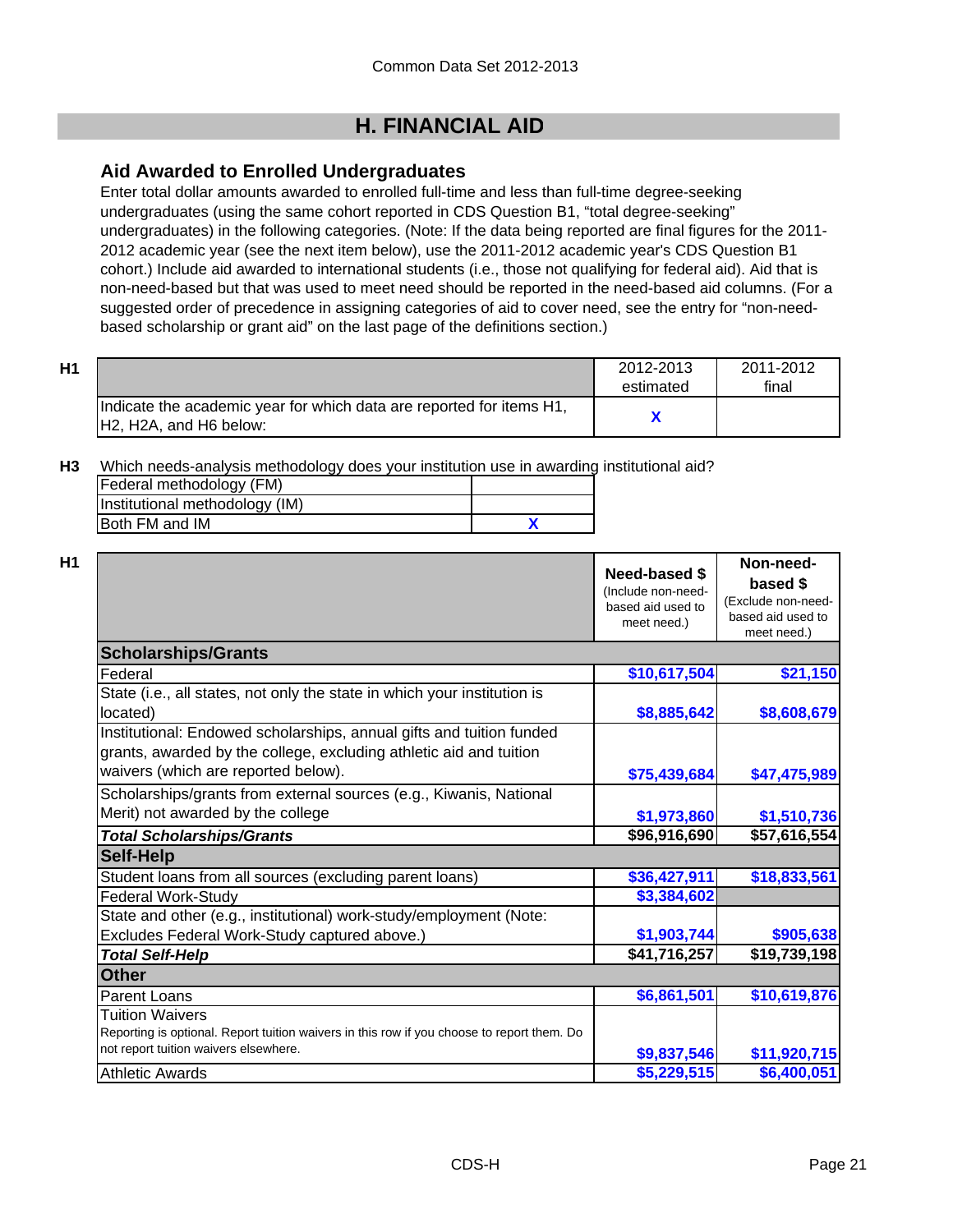**H2 Number of Enrolled Students Awarded Aid:** List the number of degree-seeking full-time and less-thanfull-time undergraduates who applied for and were awarded financial aid from any source. **Aid that is nonneed-based but that was used to meet need should be counted as need-based aid.** Numbers should reflect the cohort awarded the dollars reported in H1. Note: In the chart below, students may be counted in more than one row, and full-time freshmen should also be counted as full-time undergraduates.

|                   |                                                                                                                                                                                                                                                                                              | <b>First-time</b><br><b>Full-time</b> | <b>Full-time</b><br>Undergraduate | <b>Less Than</b><br><b>Full-time</b> |
|-------------------|----------------------------------------------------------------------------------------------------------------------------------------------------------------------------------------------------------------------------------------------------------------------------------------------|---------------------------------------|-----------------------------------|--------------------------------------|
|                   |                                                                                                                                                                                                                                                                                              | <b>Freshmen</b>                       | (Incl. Fresh.)                    | Undergraduate                        |
| a)                | Number of degree-seeking undergraduate students<br>(CDS Item B1 if reporting on Fall 2012 cohort)                                                                                                                                                                                            | 1,987                                 | 9,759                             | 478                                  |
|                   | b) Number of students in line a who applied for need-<br>based financial aid                                                                                                                                                                                                                 | 1,371                                 | 6,105                             | 215                                  |
| c)                | Number of students in line <b>b</b> who were determined to<br>have financial need                                                                                                                                                                                                            | 950                                   | 4,596                             | 174                                  |
|                   | d) Number of students in line c who were awarded any<br>financial aid                                                                                                                                                                                                                        | 950                                   | 4,587                             | 172                                  |
| e)                | Number of students in line d who were awarded any<br>need-based scholarship or grant aid                                                                                                                                                                                                     | 937                                   | 4,407                             | 155                                  |
| f                 | Number of students in line d who were awarded any<br>need-based self-help aid                                                                                                                                                                                                                | 757                                   | 3,890                             | 145                                  |
| g)                | Number of students in line d who were awarded any<br>non-need-based scholarship or grant aid                                                                                                                                                                                                 | 405                                   | 1,519                             | 34                                   |
| h)                | Number of students in line d whose need was fully met<br>(exclude PLUS loans, unsubsidized loans, and private<br>alternative loans)                                                                                                                                                          | 431                                   | 1,756                             | 35                                   |
| $\vert i \rangle$ | On average, the percentage of need that was met of<br>students who were awarded any need-based aid.<br>Exclude any aid that was awarded in excess of need as<br>well as any resources that were awarded to replace<br>EFC (PLUS loans, unsubsidized loans, and private<br>alternative loans) | 83%                                   | 80%                               | 65%                                  |
| j)                | The average financial aid package of those in line d.<br>Exclude any resources that were awarded to replace<br>EFC (PLUS loans, unsubsidized loans, and private<br>alternative loans)                                                                                                        | \$34,845                              | \$33,932                          | \$20,510                             |
| k)                | Average need-based scholarship and grant award of<br>those in line e                                                                                                                                                                                                                         | \$25,561                              | \$24,812                          | \$16,281                             |
| $\vert$           | Average need-based self-help award (excluding PLUS<br>loans, unsubsidized loans, and private alternative<br>loans) of those in line f                                                                                                                                                        | \$5,772                               | \$7,333                           | \$5,174                              |
|                   | m) Average need-based loan (excluding PLUS loans,<br>unsubsidized loans, and private alternative loans) of<br>those in line f who were awarded a need-based loan                                                                                                                             | \$4,479                               | \$6,013                           | \$4,998                              |

**H2A Number of Enrolled Students Awarded Non-need-based Scholarships and Grants**: List the number of degree-seeking full-time and less-than-full-time undergraduates who had no financial need and who were awarded institutional non-need-based scholarship or grant aid. Numbers should reflect the cohort awarded the dollars reported in H1. Note: In the chart below, students may be counted in more than one row, and full-time freshmen should also be counted as full-time undergraduates.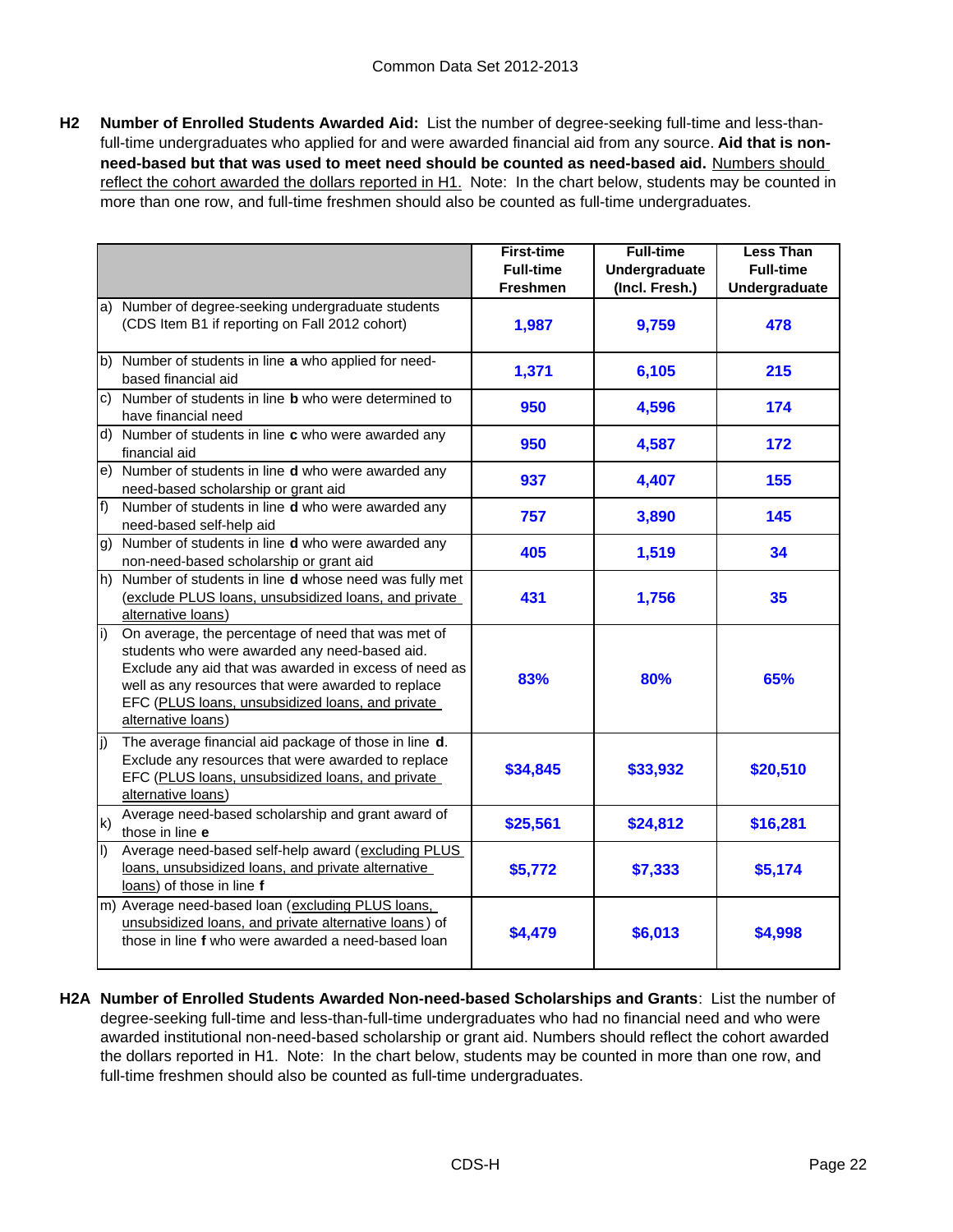|             |                                                                                                                                                                                                                  | <b>First-time</b><br><b>Full-time</b><br><b>Freshmen</b> | <b>Full-time</b><br><b>Undergrad</b><br>(Incl. Fresh.) | <b>Less Than</b><br><b>Full-time</b><br><b>Undergrad</b> |
|-------------|------------------------------------------------------------------------------------------------------------------------------------------------------------------------------------------------------------------|----------------------------------------------------------|--------------------------------------------------------|----------------------------------------------------------|
| In)         | Number of students in line a who had no financial need<br>and who were awarded institutional non-need-based<br>scholarship or grant aid (exclude those who were<br>awarded athletic awards and tuition benefits) | 422                                                      | 1,810                                                  | 15                                                       |
|             | o) Average dollar amount of institutional non-need-based<br>scholarship and grant aid awarded to students in line n                                                                                              | \$19,874                                                 | \$20,841                                               | \$14,869                                                 |
| $ p\rangle$ | Number of students in line a who were awarded an<br>institutional non-need-based athletic scholarship or<br>grant                                                                                                | 48                                                       | 212                                                    | 6                                                        |
|             | q) Average dollar amount of institutional non-need-based<br>athletic scholarships and grants awarded to students in<br>line <b>p</b>                                                                             | \$26,823                                                 | \$29,548                                               | \$22,638                                                 |

#### **H3** Incorporated into H1 above.

**Note:** These are the graduates and loan types to include and exclude in order to fill out CDS H4, H4a, H5, and H5a.

Include: \* 2012 undergraduate class who graduated between July 1, 2098 and June 30, 2012 who started at your institution as first- time students and received a bachelor's degree between July 1, 2011 and June 30, 2012.

\* only loans made to students who borrowed

while enrolled at your institution.

\* co-signed loans.

Exclude: \* those who transferred in.

\* money borrowed at other institutions.

| <b>H4</b> | Provide the percentage of the class (defined above) who borrowed at any time through<br>any loan programs (institutional, state, Federal Perkins, Federal Stafford Subsidized and<br>Unsubsidized, private loans that were certified by your institution, etc.; exclude parent<br>loans). Include both Federal Direct Student Loans and Federal Family Education Loans.                                                    | <b>45%</b> |
|-----------|----------------------------------------------------------------------------------------------------------------------------------------------------------------------------------------------------------------------------------------------------------------------------------------------------------------------------------------------------------------------------------------------------------------------------|------------|
| H4a       | Provide the percentage of the class (defined above) who borrowed at any time through<br>federal loan programs--Federal Perkins, Federal Stafford Subsidized and Unsubsidized.<br>Include both Federal Direct Student Loans and Federal Family Education Loans. NOTE:<br>exclude all institutional, state, private alternative loans and parent loans.                                                                      | 45%        |
| <b>H5</b> | Report the average per-undergraduate-borrower cumulative principal borrowed of those<br>in line H4.                                                                                                                                                                                                                                                                                                                        | \$26,786   |
|           | <b>H5a</b> Report the average per-undergraduate-borrower cumulative principal borrowed, of those<br>in H4a, through federal loan programs--Federal Perkins, Federal Stafford Subsidized and<br>Unsubsidized. Include both Federal Direct Student Loans and Federal Family Education<br>Loans. These are listed in line H4a. NOTE: exclude all institutional, state, private<br>alternative loans and exclude parent loans. | \$24.237   |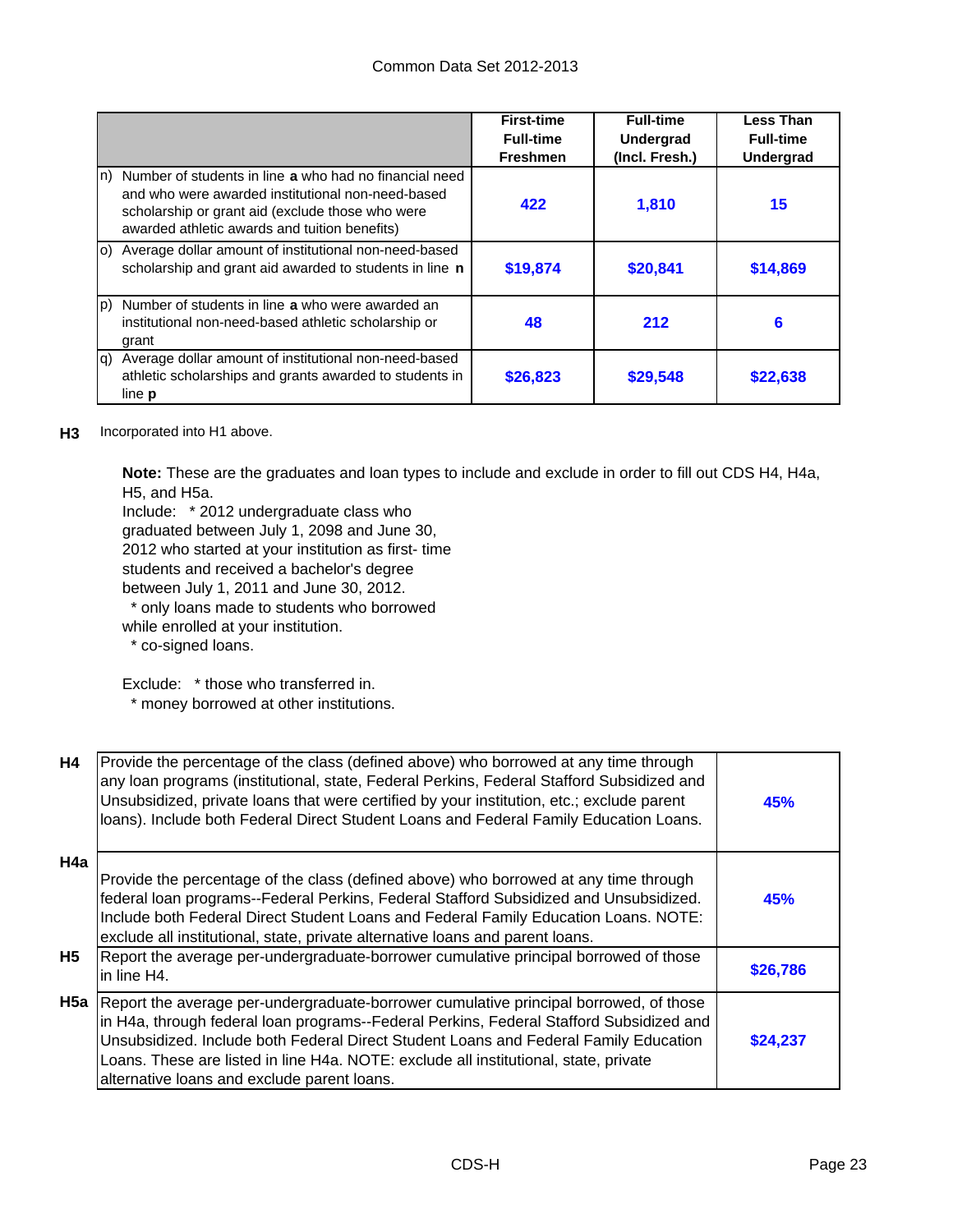**Aid to Undergraduate Degree-seeking Nonresident Aliens** (Note: Report numbers and dollar amounts for the same academic year checked in item H1.)

**H6** Indicate your institution's policy regarding institutional scholarship and grant aid for undergraduate degreeseeking nonresident aliens:

| Institutional need-based scholarship or grant aid is available     |  |
|--------------------------------------------------------------------|--|
| Institutional non-need-based scholarship or grant aid is available |  |
| Institutional scholarship or grant aid is not available            |  |

| If institutional financial aid is available for undergraduate degree-seeking nonresident<br>aliens, provide the number of undergraduate degree-seeking nonresident aliens who<br>were awarded need-based or non-need-based aid: | 118 |
|---------------------------------------------------------------------------------------------------------------------------------------------------------------------------------------------------------------------------------|-----|
|                                                                                                                                                                                                                                 |     |

**\$28,120** Average dollar amount of institutional financial aid awarded to undergraduate degreeseeking nonresident aliens:

| Total dollar amount of institutional financial aid awarded to undergraduate degree- |             |
|-------------------------------------------------------------------------------------|-------------|
| seeking nonresident aliens:                                                         | \$3,318,202 |

**H7** Check off all financial aid forms nonresident alien first-year financial aid applicants must submit:

| Institution's own financial aid form               |  |
|----------------------------------------------------|--|
| <b>ICSS/Financial Aid PROFILE</b>                  |  |
| International Student's Financial Aid Application  |  |
| IInternational Student's Certification of Finances |  |
| Other (specify):                                   |  |
|                                                    |  |

# **Process for First-Year/Freshman Students**

**H8** Check off all financial aid forms domestic first-year (freshman) financial aid applicants must submit:

| <b>FAFSA</b>                         |  |
|--------------------------------------|--|
| Institution's own financial aid form |  |
| <b>CSS/Financial Aid PROFILE</b>     |  |
| State aid form                       |  |
| Noncustodial PROFILE                 |  |
| <b>Business/Farm Supplement</b>      |  |
| Other (specify):                     |  |
|                                      |  |

**H9 February 1** Indicate filing dates for first-year (freshman) students: Priority date for filing required financial aid forms: Deadline for filing required financial aid forms: No deadline for filing required forms (applications processed on a rolling basis):

#### **H10** Indicate notification dates for first-year (freshman) students (answer a or b):

| a) Students notified on or about (date): |          |    |
|------------------------------------------|----------|----|
|                                          | Yes      | No |
| b) Students notified on a rolling basis: |          |    |
| If yes, starting date:                   | March 15 |    |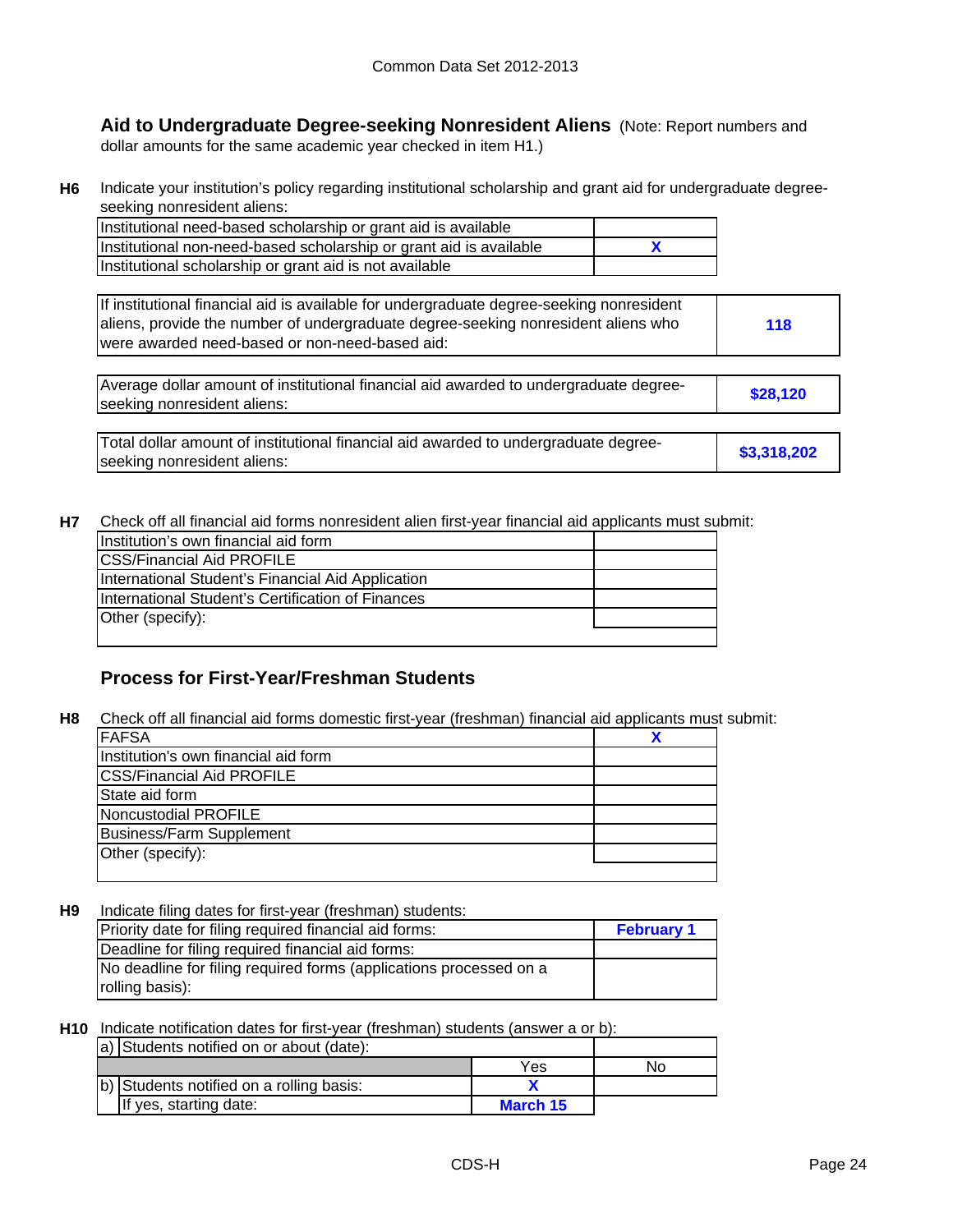#### **H11** Indicate reply dates:

| Students must reply by (date): |                        |  |  |
|--------------------------------|------------------------|--|--|
| lor within                     | weeks of notification. |  |  |

# **Types of Aid Available**

Please check off all types of aid available to undergraduates at your institution:

**H12** Loans

FEDERAL DIRECT STUDENT LOAN PROGRAM (DIRECT LOAN)

| Direct Subsidized Stafford Loans   |  |
|------------------------------------|--|
| Direct Unsubsidized Stafford Loans |  |
| Direct PLUS Loans                  |  |

| <b>Federal Perkins Loans</b>                       |  |
|----------------------------------------------------|--|
| <b>Federal Nursing Loans</b>                       |  |
| <b>State Loans</b>                                 |  |
| College/university loans from institutional funds  |  |
| Other (specify):                                   |  |
| <b>Private Alternative Education Loan Programs</b> |  |

### **H13** Scholarships and Grants

| NEED-BASED:                                                          |  |
|----------------------------------------------------------------------|--|
| <b>Federal Pell</b>                                                  |  |
| <b>SEOG</b>                                                          |  |
| State scholarships/grants                                            |  |
| <b>Private scholarships</b>                                          |  |
| College/university scholarship or grant aid from institutional funds |  |
| United Negro College Fund                                            |  |
| <b>Federal Nursing Scholarship</b>                                   |  |
| Other (specify):                                                     |  |
|                                                                      |  |

**H14** Check off criteria used in awarding institutional aid. Check all that apply.

|                          | Non-Need Based | Need-Based |
|--------------------------|----------------|------------|
| Academics                | Х              | Х          |
| Alumni affiliation       |                |            |
| Art                      |                |            |
| <b>Athletics</b>         | X              |            |
| Job skills               |                |            |
| <b>ROTC</b>              |                |            |
| Leadership               | X              |            |
| Minority status          |                |            |
| Music/drama              | χ              | χ          |
| Religious affiliation    |                |            |
| State/district residency |                |            |

**H15** If your institution has recently implemented any major financial aid policy, program, or initiative to make your institution more affordable to incoming students such as replacing loans with grants, or waiving costs for families below a certain income level please provide details below: **None**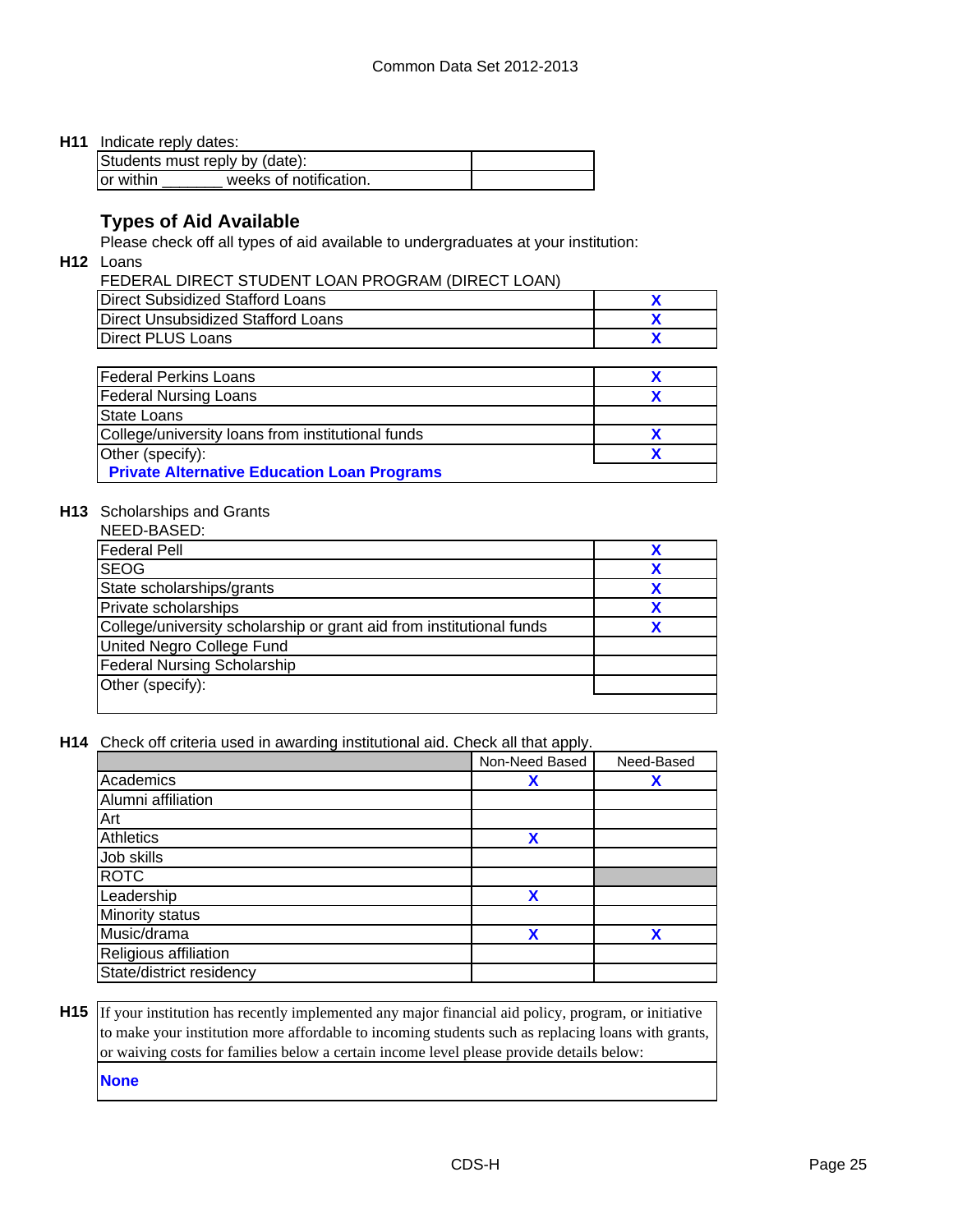# **I. INSTRUCTIONAL FACULTY AND CLASS SIZE**

# **Please report the number of instructional faculty members in each category for Fall 2012. Include faculty who are on your institution's payroll on the census date your institution uses for**

#### **I1 IPEDS/AAUP.**

The following definition of full-time instructional faculty is used by the American Association of University Professors (AAUP) in its annual Faculty Compensation Survey (the part time definitions are not used by AAUP). Instructional Faculty is defined as those members of the instructional-research staff whose major regular assignment is instruction, including those with released time for research. Use the chart below to determine inclusions and exclusions:

|                                                                                                                                                                                                                                          | Full-time | Part-time                                                                       |
|------------------------------------------------------------------------------------------------------------------------------------------------------------------------------------------------------------------------------------------|-----------|---------------------------------------------------------------------------------|
| (a) instructional faculty in preclinical and clinical medicine, faculty who are not paid (e.g.,<br>those who donate their services or are in the military), or research-only faculty, post-<br>doctoral fellows, or pre-doctoral fellows | Exclude   | Include only if<br>they teach one<br>or more non-<br>clinical credit<br>courses |
| (b) administrative officers with titles such as dean of students, librarian, registrar, coach,<br>and the like, even though they may devote part of their time to classroom instruction and<br>may have faculty status                   | Exclude   | Include if they<br>teach one or<br>more non-<br>clinical credit<br>courses      |
| (c) other administrators/staff who teach one or more non-clinical credit courses even<br>though they do not have faculty status                                                                                                          | Exclude   | Include                                                                         |
| (d) undergraduate or graduate students who assist in the instruction of courses, but<br>have titles such as teaching assistant, teaching fellow, and the like                                                                            | Exclude   | Exclude                                                                         |
| (e) faculty on sabbatical or leave with pay                                                                                                                                                                                              | Include   | Exclude                                                                         |
| (f) faculty on leave without pay                                                                                                                                                                                                         | Exclude   | Exclude                                                                         |
| (g) replacement faculty for faculty on sabbatical leave or leave with pay                                                                                                                                                                | Exclude   | Include                                                                         |

*Full-time instructional faculty:* faculty employed on a full-time basis for instruction (including those with released time for research)

*Part-time instructional faculty:* Adjuncts and other instructors being paid solely for part-time classroom instruction. Also includes full-time faculty teaching less than two semesters, three quarters, two trimesters, or two four-month sessions. Employees who are not considered full-time instructional faculty but who teach one or more non-clinical credit courses may be counted as part-time faculty.

*Minority faculty: includes faculty who designate themselves as Black, non-Hispanic; American Indian or Alaska Native; Asian, Native Hawaiian or other Pacific Islander, or Hispanic.* 

*Doctorate: includes such degrees as Doctor of Philosophy, Doctor of Education, Doctor of Juridical Science, and Doctor of Public Health in any field such as arts, sciences, education, engineering, business, and public administration. Also includes terminal degrees formerly designated as "first professional," including dentistry (DDS or DMD), medicine (MD), optometry (OD), osteopathic medicine (DO), pharmacy (DPharm or BPharm), podiatric medicine (DPM), veterinary medicine (DVM), chiropractic (DC or DCM), or law (JD).*

*Terminal degree:* the highest degree in a field: example, M. Arch (architecture) and MFA (master of fine arts).

| 11 |     |                                                         | Full-Time | Part-Time | Total |
|----|-----|---------------------------------------------------------|-----------|-----------|-------|
|    | a   | Total number of instructional faculty                   | 1.043     | 409       | 1,452 |
|    | ۱b) | Total number who are members of minority groups         | 309       | 170       | 479   |
|    | C)  | Total number who are women                              | 395       | 173       | 568   |
|    |     | Total number who are men                                | 648       | 236       | 884   |
|    | e)  | Total number who are nonresident aliens (international) | 36        | 10        | 46    |
|    |     | Total number with doctorate, or other terminal degree   | 909       | 225       | 1.134 |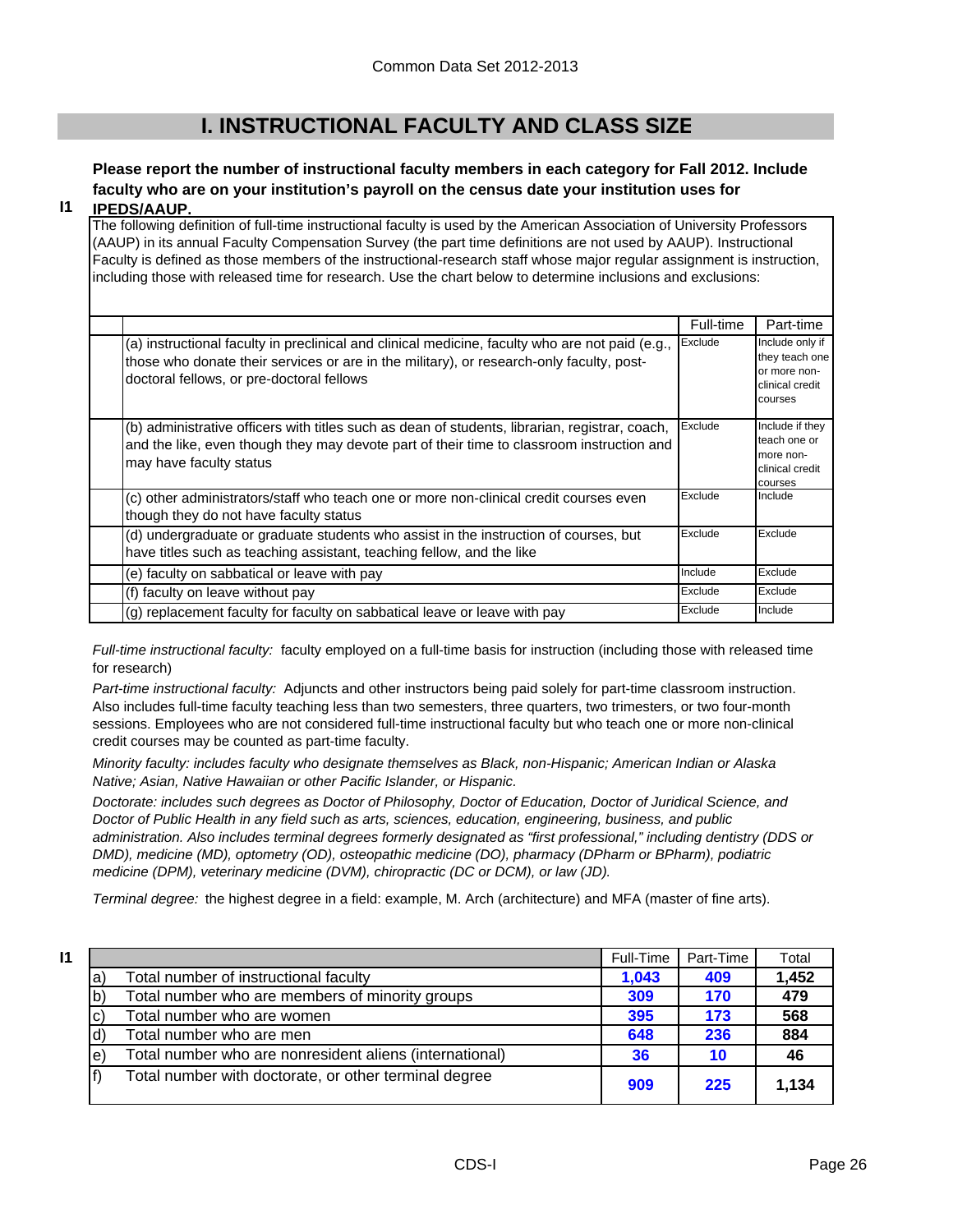| g) | Total number whose highest degree is a master's but not a terminal<br>master's | 105 | 121 | 226 |
|----|--------------------------------------------------------------------------------|-----|-----|-----|
| h) | Total number whose highest degree is a bachelor's                              | 14  | 38  | 52  |
| i) | Total number whose highest degree is unknown or other (Note:                   | 15  | 25  | 40  |
|    | Items f, g, h, and i must sum up to item a.)                                   |     |     |     |
| j) | Total number in stand-alone graduate/ professional programs in                 | 92  | 75  | 167 |
|    | which faculty teach virtually only graduate-level students                     |     |     |     |

### **I2 Student to Faculty Ratio**

Report the Fall 2012 ratio of full-time equivalent students (full-time plus 1/3 part time) to full-time equivalent instructional faculty (full time plus 1/3 part time). In the ratio calculations, exclude both faculty and students in stand-alone graduate or professional programs such as medicine, law, veterinary, dentistry, social work, business, or public health in which faculty teach virtually only graduate-level students. Do not count undergraduate or graduate student teaching assistants as faculty.

| Fall 2012 Student to Faculty ratio | Ito | (based on I | 12,797 students   |
|------------------------------------|-----|-------------|-------------------|
|                                    |     | andl        | $1,370$ faculty). |

#### **I3 Undergraduate Class Size**

In the table below, please use the following definitions to report information about the size of classes and class sections offered in the Fall 2012 term.

*Class Sections:* A class section is an organized course offered for credit, identified by discipline and number, meeting at a stated time or times in a classroom or similar setting, and not a subsection such as a laboratory or discussion session. Undergraduate class sections are defined as any sections in which at least one degree-seeking undergraduate student is enrolled for credit. Exclude distance learning classes and noncredit classes and individual instruction such as dissertation or thesis research, music instruction, or one-to-one readings. Exclude students in independent study, co-operative programs, internships, foreign language taped tutor sessions, practicums, and all students in one-on-one classes. Each class section should be counted only once and should not be duplicated because of course catalog cross-listings.

*Class Subsections:* A class subsection includes any subsection of a course, such as laboratory, recitation, and discussion subsections that are supplementary in nature and are scheduled to meet separately from the lecture portion of the course. Undergraduate subsections are defined as any subsections of courses in which degree-seeking undergraduate students enrolled for credit. As above, exclude noncredit classes and individual instruction such as dissertation or thesis research, music instruction, or one-to-one readings. Each class subsection should be counted only once and should not be duplicated because of cross-listings.

Using the above definitions, please report for each of the following class-size intervals the number of class sections and class subsections offered in Fall 2012. For example, a lecture class with 800 students who met at another time in 40 separate labs with 20 students should be counted once in the "100+" column in the class section column and 40 times under the "20-29" column of the class subsections table.

| Undergraduate Class Size (provide numbers)                                             |         |           |           |       |       |       |        |              |
|----------------------------------------------------------------------------------------|---------|-----------|-----------|-------|-------|-------|--------|--------------|
| <b>CLASS</b><br>$10 - 19$<br>50-99<br>30-39<br>$2 - 9$<br>$100+$<br>40-49<br>$20 - 29$ |         |           |           |       |       |       |        | <b>Total</b> |
| <b>SECTIONS</b>                                                                        | 350     | 736       | 414       | 280   | 124   | 95    | 32     | 2031         |
|                                                                                        |         |           |           |       |       |       |        |              |
| <b>CLASS SUB-</b>                                                                      | $2 - 9$ | $10 - 19$ | $20 - 29$ | 30-39 | 40-49 | 50-99 | $100+$ | <b>Total</b> |
| <b>SECTIONS</b>                                                                        | 146     | 185       | 131       | 17    |       |       |        | 491          |

### **Number of Class Sections with Undergraduates Enrolled**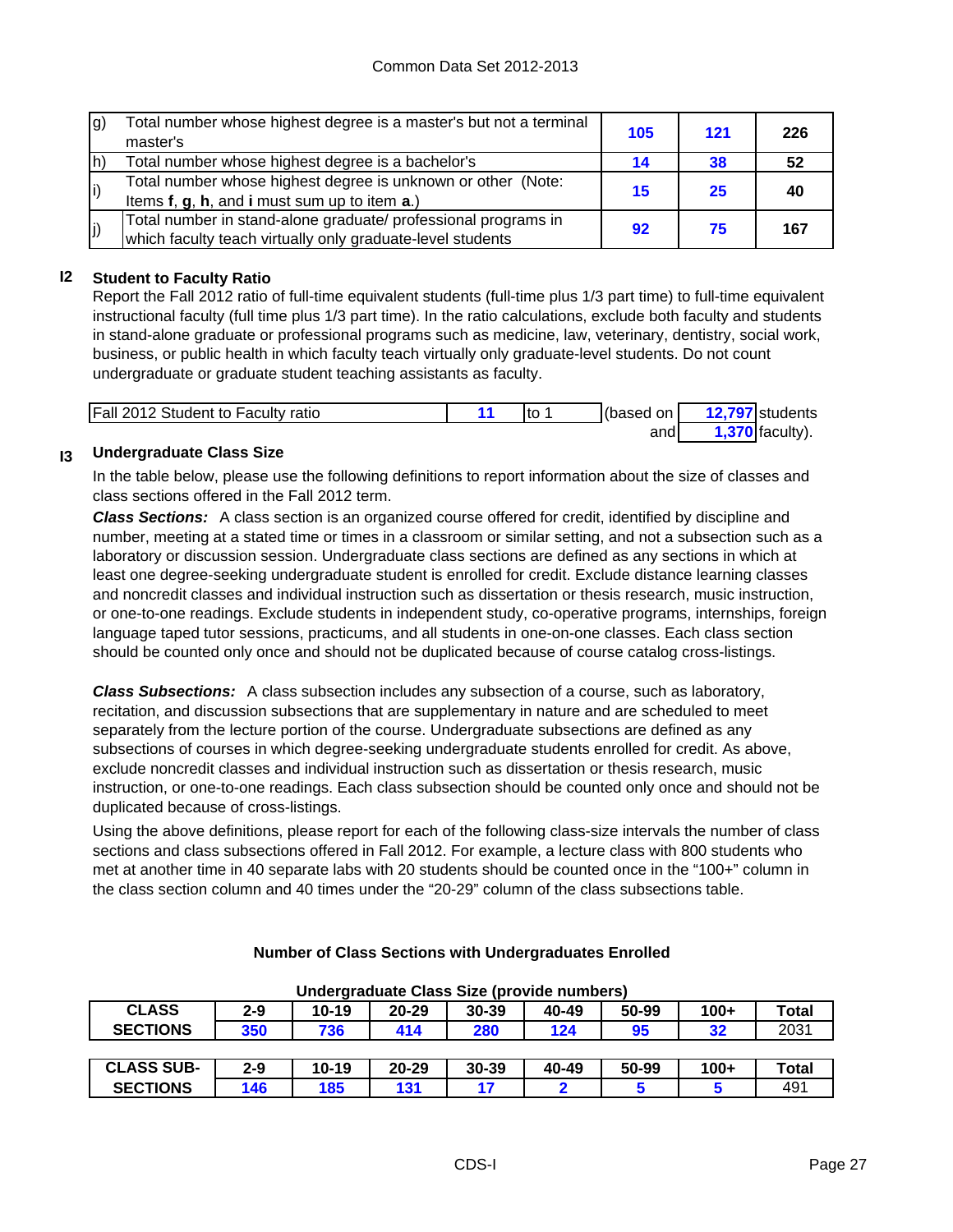# **J. DEGREES CONFERRED**

### **J1 Degrees conferred between July 1, 2011 and June 30, 2012**

For each of the following discipline areas, provide the percentage of diplomas/certificates, associate, and bachelor's degrees awarded. To determine the percentage, use majors, not headcount (e.g., students with one degree but a double major will be represented twice). Calculate the percentage from your institution's IPEDS Completions by using the sum of 1st and 2nd majors for each CIP code as the numerator and the sum of the Grand Total by 1st Majors and the Grand Total by 2nd major as the denominator. If you prefer, you can compute the percentages using 1st majors only.

| Category                                              | Diploma/<br><b>Certificates</b> | <b>Associate</b> | <b>Bachelor's</b> | <b>CIP 2010 Categories</b><br>to Include |
|-------------------------------------------------------|---------------------------------|------------------|-------------------|------------------------------------------|
| Agriculture                                           |                                 |                  |                   |                                          |
| Natural resources and conservation                    |                                 |                  | 1%                | 3                                        |
| Architecture                                          |                                 |                  | 2%                | $\overline{4}$                           |
| Area, ethnic, and gender studies                      |                                 |                  | 0%                | 5                                        |
| Communication/journalism                              |                                 |                  | 10%               | 9                                        |
| Communication technologies                            |                                 |                  |                   | 10                                       |
| Computer and information sciences                     |                                 |                  | $1\%$             | 11                                       |
| Personal and culinary services                        |                                 |                  |                   | 12                                       |
| Education                                             |                                 |                  | 1%                | 13                                       |
| Engineering                                           |                                 |                  | 7%                | 14                                       |
| Engineering technologies                              |                                 |                  |                   | 15                                       |
| Foreign languages, literatures, and linguistics       |                                 |                  | 0%                | 16                                       |
| Family and consumer sciences                          |                                 |                  | 0%                | 19                                       |
| Law/legal studies                                     |                                 |                  | 1%                | 22                                       |
| English                                               |                                 |                  | 2%                | 23                                       |
| Liberal arts/general studies                          |                                 |                  | 2%                | 24                                       |
| Library science                                       |                                 |                  |                   | 25                                       |
| Biological/life sciences                              |                                 |                  | 14%               | 26                                       |
| Mathematics and statistics                            |                                 |                  | 1%                | 27                                       |
| Military science and military technologies            |                                 |                  |                   | 28 & 29                                  |
| Interdisciplinary studies                             |                                 |                  | 0%                | 30                                       |
| Parks and recreation                                  |                                 |                  | 2%                | 31                                       |
| Philosophy and religious studies                      |                                 |                  | 0%                | 38                                       |
| Theology and religious vocations                      |                                 |                  |                   | $\overline{39}$                          |
| Physical sciences                                     |                                 |                  | 2%                | 40                                       |
| Science technologies                                  |                                 |                  |                   | 41                                       |
| Psychology                                            |                                 |                  | 8%                | 42                                       |
| Homeland Security, law enforcement, firefighting, and |                                 |                  |                   | 43                                       |
| protective services                                   |                                 |                  |                   |                                          |
| Public administration and social services             |                                 |                  |                   | 44                                       |
| Social sciences                                       |                                 |                  | 11%               | 45                                       |
| <b>Construction</b> trades                            |                                 |                  |                   | 46                                       |
| Mechanic and repair technologies                      |                                 |                  |                   | 47                                       |
| Precision production                                  |                                 |                  |                   | 48                                       |
| Transportation and materials moving                   |                                 |                  |                   | 49                                       |
| Visual and performing arts                            |                                 |                  | 7%                | 50                                       |
| Health professions and related programs               |                                 |                  | 9%                | $\overline{51}$                          |
| Business/marketing                                    |                                 |                  | 18%               | $\overline{52}$                          |
| History                                               |                                 |                  | 1%                | 54                                       |
| Other                                                 |                                 |                  |                   |                                          |
| TOTAL (should = 100%)                                 | 0%                              | 0%               | 100%              |                                          |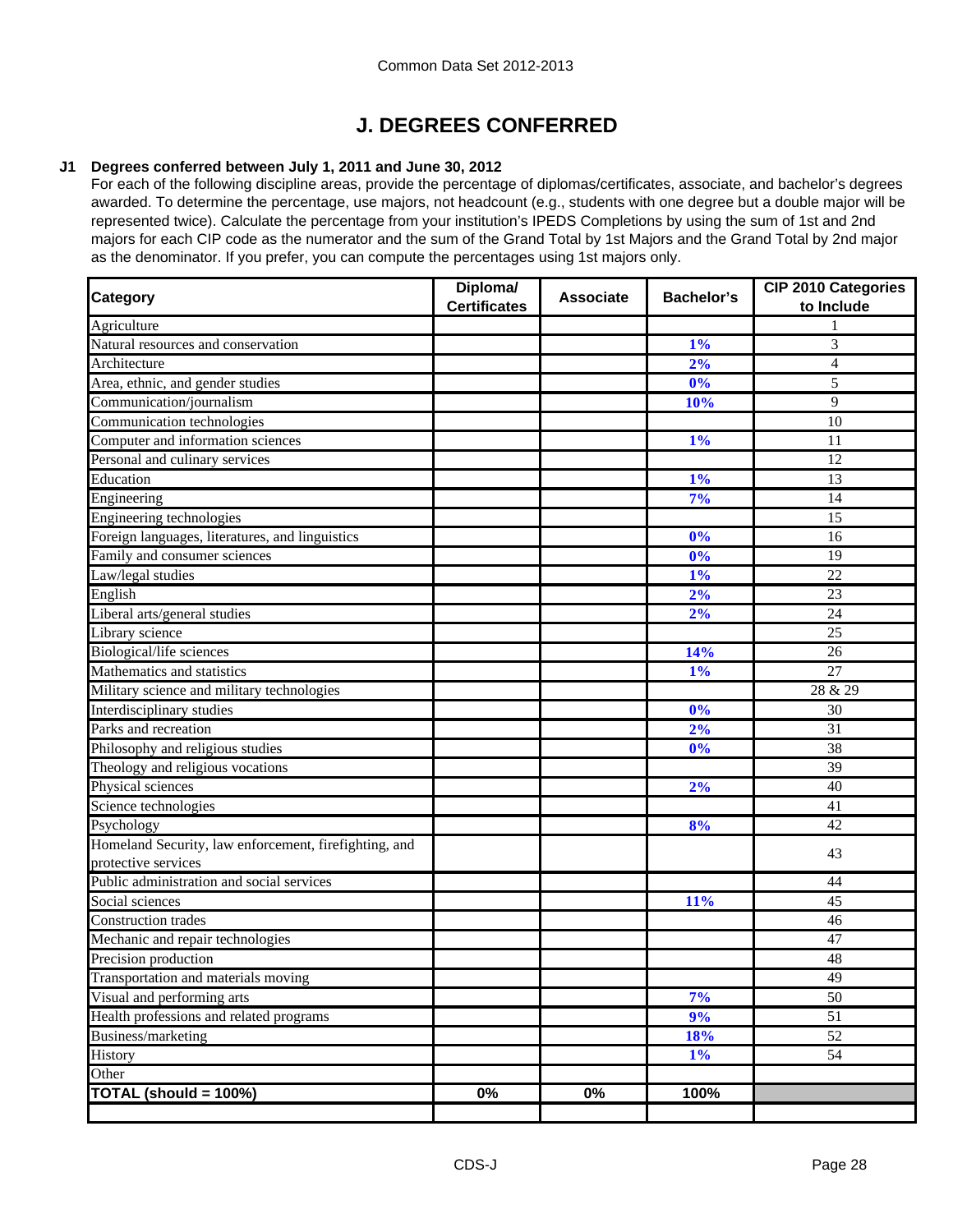## **SUMMARY OF SIGNIFICANT CHANGES TO THE CDS FOR 2012-2013**

other than the incremental advancement by one for year-dependent items, **CDS for 2012-2013** is identical to **CDS for 2011-2012**. There are no structural or definitional changes to **CDS for 2012-2013:**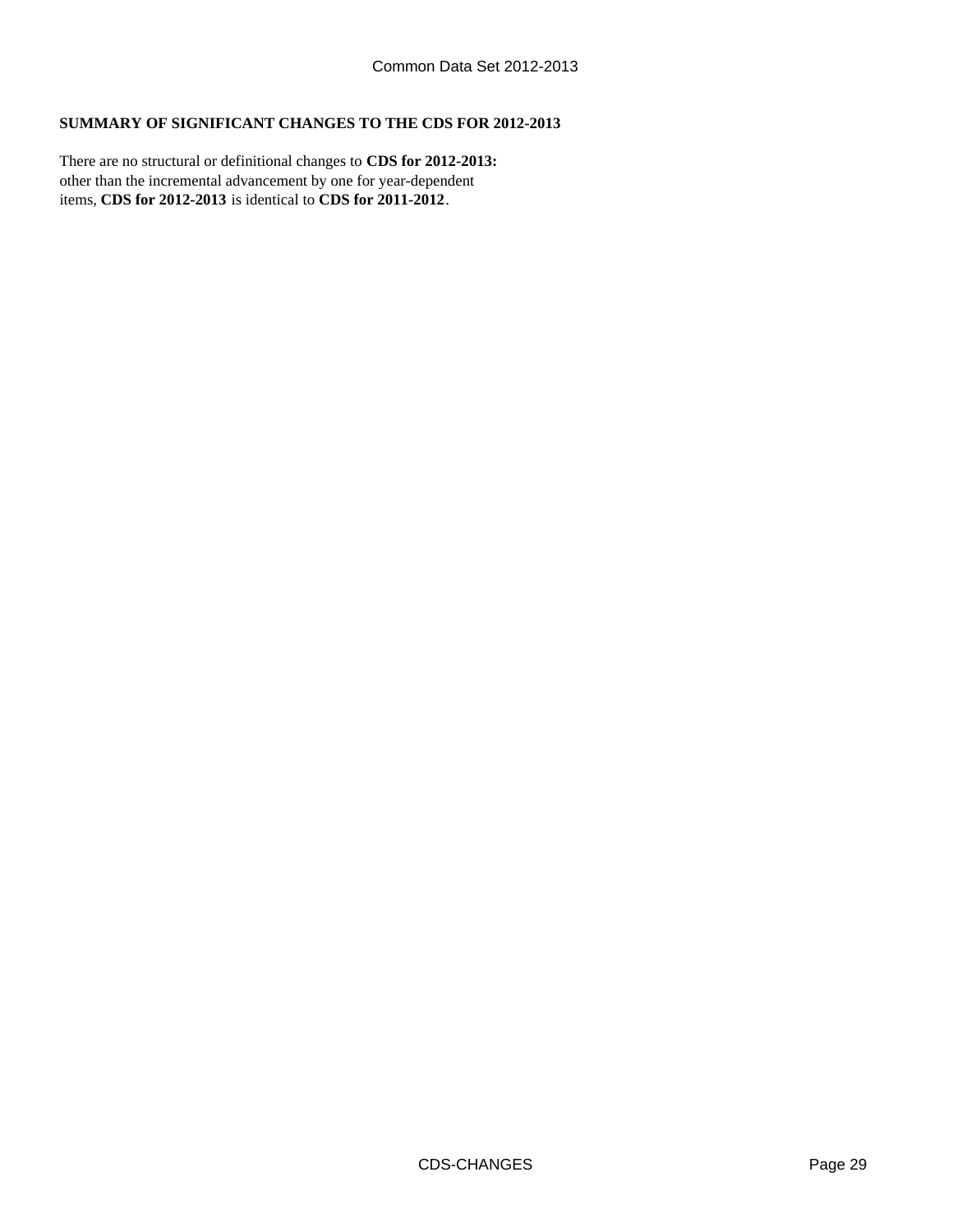# **Common Data Set Definitions**

**All definitions related to the financial aid section appear at the end of the Definitions document.**

Items preceded by an asterisk (\*) represent definitions agreed to among publishers which do not appear on the CDS document but may be present on individual publishers' surveys.

**\*Academic advisement:** Plan under which each student is assigned to a faculty member or a trained adviser, who, through regular meetings, helps the student plan and implement immediate and long-term academic and vocational goals.

**Accelerated program:** Completion of a college program of study in fewer than the usual number of years, most often by attending summer sessions and carrying extra courses during the regular academic term**.**

**Admitted student:** Applicant who is offered admission to a degree-granting program at your institution.

**\*Adult student services:** Admission assistance, support, orientation, and other services expressly for adults who have started college for the first time, or who are re-entering after a lapse of a few years.

**American Indian or Alaska Native:** A person having origins in any of the original peoples of North and South America (including Central America) who maintains cultural identification through tribal affiliation or community recognition.

**Applicant (first-time, first year):** An individual who has fulfilled the institution's requirements to be considered for admission (including payment or waiving of the application fee, if any) and who has been notified of one of the following actions: admission, nonadmission, placement on waiting list, or application withdrawn (by applicant or institution).

**Application fee:** That amount of money that an institution charges for processing a student's application for acceptance. This amount is *not* creditable toward tuition and required fees, nor is it refundable if the student is not admitted to the institution.

**Asian or Pacific Islander:** A person having origins in any of the original peoples of the Far East, Southeast Asia, the Indian Subcontinent, or Pacific Islands. This includes people from China, Japan, Korea, the Philippine Islands, American Samoa, India, and Vietnam.

**Associate degree:** An award that normally requires at least two but less than four years of full-time equivalent college work.

**Bachelor's degree:** An award (baccalaureate or equivalent degree, as determined by the Secretary of the U.S. Department of Education) that normally requires at least four years but *not* more than five years of full-time equivalent college-level work. This includes ALL bachelor's degrees conferred in a five-year cooperative (workstudy plan) program. (A cooperative plan provides for alternate class attendance and employment in business, industry, or government; thus, it allows students to combine actual work experience with their college studies.) Also, it includes bachelor's degrees in which the normal four years of work are completed in three years.

**Black, non-Hispanic:** A person having origins in any of the black racial groups of Africa (except those of Hispanic origin).

**Board (charges):** Assume average cost for 19 meals per week or the maximum meal plan.

**Books and supplies (costs):** Average cost of books and supplies. Do not include unusual costs for special groups of students (e.g., engineering or art majors), unless they constitute the majority of students at your institution.

**Calendar system:** The method by which an institution structures most of its courses for the academic year.

**Campus Ministry:** Religious student organizations (denominational or nondenominational) devoted to fostering religious life on college campuses. May also refer to Campus Crusade for Christ, an interdenominational Christian organization.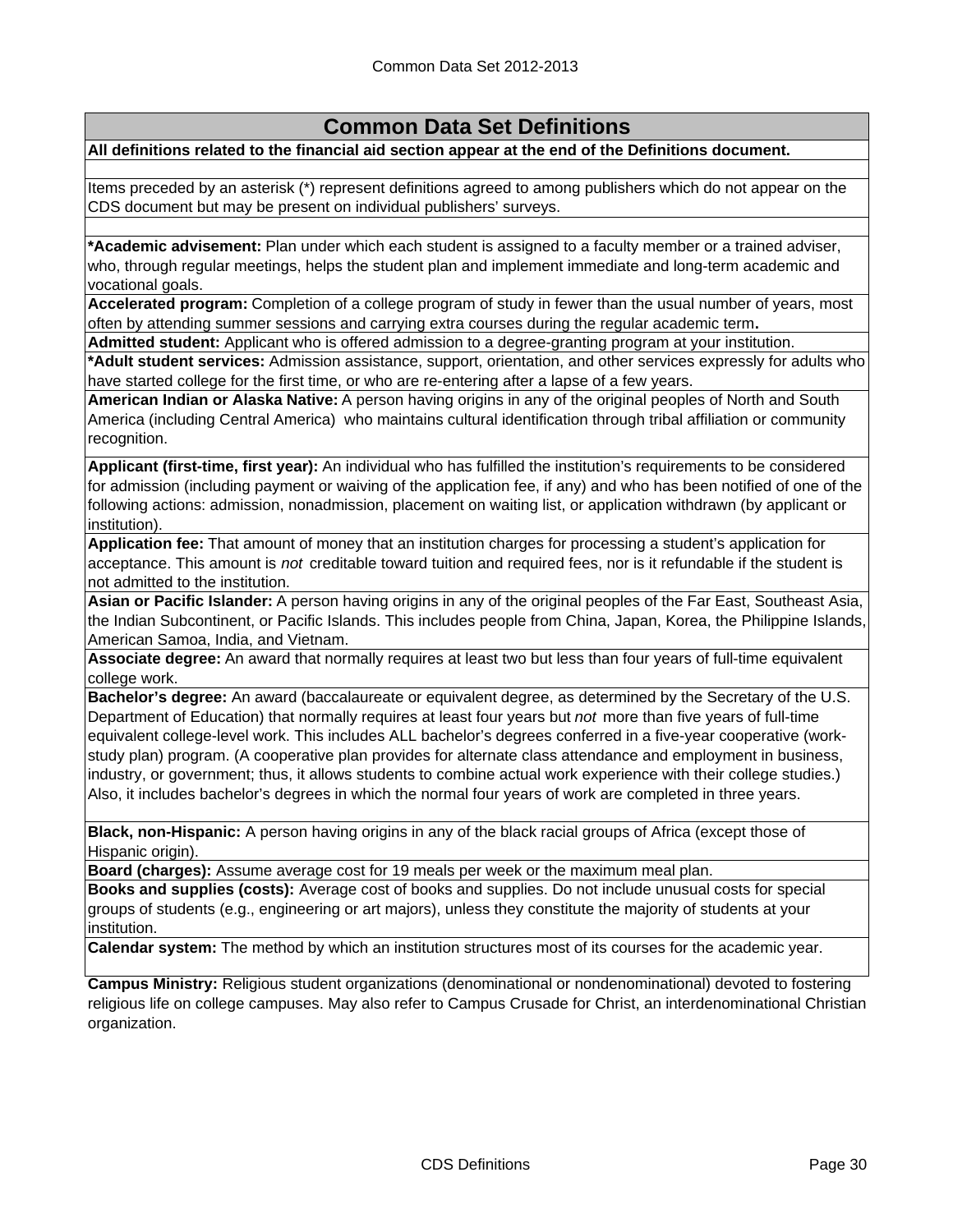**\*Career and placement services:** A range of services, including (often) the following: coordination of visits of employers to campus; aptitude and vocational testing; interest inventories, personal counseling; help in resume writing, interviewing, launching the job search; listings for those students desiring employment and those seeking permanent positions; establishment of a permanent reference folder; career resource materials.

**Carnegie units:** One year of study or the equivalent in a secondary school subject.

**Certificate:** See **Postsecondary award, certificate, or diploma.**

**Class rank:** The relative numerical position of a student in his or her graduating class, calculated by the high school on the basis of grade-point average, whether weighted or unweighted.

**College-preparatory program:** Courses in academic subjects (English, history and social studies, foreign languages, mathematics, science, and the arts) that stress preparation for college or university study.

**Common Application:** The standard application form distributed by the National Association of Secondary School Principals for a large number of private colleges who are members of the Common Application Group.

**\*Community service program:** Referral center for students wishing to perform volunteer work in the community or participate in volunteer activities coordinated by academic departments.

**Commuter:** A student who lives off campus in housing that is not owned by, operated by, or affiliated with the college. This category includes students who commute from home and students who have moved to the area to attend college.

**Contact hour:** A unit of measure that represents an hour of scheduled instruction given to students. Also referred to as clock hour.

**Continuous basis (for program enrollment):** A calendar system classification that is used by institutions that enroll students at any time during the academic year. For example, a cosmetology school or a word processing school might allow students to enroll and begin studies at various times, with no requirement that classes begin on a certain date.

**Cooperative education program:** A program that provides for alternate class attendance and employment in business, industry, or government.

**Cooperative housing:** College-owned, -operated, or -affiliated housing in which students share room and board expenses and participate in household chores to reduce living expenses.

**\*Counseling service:** Activities designed to assist students in making plans and decisions related to their education, career, or personal development.

**Credit:** Recognition of attendance or performance in an instructional activity (course or program) that can be applied by a recipient toward the requirements for a degree, diploma, certificate, or other formal award.

**Credit course:** A course that, if successfully completed, can be applied toward the number of courses required for achieving a degree, diploma, certificate, or other formal award.

**Credit hour:** A unit of measure representing an hour (50 minutes) of instruction over a 15-week period in a semester or trimester system or a 10-week period in a quarter system. It is applied toward the total number of hours needed for completing the requirements of a degree, diploma, certificate, or other formal award.

**Cross-registration:** A system whereby students enrolled at one institution may take courses at another institution without having to apply to the second institution.

**Deferred admission:** The practice of permitting admitted students to postpone enrollment, usually for a period of one academic term or one year.

**Degree:** An award conferred by a college, university, or other postsecondary education institution as official recognition for the successful completion of a program of studies.

**Degree-seeking students:** Students enrolled in courses for credit who are recognized by the institution as seeking a degree or formal award. At the undergraduate level, this is intended to include students enrolled in vocational or occupational programs.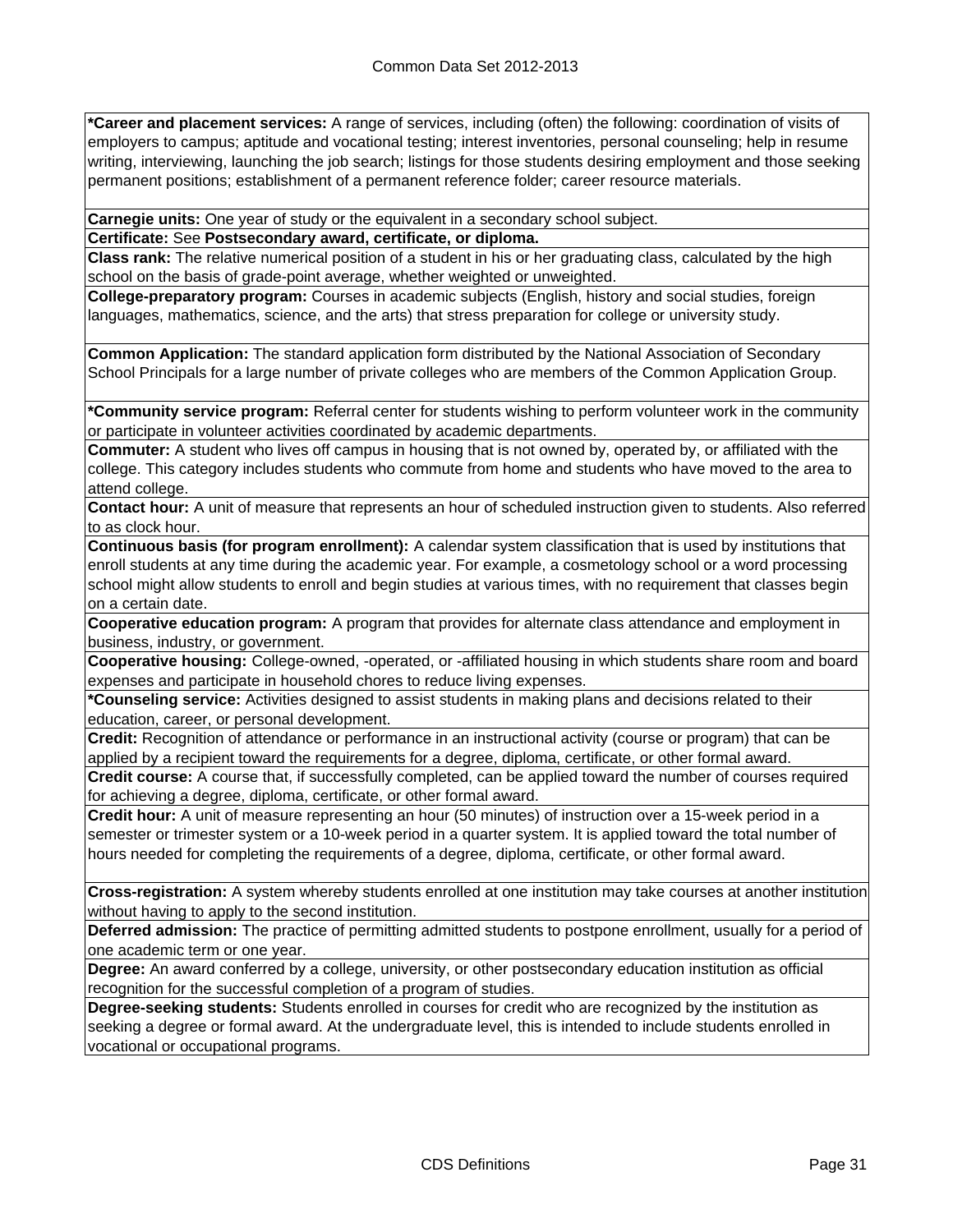**Differs by program (calendar system):** A calendar system classification that is used by institutions that have occupational/vocational programs of varying length. These schools may enroll students at specific times depending on the program desired. For example, a school might offer a two-month program in January, March, May, September, and November; and a three-month program in January, April, and October.

**Diploma:** See **Postsecondary award, certificate, or diploma.**

**Distance learning:** An option for earning course credit at off-campus locations via cable television, internet, satellite classes, videotapes, correspondence courses, or other means.

**Doctor's degree-research/scholarship:** A Ph.D. or other doctor's degree that requires advanced work beyond the master's level, including the preparation and defense of a dissertation based on original research, or the planning and execution of an original project demonstrating substantial artistic or scholarly achievement. Some examples of this type of degree may include Ed.D., D.M.A., D.B.A., D.Sc., D.A., or D.M, and others, as designated by the awarding institution.

**Doctor's degree-professional practice:** A doctor's degree that is conferred upon completion of a program providing the knowledge and skills for the recognition, credential, or license required for professional practice. The degree is awarded after a period of study such that the total time to the degree, including both preprofessional and professional preparation, equals at least six full-time equivalent academic years. Some of these degrees were formerly classified as "first-professional" and may include: Chiropractic (D.C. or D.C.M.); Dentistry (D.D.S. or D.M.D.); Law (L.L.B. or J.D.); Medicine (M.D.); Optometry (O.D.); Osteopathic Medicine (D.O); Pharmacy (Pharm.D.); Podiatry (D.P.M., Pod.D., D.P.); or, Veterinary Medicine (D.V.M.), and others, as designated by the awarding institution.

**Doctor's degree-other:** A doctor's degree that does not meet the definition of a doctor's degree research/scholarship or a doctor's degree - professional practice.

**Double major:** Program in which students may complete two undergraduate programs of study simultaneously.

**Dual enrollment:** A program through which high school students may enroll in college courses while still enrolled in high school. Students are not required to apply for admission to the college in order to participate.

**Early action plan:** An admission plan that allows students to apply and be notified of an admission decision well in advance of the regular notification dates. If admitted, the candidate is not committed to enroll; the student may reply to the offer under the college's regular reply policy.

**Early admission:** A policy under which students who have not completed high school are admitted and enroll full time in college, usually after completion of their junior year.

**Early decision plan:** A plan that permits students to apply and be notified of an admission decision (and financial aid offer if applicable) well in advance of the regular notification date. Applicants agree to accept an offer of admission and, if admitted, to withdraw their applications from other colleges. There are three possible decisions for early decision applicants: admitted, denied, or not admitted but forwarded for consideration with the regular applicant pool, without prejudice.

**English as a Second Language (ESL):** A course of study designed specifically for students whose native language is not English.

**Exchange student program-domestic:** Any arrangement between a student and a college that permits study for a semester or more at another college **in the United States** without extending the amount of time required for a degree. **See also Study abroad**.

**External degree program:** A program of study in which students earn credits toward a degree through independent study, college courses, proficiency examinations, and personal experience. External degree programs require minimal or no classroom attendance.

**Extracurricular activities (as admission factor):** Special consideration in the admissions process given for participation in both school and nonschool-related activities of interest to the college, such as clubs, hobbies, student government, athletics, performing arts, etc.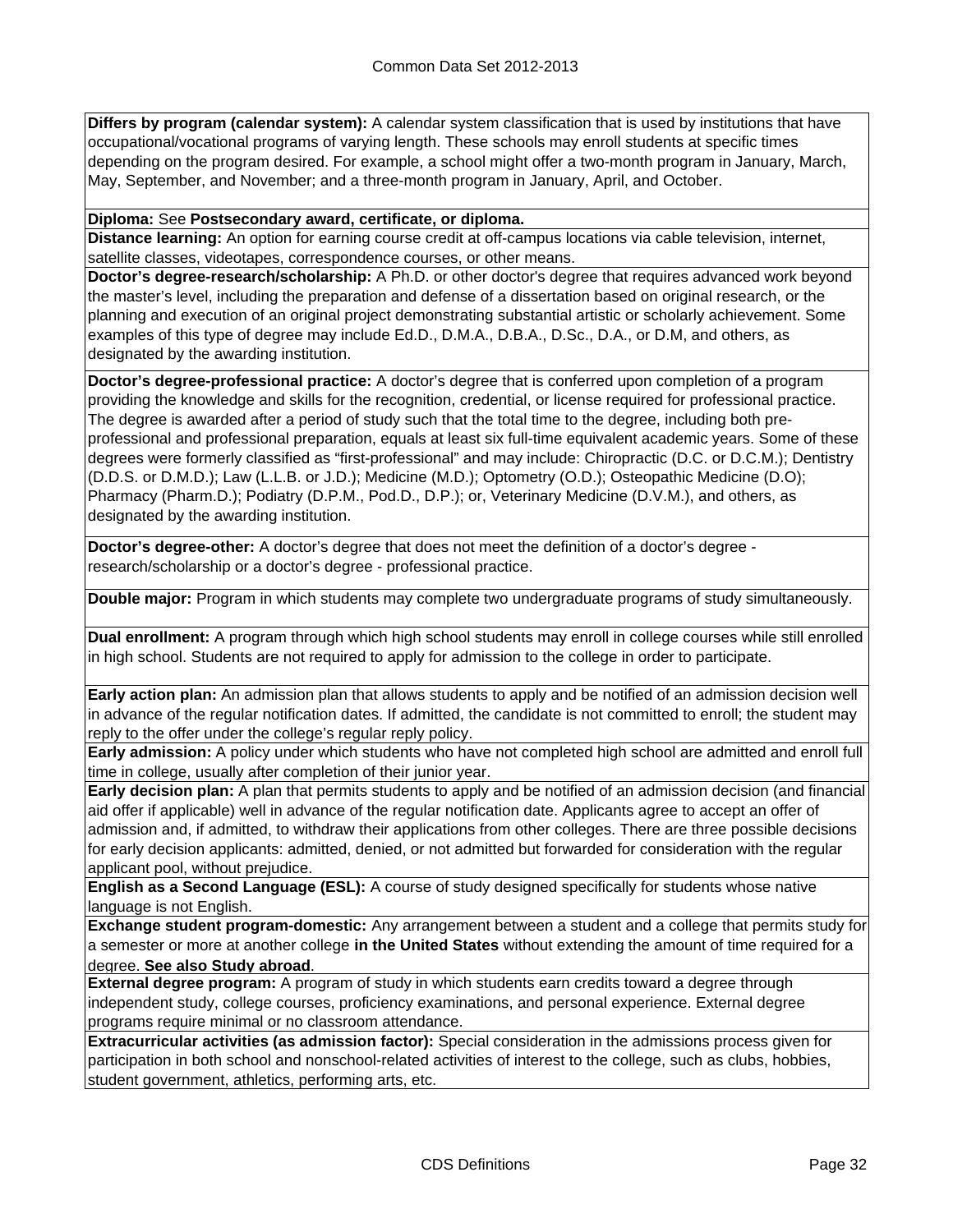**First-time student:** A student attending any institution for the first time at the level enrolled. Includes students enrolled in the fall term who attended a postsecondary institution for the first time at the same level in the prior summer term. Also includes students who entered with advanced standing (college credit earned before graduation from high school).

**First-time, first-year (freshman) student:** A student attending any institution for the first time at the undergraduate level. Includes students enrolled in the fall term who attended college for the first time in the prior summer term. Also includes students who entered with advanced standing (college credits earned before graduation from high school).

**First-year student:** A student who has completed less than the equivalent of 1 full year of undergraduate work; that is, less than 30 semester hours (in a 120-hour degree program) or less than 900 contact hours.

**Freshman:** A first-year undergraduate student.

**\*Freshman/new student orientation:** Orientation addressing the academic, social, emotional, and intellectual issues involved in beginning college. May be a few hours or a few days in length; at some colleges, there is a fee.

**Full-time student (undergraduate):** A student enrolled for 12 or more semester credits, 12 or more quarter credits, or 24 or more contact hours a week each term.

**Geographical residence (as admission factor):** Special consideration in the admission process given to students from a particular region, state, or country of residence.

**Grade-point average (academic high school GPA):** The sum of grade points a student has earned in secondary school divided by the number of courses taken. The most common system of assigning numbers to grades counts four points for an A, three points for a B, two points for a C, one point for a D, and no points for an E or F. Unweighted GPA's assign the same weight to each course. Weighting gives students additional points for their grades in advanced or honors courses.

**Graduate student:** A student who holds a bachelor's or equivalent, and is taking courses at the postbaccalaureate level.

**\*Health services:** Free or low cost on-campus primary and preventive health care available to students.

**High school diploma or recognized equivalent:** A document certifying the successful completion of a prescribed secondary school program of studies, or the attainment of satisfactory scores on the Tests of General Educational Development (GED), or another state-specified examination.

**Hispanic:** A person of Mexican, Puerto Rican, Cuban, Central or South American, or other Spanish culture or origin, regardless of race.

**Honors program:** Any special program for very able students offering the opportunity for educational enrichment, independent study, acceleration, or some combination of these.

**Independent study:** Academic work chosen or designed by the student with the approval of the department concerned, under an instructor's supervision, and usually undertaken outside of the regular classroom structure.

**In-state tuition:** The tuition charged by institutions to those students who meet the state's or institution's residency requirements.

**International student:** See **Nonresident alien.**

**International student group:** Student groups that facilitate cultural dialogue, support a diverse campus, assist international students in acclimation and creating a social network.

**Internship:** Any short-term, supervised work experience usually related to a student's major field, for which the student earns academic credit. The work can be full- or part-time, on- or off-campus, paid or unpaid.

**\*Learning center:** Center offering assistance through tutors, workshops, computer programs, or audiovisual equipment in reading, writing, math, and skills such as taking notes, managing time, taking tests.

**\*Legal services:** Free or low cost legal advice for a range of issues (personal and other).

**Liberal arts/career combination:** Program in which a student earns undergraduate degrees in two separate fields, one in a liberal arts major and the other in a professional or specialized major, whether on campus or through cross‑registration.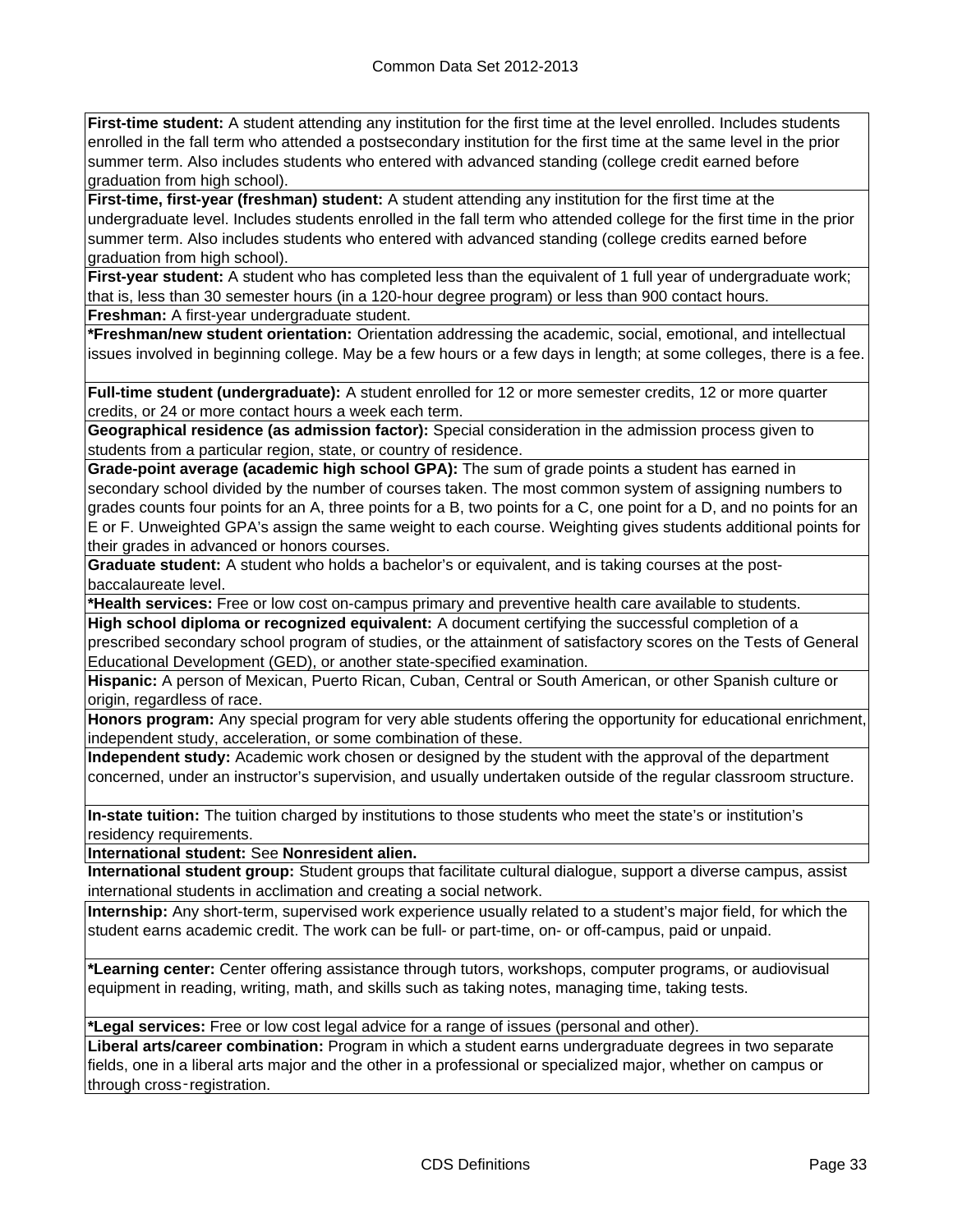**Master's degree:** An award that requires the successful completion of a program of study of generally one or two full-time equivalent academic years of work beyond the bachelor's degree. Some of these degrees, such as those in Theology (M.Div., M.H.L./Rav) that were formerly classified as "first-professional", may require more than two full-time equivalent academic years of work.

**Minority affiliation (as admission factor):** Special consideration in the admission process for members of designated racial/ethnic minority groups.

**\*Minority student center:** Center with programs, activities, and/or services intended to enhance the college experience of students of color.

**Model United Nations:** A simulation activity focusing on conflict resolution, globalization, and diplomacy. Assuming roles as foreign ambassadors and "delegates," students conduct research, engage in debate, draft resolutions, and may participate in a national Model UN conference.

**Nonresident alien:** A person who is not a citizen or national of the United States and who is in this country on a visa or temporary basis and does not have the right to remain indefinitely.

**\*On-campus day care:** Licensed day care for students' children (usually age 3 and up); usually for a fee. **Open admission:** Admission policy under which virtually all secondary school graduates or students with GED equivalency diplomas are admitted without regard to academic record, test scores, or other qualifications.

**Other expenses (costs):** Include average costs for clothing, laundry, entertainment, medical (if not a required fee), and furnishings.

**Out-of-state tuition:** The tuition charged by institutions to those students who do not meet the institution's or state's residency requirements.

**Part-time student (undergraduate):** A student enrolled for fewer than 12 credits per semester or quarter, or fewer than 24 contact hours a week each term.

**\*Personal counseling**: One-on-one or group counseling with trained professionals for students who want to explore personal, educational, or vocational issues.

**Post-baccalaureate certificate:** An award that requires completion of an organized program of study requiring 18 credit hours beyond the bachelor's; designed for persons who have completed a baccalaureate degree but do not meet the requirements of academic degrees carrying the title of master.

**Post-master's certificate:** An award that requires completion of an organized program of study of 24 credit hours beyond the master's degree but does not meet the requirements of academic degrees at the doctoral level.

**Postsecondary award, certificate, or diploma:** Includes the following three IPEDS definitions for postsecondary awards, certificates, and diplomas of varying durations and credit/contact hour requirements—

*Less Than 1 Academic Year:* Requires completion of an organized program of study at the postsecondary level (below the baccalaureate degree) in less than 1 academic year (2 semesters or 3 quarters) or in less than 900 contact hours by a student enrolled full-time.

*At Least 1 But Less Than 2 Academic Years:* Requires completion of an organized program of study at the postsecondary level (below the baccalaureate degree) in at least 1 but less than 2 full-time equivalent academic years, or designed for completion in at least 30 but less than 60 credit hours, or in at least 900 but less than 1,800 contact hours.

*At Least 2 But Less Than 4 Academic Years:* Requires completion of an organized program of study at the postsecondary level (below the baccalaureate degree) in at least 2 but less than 4 full-time equivalent academic years, or designed for completion in at least 60 but less than 120 credit hours, or in at least 1,800 but less than 3,600 contact hours.

**Private institution:** An educational institution controlled by a private individual(s) or by a nongovernmental agency, usually supported primarily by other than public funds, and operated by other than publicly elected or appointed officials.

**Private for-profit institution:** A private institution in which the individual(s) or agency in control receives compensation, other than wages, rent, or other expenses for the assumption of risk.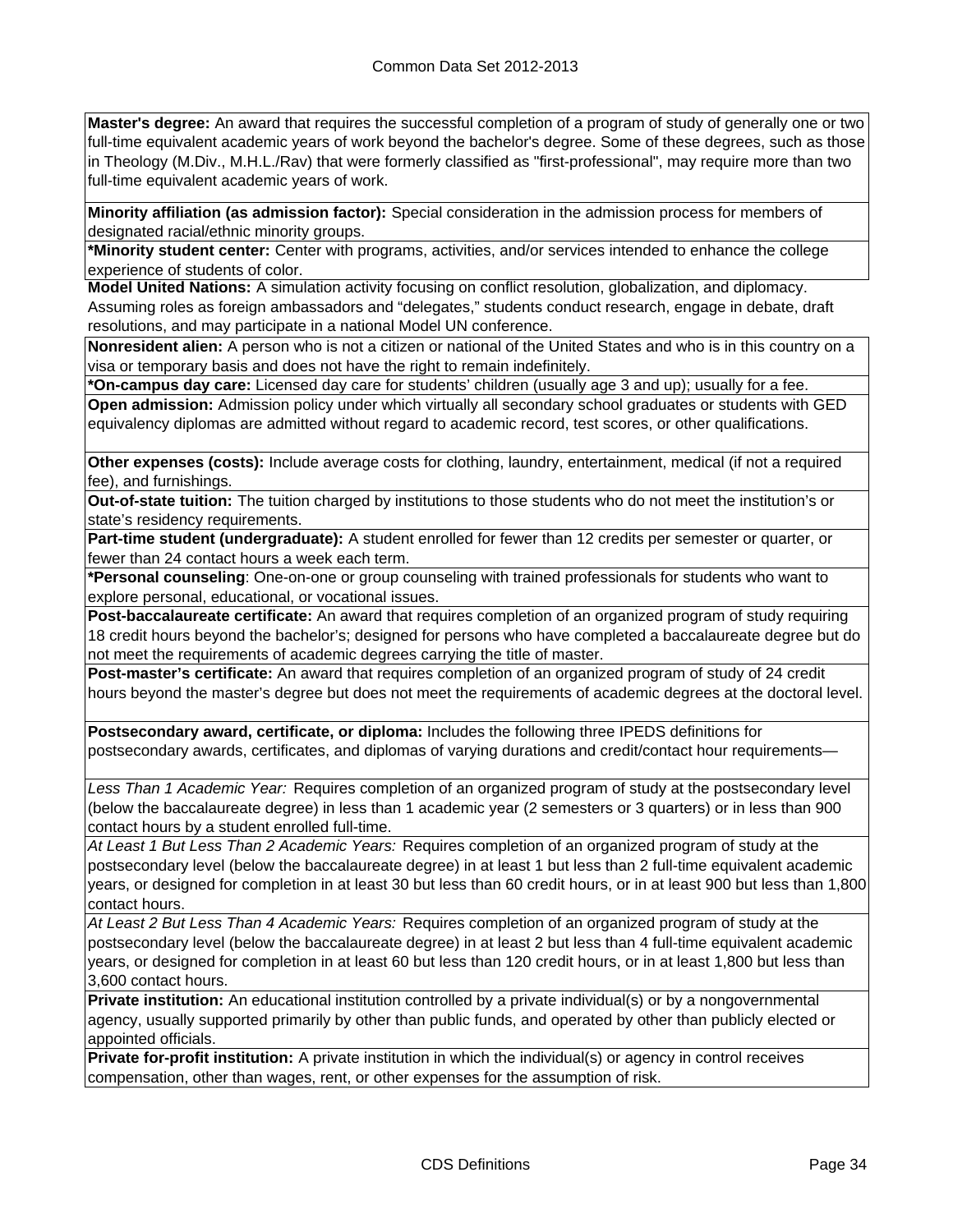**Private nonprofit institution:** A private institution in which the individual(s) or agency in control receives no compensation, other than wages, rent, or other expenses for the assumption of risk. These include both independent nonprofit schools and those affiliated with a religious organization.

**Proprietary institution:** See **Private for-profit institution.**

**Public institution:** An educational institution whose programs and activities are operated by publicly elected or appointed school officials, and which is supported primarily by public funds.

**Quarter calendar system:** A calendar system in which the academic year consists of three sessions called quarters of about 12 weeks each. The range may be from 10 to 15 weeks. There may be an additional quarter in the summer.

**Race/ethnicity:** Category used to describe groups to which individuals belong, identify with, or belong in the eyes of the community. The categories do not denote scientific definitions of anthropological origins. A person may be counted in only one group.

**Race/ethnicity unknown:** Category used to classify students or employees whose race/ethnicity is not known and whom institutions are unable to place in one of the specified racial/ethnic categories.

**Religious affiliation/commitment (as admission factor):** Special consideration given in the admission process for affiliation with a certain church or faith/religion, commitment to a religious vocation, or observance of certain religious tenets/lifestyle.

**\*Religious counseling:** One-on-one or group counseling with trained professionals for students who want to explore religious problems or issues.

**\*Remedial services:** Instructional courses designed for students deficient in the general competencies necessary for a regular postsecondary curriculum and educational setting.

**Required fees:** Fixed sum charged to students for items not covered by tuition and required of such a large proportion of all students that the student who does NOT pay is the exception. Do not include application fees or optional fees such as lab fees or parking fees.

**Resident alien or other eligible non-citizen:** A person who is not a citizen or national of the United States and who has been admitted as a legal immigrant for the purpose of obtaining permanent resident alien status (and who holds either an alien registration card [Form I-551 or I-151], a Temporary Resident Card [Form I-688], or an Arrival-Departure Record [Form I-94] with a notation that conveys legal immigrant status, such as Section 207 Refugee, Section 208 Asylee, Conditional Entrant Parolee or Cuban-Haitian).

**Room and board (charges)—on campus:** Assume double occupancy in institutional housing and 19 meals per week (or maximum meal plan).

**Secondary school record (as admission factor):** Information maintained by the secondary school that may include such things as the student's high school transcript, class rank, GPA, and teacher and counselor recommendations.

**Semester calendar system:** A calendar system that consists of two semesters during the academic year with about 16 weeks for each semester of instruction. There may be an additional summer session.

**Student-designed major:** A program of study based on individual interests, designed with the assistance of an adviser.

**Study abroad:** Any arrangement by which a student completes part of the college program studying in another country. Can be at a campus abroad or through a cooperative agreement with some other U.S. college or an institution of another country.

**\*Summer session:** A summer session is shorter than a regular semester and not considered part of the academic year. It is not the third term of an institution operating on a trimester system or the fourth term of an institution operating on a quarter calendar system. The institution may have 2 or more sessions occurring in the summer months. Some schools, such as vocational and beauty schools, have year-round classes with no separate summer session.

**Talent/ability (as admission factor):** Special consideration given to students with demonstrated talent/abilities in areas of interest to the institution (e.g., sports, the arts, languages, etc.).

**Teacher certification program:** Program designed to prepare students to meet the requirements for certification as teachers in elementary, middle/junior high, and secondary schools.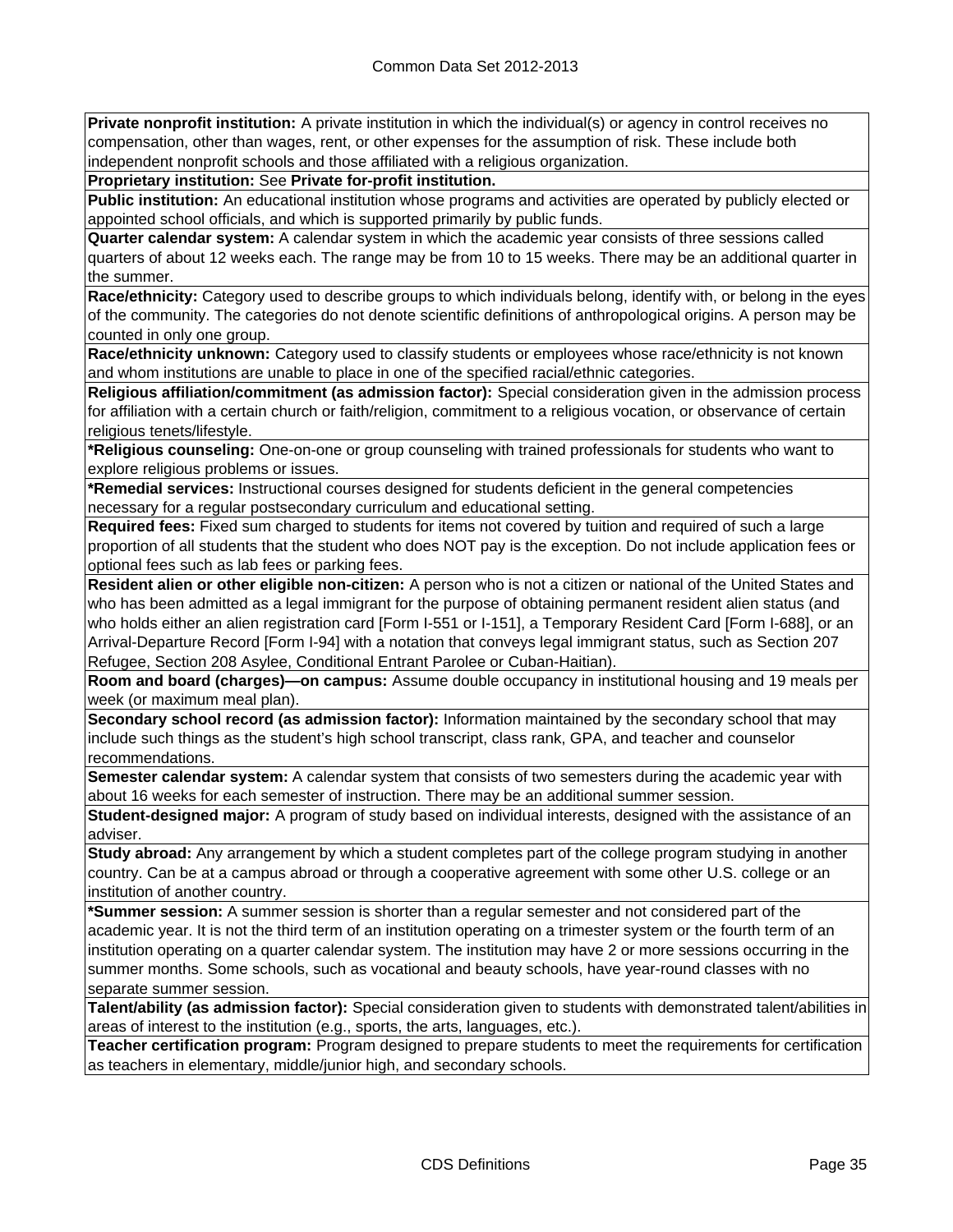**Transfer applicant:** An individual who has fulfilled the institution's requirements to be considered for admission (including payment or waiving of the application fee, if any) and who has previously attended another college or university and earned college-level credit.

**Transfer student:** A student entering the institution for the first time but known to have previously attended a postsecondary institution at the same level (e.g., undergraduate). The student may transfer with or without credit.

**Transportation (costs):** Assume two round trips to student's hometown per year for students in institutional housing or daily travel to and from your institution for commuter students.

**Trimester calendar system:** An academic year consisting of 3 terms of about 15 weeks each.

**Tuition:** Amount of money charged to students for instructional services. Tuition may be charged per term, per course, or per credit.

**\*Tutoring:** May range from one-on-one tutoring in specific subjects to tutoring in an area such as math, reading, or writing. Most tutors are college students; at some colleges, they are specially trained and certified.

**Unit:** a standard of measurement representing hours of academic instruction (e.g., semester credit, quarter credit, contact hour).

**Undergraduate:** A student enrolled in a four- or five-year bachelor's degree program, an associate degree program, or a vocational or technical program below the baccalaureate.

**\*Veteran's counseling:** Helps veterans and their dependents obtain benefits for their selected program and provides certifications to the Veteran's Administration. May also provide personal counseling on the transition from the military to a civilian life.

**\*Visually impaired:** Any person whose sight loss is not correctable and is sufficiently severe as to adversely affect educational performance.

**Volunteer work (as admission factor):** Special consideration given to students for activity done on a volunteer basis (e.g., tutoring, hospital care, working with the elderly or disabled) as a service to the community or the public in general.

**Wait list:** List of students who meet the admission requirements but will only be offered a place in the class if space becomes available.

**Weekend college:** A program that allows students to take a complete course of study and attend classes only on weekends.

**White, non-Hispanic:** A person having origins in any of the original peoples of Europe, North Africa, or the Middle East (except those of Hispanic origin).

**\*Women's center:** Center with programs, academic activities, and/or services intended to promote an understanding of the evolving roles of women.

**Work experience (as admission factor):** Special consideration given to students who have been employed prior to application, whether for relevance to major, demonstration of employment-related skills, or as explanation of student's academic and extracurricular record.

### **Financial Aid Definitions**

**Awarded aid**: The dollar amounts offered to financial aid applicants.

**External scholarships and grants:** Scholarships and grants received from outside (private) sources that students bring with them (e.g., Kiwanis, National Merit scholarships). The institution may process paperwork to receive the dollars, but it has no role in determining the recipient or the dollar amount awarded.

**Financial aid applicant**: Any applicant who submits **any one of** the institutionally required financial aid applications/forms, such as the FAFSA.

**Indebtedness**: Aggregate dollar amount borrowed through any loan program (federal, state, subsidized, unsubsidized, private, etc.; excluding parent loans) while the student was enrolled at an institution. Student loans co-signed by a parent are assumed to be the responsibility of the student and **should** be included.